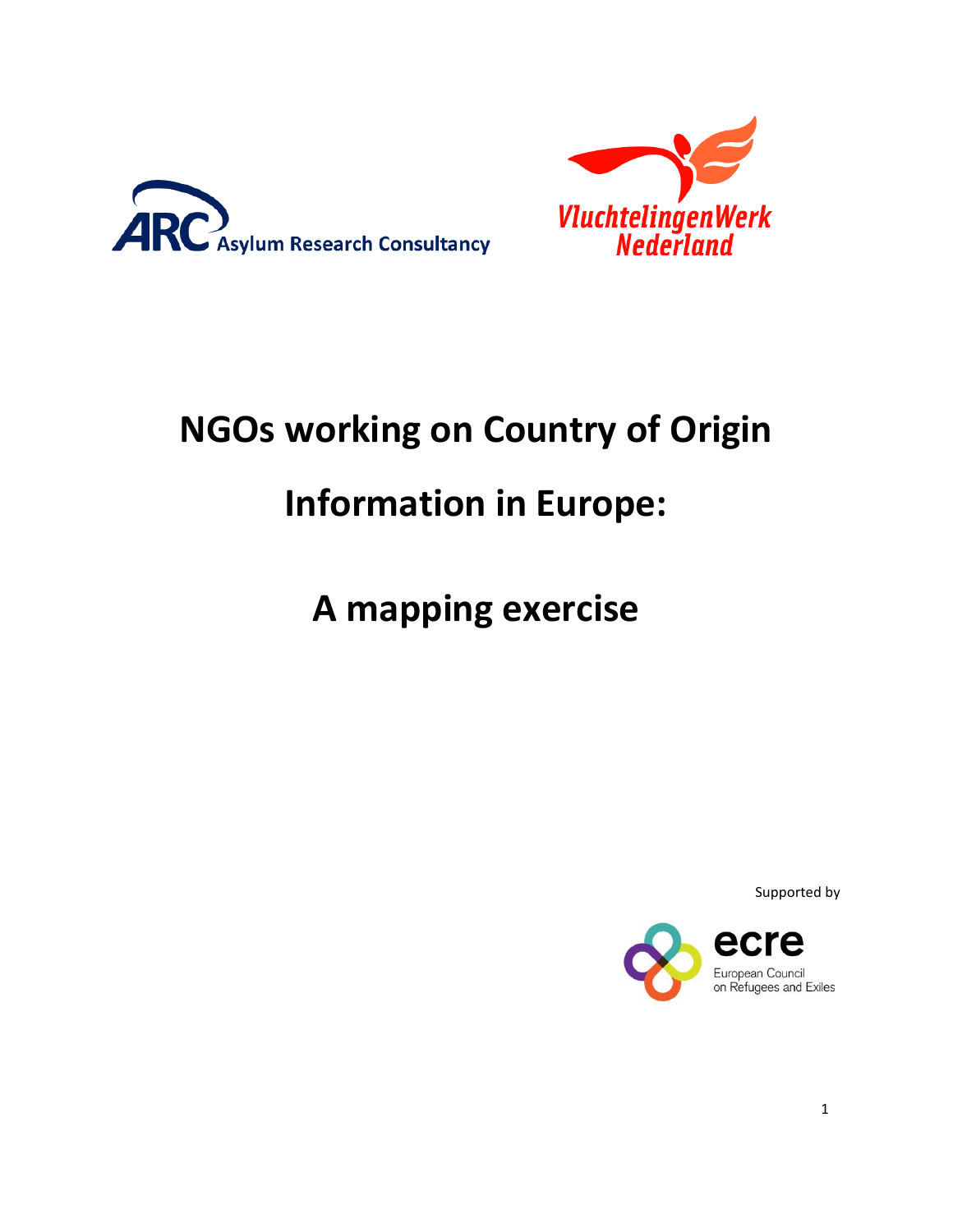#### **Background**

In 2011 Asylum Research Consultancy (ARC) and the Dutch Council for Refugees (DCR) met in Budapest for the Hungarian Helsinki Committee (HHC) conference 'Evidence and Country of Origin Information (COI) in the practice of European Courts'. This Conference was part of the HHC's project on 'COI in Judicial Practice', which sought to map the structural differences and access to COI in judicial review procedures across Europe.<sup>1</sup> The conference mainly brought together Immigration Judges from across Europe, but also NGO representatives, COI researchers and academics. Whilst co-ordination already exists between State COI Units, especially in light of the developments in the European Asylum Support Office (EASO), we became aware of how little we knew of other NGOs working in COI research across Europe, and how such COI was being used in refugee status decision making.

We developed the idea to map the NGO actors working on COI and to identify whether there was an interest amongst these organisations to build a network to support each other in the work we do at the national level and at the same time to see whether we could find a way to jointly respond to developments at the European level in relation to COI.

This report summarises the answers to a questionnaire completed in July 2012 and updated information received in July 2013 to 23 participating organisations with the aim of providing a platform for future engagement and collaboration.

We are pleased to have the European Council on Refugees and Exiles' (ECRE) support in this first step to map NGOs working on COI in Europe. We would like to thank ECRE and all organisations that filled in the questionnaire and their enthusiasm for this initiative.

Hiske van den Bergh – Dutch Council for Refugees (Vluchtelingenwerk Nederland) Liz Williams and Stephanie Huber– Asylum Research Consultancy (ARC)

October 2013

l

<sup>&</sup>lt;sup>1</sup> See Hungarian Helsinki Committee (July 2011) Structural differences and access to country information (COI) at [European courts dealing with asylum](http://helsinki.hu/wp-content/uploads/EN_Structural-differences-and-access-to-country-information-COI-at-European-courts-dealing-with-asylum.pdf)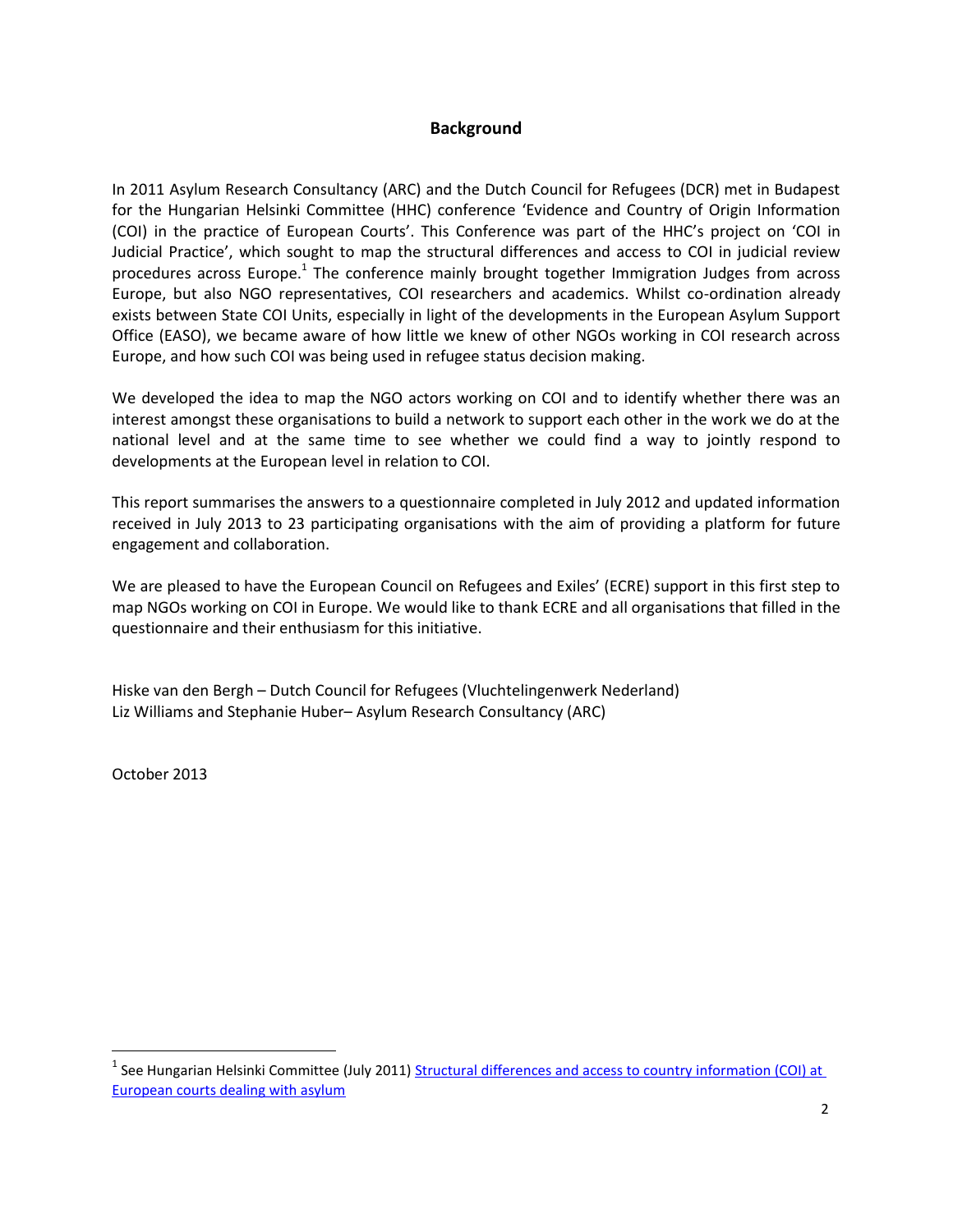### **Contents**

| Methodology                               | p.4  |
|-------------------------------------------|------|
| Acronyms                                  | p.5  |
| Summary                                   | p.6  |
| Annex A Organisations and contact details | p.17 |
| Annex B Responses to questionnaire        | p.19 |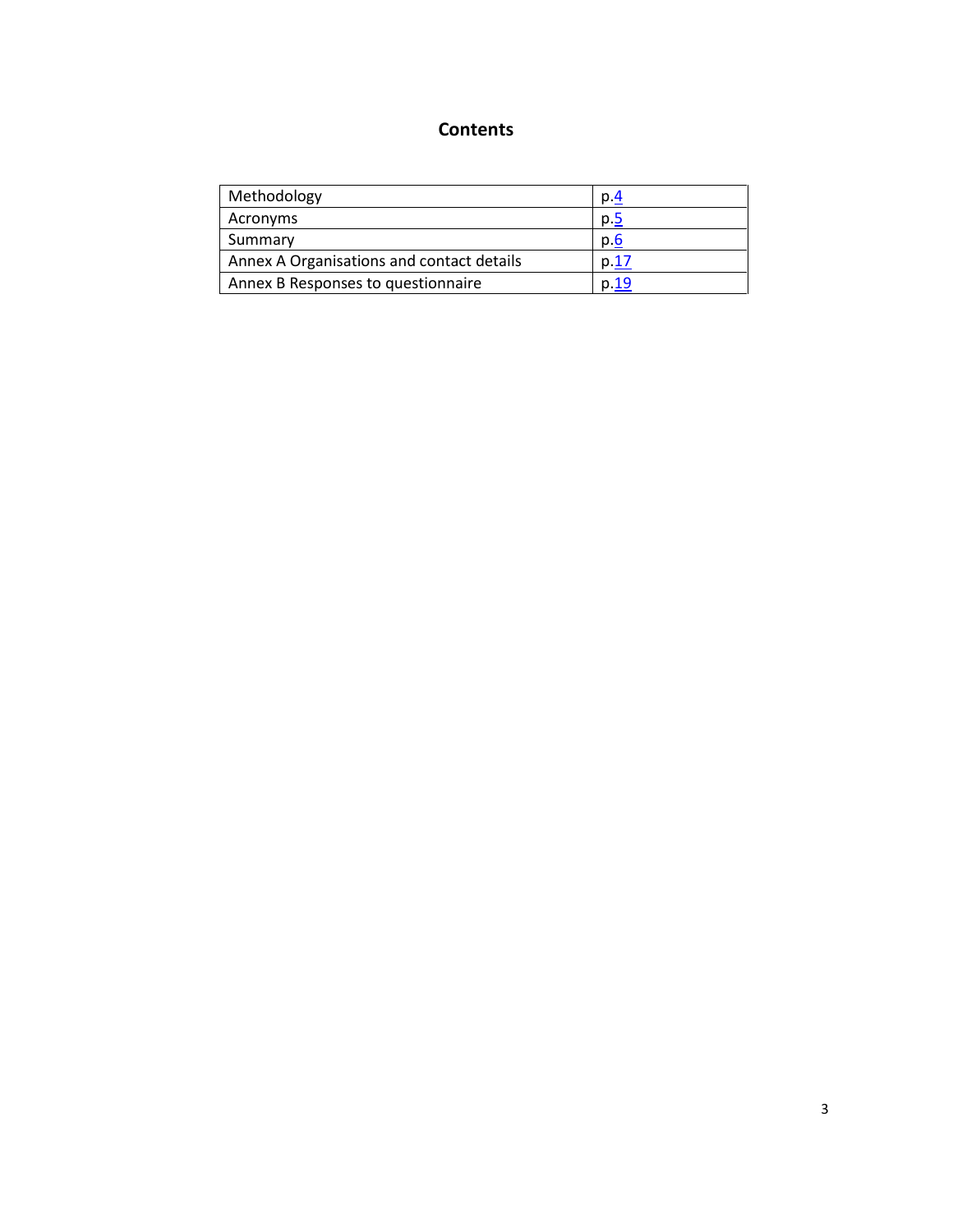#### **Methodology**

<span id="page-3-0"></span>We do not claim to have a full picture of all organisations working on COI in Europe, but we do hope to have included most NGO COI initiatives with this mapping exercise. We directed the mapping exercise at those organisations undertaking COI research as a routine part of their work, or who take a specific interest in the production of COI or use of COI in refugee status decision making. Relevant organisations were initially identified from ECRE's membership and organisations already known to ECRE, ARC and DCR on a professional basis. These organisations were then asked to recommend any other European NGOs working on COI. It was not our intention to include all the legal organisations that undertake COI research in the course of their case preparation.

A questionnaire was devised to capture the structure, focus and outputs, existence and nature of casespecific research services and general working practices of the organisations. It was also intended to identify the scope for future co-operation. The information has been summarised along these broad themes. The full list of questions posed can be viewed i[n Annex B.](#page-20-0)

The aim of this mapping exercise was to identify NGOs, not State Units, working on COI.

22 NGOs and one specialised independent unit (the Irish Legal Aid Board) responded to our questionnaire from the following countries:

**Austria**: Austrian Red Cross/Austrian Centre for Country of Origin and Asylum Research and Documentation (ACCORD) **Belgium**: Flemish Refugee Action [Vluchtelingenwerk Vlaanderen]; Asylos **Denmark:** Danish Refugee Council (DRC) [Dansk Flygtninge Hjaelp] **France**: Forum Réfugiés-COSI; Asylos **Germany:** Informationsverbund Asyl & Migration **Greece:** Asylos **Hungary:** Hungarian Helsinki Committee [Magyar Helsinki Bizottság] **Ireland:** Legal Aid Board **The Netherlands:** Dutch Council for Refugees (DCR) [VluchtelingenWerk Nederland] **Norway:** Norwegian Organization for Asylum Seekers (NOAS) [Norsk Organisasjon for Asylsøkere] **Poland:** Helsinki Foundation for Human Rights (HFHR) [Helsińska Fundacja Praw Człowieka] **Romania:** Romanian National Council for Refugees (CNRR) [Consiliul National Roman pentru Refugiati] **Serbia:** Asylum Protection Centre (APC) [Centar za Zaštitu i pomoć tražiocima Azila]; **Slovakia:** Human Rights League (Liga za ľudské práva) **Spain:** RESCATE **Switzerland:** Country Information Research Centre (CIREC); Schweizerische Flüchtlingshilfe (SFH) **United Kingdom:** Asylos; Asylum Aid; Asylum Research Consultancy (ARC); Freedom from Torture **Ukraine:** Hebrew Immigrant Aid Society (HIAS Kyiv); Kharkiv Regional Charitable Foundation; International Fund for Health and Environment Protection 'Region Karpat' (NEEKA)

A full list of the NGO respondents together with their contact details can be found in [Annex A.](#page-17-0) For ease of reference, the organisations will be referred to by their full name in English throughout this report. If you feel we have missed an organisation or initiative or would like to get in touch about your own COI research or have any other comments, please contact ARC at[: info@asylumresearchconsultancy.com.](mailto:info@asylumresearchconsultancy.com)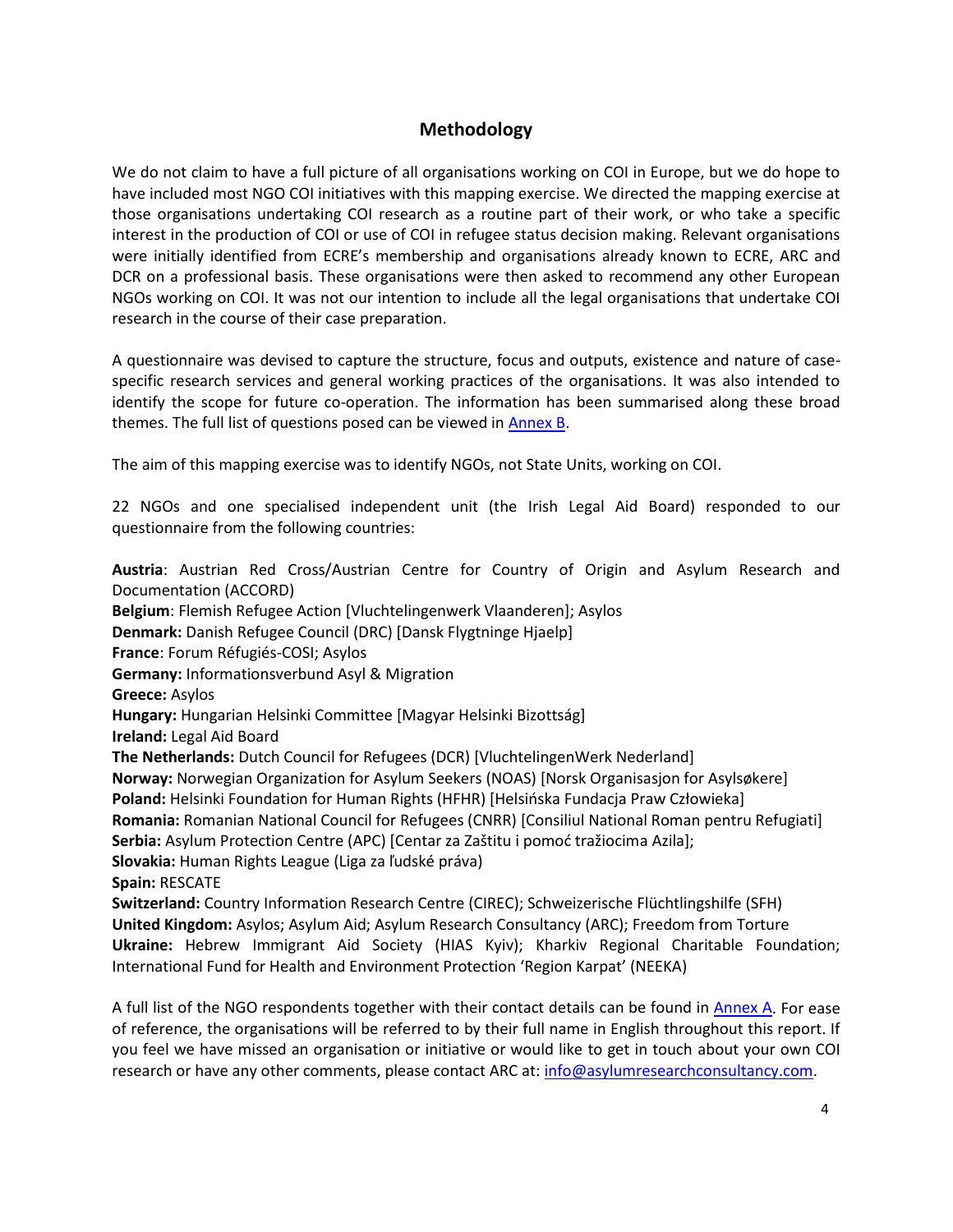### **Acronyms**

<span id="page-4-0"></span>

| <b>ACCORD</b> | Austrian Centre for Country of Origin and Asylum Research and Documentation |
|---------------|-----------------------------------------------------------------------------|
| <b>APC</b>    | <b>Asylum Protection Centre</b>                                             |
| <b>ARC</b>    | Asylum Research Consultancy                                                 |
| <b>BAMF</b>   | Bundesamt für Migration und Flüchtlinge (Germany)                           |
| <b>CIREC</b>  | <b>Country Information Research Centre</b>                                  |
| <b>CNRR</b>   | Romanian National Council for Refugees                                      |
| COI           | Country of Origin Information                                               |
| <b>COIS</b>   | Country of Origin Information Service (United Kingdom)                      |
| <b>DCR</b>    | <b>Dutch Council for Refugees</b>                                           |
| <b>DRC</b>    | Danish Refugee Council                                                      |
| EAC           | European Asylum Curriculum                                                  |
| <b>ECRE</b>   | European Council on Refugees and Exiles                                     |
| <b>ECtHR</b>  | <b>European Court of Human Rights</b>                                       |
| <b>ERF</b>    | European Refugee Fund                                                       |
| <b>FFM</b>    | <b>Fact-Finding Mission</b>                                                 |
| <b>HFHR</b>   | Helsinki Foundation for Human Rights                                        |
| <b>HIAS</b>   | <b>Hebrew Immigrant Aid Society</b>                                         |
| <b>IAGCI</b>  | Independent Advisory Group on Country Information (United Kingdom)          |
| <b>IND</b>    | Immigration and Naturalisation Service (The Netherlands)                    |
| <b>NEEKA</b>  | International Fund for Health and Environment Protection 'Region Karpat'    |
| <b>NGO</b>    | Non-Governmental Organization                                               |
| <b>NOAS</b>   | Norwegian Organization for Asylum Seekers in Norway                         |
| <b>OFPRAS</b> | Office Français de Protection des Réfugiés et Apatrides (France)            |
| <b>OGN</b>    | <b>Operational Guidance Note</b>                                            |
| OIN           | Office for Immigration and Nationality (Hungary)                            |
| <b>ORAC</b>   | Office of the Refugee Application Commissioner (Ireland)                    |
| <b>RAT</b>    | Refugee Appeals Tribunal (Ireland)                                          |
| <b>RDC</b>    | Refugee Documentation Centre (Ireland)                                      |
| <b>RIU</b>    | Research and Information Unit (Ireland)                                     |
| <b>RLS</b>    | Refugee Legal Service (Ireland)                                             |
| <b>RSD</b>    | Refugee Status Determination                                                |
| <b>RSDP</b>   | Refugee Status Determination Procedure                                      |
| <b>SFH</b>    | Schweizerische Flüchtlingshilfe (Switzerland)                               |
| <b>UNHCR</b>  | United Nations High Commissioner for Refugees                               |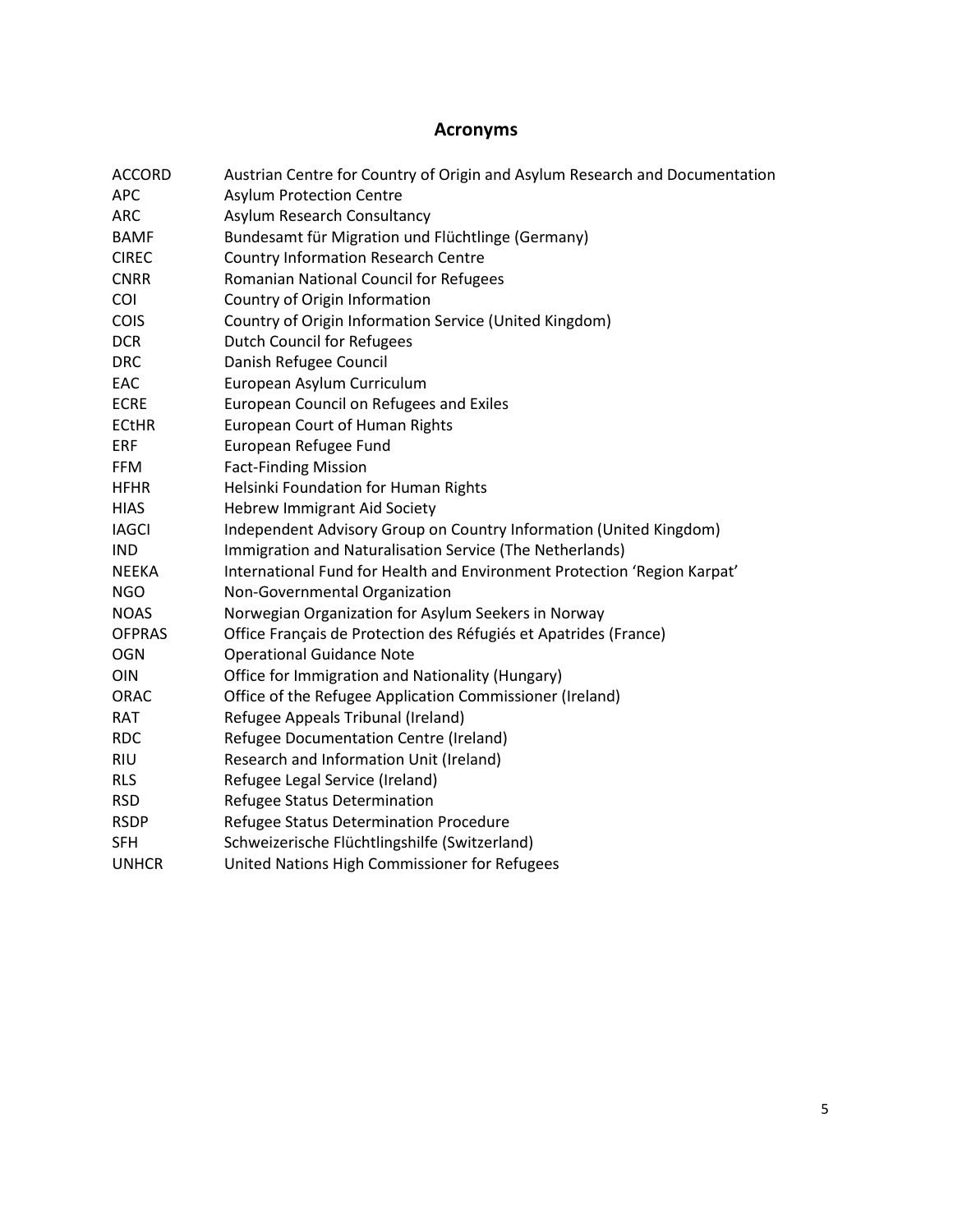#### **Summary**

<span id="page-5-0"></span>23 organisations participated in this mapping exercise. This section summarises the structure, focus and outputs, case-specific research services and general working practices of these organisations. Full responses to the questionnaire are presented in [Annex B.](#page-20-0)

#### **Structure**

#### Staff

Most of the organisations that took part in this mapping exercise do not have a unit working solely on Country of Origin Information (COI), but include COI as part of their legal aid, research or policy efforts. Of the 23 organisations that completed the questionnaire, 14 organisations have dedicated staff working either part or full-time on COI ranging from 71 volunteers in one organisation (Asylos – Belgium/France/Greece/UK) to 10 (full time equivalent) paid staff (Austrian Centre for Country of Origin and Asylum (ACCORD)). Four organisations have one or more staff members working to some extent on COI related issues, one organisation (Asylum Aid  $-$  UK) only does limited policy work on COI, whilst another (Forum Réfugiés –COSI - France) reported that a "COI group is being gradually set up within the organisation". Three respondents are legal organisations that employ legal representatives who conduct COI research as part of their case management.

Organisations are staffed by various combinations of an Administration Officer, Assistant Director, Clerical Officer, COI Consultants, Senior COI Consultant, COI Researchers, COI Training Officer, Content Managers, Country Analyst, Desk Researcher, Ecoi.net Coordinator, Executive Officer, Head of Department, High Executive Officer, International Protection Policy Coordinator, Interns, Law Clerk, Lawyers, Legal Assistants, Legal Consultant, Legal Counsellor, Legal Officers, Librarian, Policy & Research Manager, Politicologist, Program Coordinator, Project Manager, Research Consultants, Researcher, Trainee, Volunteer Coordinators, and Volunteers. Of the 20 organisations that provided specific information on their staff, the number of paid staff working on COI issues is between 1-10. Asylos (Belgium/France/Greece/UK) is unique in that it has 60 volunteers in addition to 11 volunteer coordinators.

#### Funding

 $\overline{\phantom{a}}$ 

With regards to funding, of the 17 organisations that directly answered the question<sup>2</sup>, 9 organisations were solely dependent on one source of income for their COI work, six organisations financed their COI work through a range of sources, whilst two organisations indicated that they received no funding at all for their COI work (no further details provided):

- $\circ$  6 organisations receive funding to do COI work from a range of funders including universities, foundations, NGOs, the government, fees paid by law firms and individual lawyers;
- o 4 organisations receive funding from the European Refugee Fund (ERF);
- o 4 organisations receive government funding;
- $\circ$  4 organisations are funded through fees paid by law firms, who in turn are privately funded by clients or are funded by legal aid;

 $^2$  For four organisations this question was not applicable and two organisations did not provide an answer.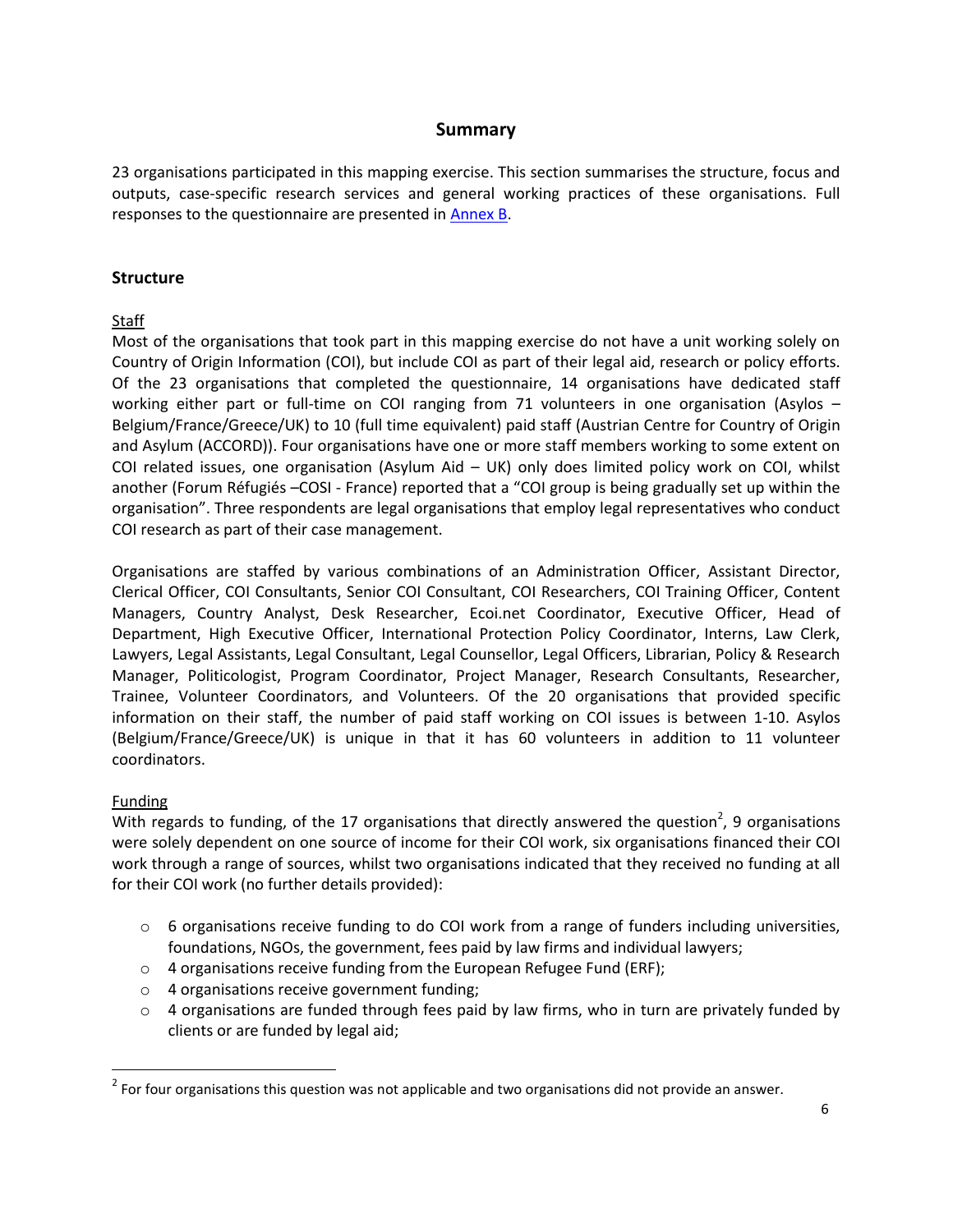- $\circ$  3 organisations fund their COI work over a single or a range of project lines their organisation is involved in;
- o 3 organisations receive funding from private donors;
- o 2 organisations have their COI research co-funded by UNHCR.

#### **Training received**

Of the 23 organisations that responded to the questionnaire, the staff of 17 organisations have received some form of specific COI training:

- o The staff of 14 organisations have completed ACCORD's European Asylum Curriculum (EAC) COI Module for Blending Learning Courses, or the pre 2009 Blended Learning Course "Researching Country of Origin Information" training. Relevant staff members of four of these organisations have also attended other COI specific training, whereby staff members from the Legal Aid Board (Ireland) have all completed the EAC COI Module online course and four have become EAC accredited COI trainers. ACCORD has three EAC accredited COI trainers. There are two more EAC accredited COI trainers working for non-governmental organisations who provide training in cooperation with ACCORD.
- o The relevant staff members of both Asylum Research Consultancy (UK) and Freedom from Torture (UK) have all completed the pre 2009 ACCORD training and received internal COI training when they were employed as COI researchers in another organisation. New staff at the Dutch Council for Refugees (DCR) receive also in addition internal training based on DCR's own training manual/guidelines.

Out of 14 organisations that have dedicated staff working on COI, staff members of 13 organisations have received some form of COI specialised training either through ACCORD's training courses, internally or through other external means. The German Informationsverbund Asyl & Migration, who did not as such complete the ACCORD training, participated in the development of the training manual in 2004 and e-learning tool in 2007.

#### **Focus and outputs**

#### **Outputs**

22 organisations directly answered the question on what kind of COI end-product they produce (this does not include the provision of COI-related training courses):

- o **Country reports (11)**: Asylum Protection Centre (APC) (Serbia), Austrian Centre for Country of Origin and Asylum (ACCORD), Danish Refugee Council (DRC), Dutch Council for Refugees (DCR), Flemish Refugee Action (Belgium), Forum Réfugiés-COSI (France), Helsinki Foundation for Human Rights (HFHR) (Poland), Human Rights League (Slovakia), Legal Aid Board (Ireland), Romanian National Council for Refugees (CNRR), Schweizerische Flüchtlingshilfe (SFH) – (Switzerland)
- o **Case-specific research (9)**: Asylos (Belgium/France/Greece/UK), Asylum Protection Centre (APC) (Serbia), Asylum Research Consultancy (ARC) (UK), Country Information Research Centre (CIREC)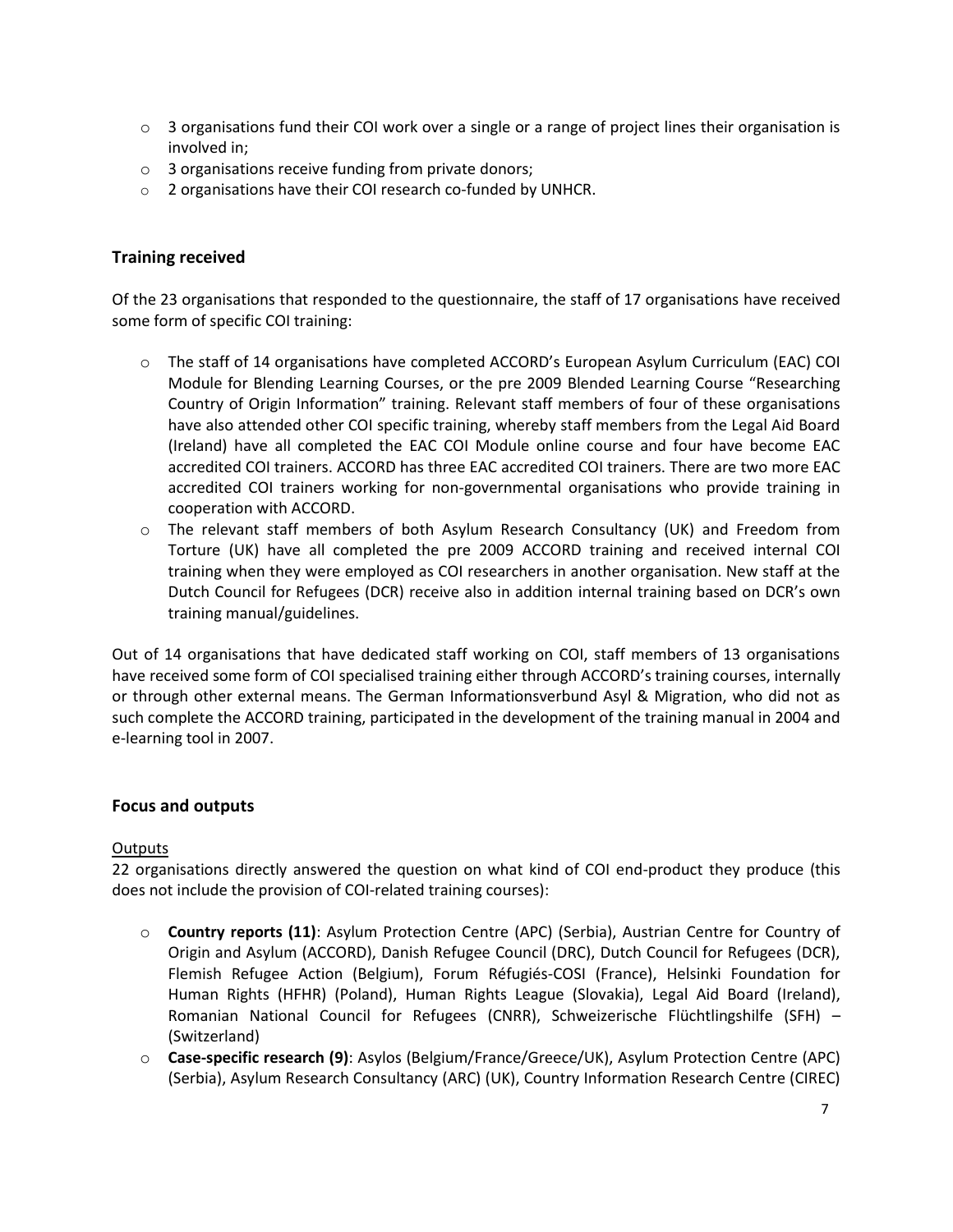(Switzerland), Danish Refugee Council (DRC), Helsinki Foundation for Human Rights (HFHR) (Poland), Kharkiv Regional Charitable Foundation "Social service of assistance"-UNHCR IP (Ukraine), RESCATE (Spain), Schweizerische Flüchtlingshilfe (SFH) (Switzerland)

- o **Query responses (6)**: Asylum Protection Centre (APC) (Serbia), Austrian Centre for Country of Origin and Asylum (ACCORD), Country Information Research Centre (CIREC) (Switzerland), Dutch Council for Refugees (DCR), Hungarian Helsinki Committee, Romanian National Council for Refugees (CNRR) – Romania, Schweizerische Flüchtlingshilfe (SFH) (Switzerland)
- o **Thematic research (5)**: Asylum Research Consultancy (ARC) (UK), Austrian Centre for Country of Origin and Asylum (ACCORD), Dutch Council for Refugees (DCR), Helsinki Foundation for Human Rights (HFHR) (Poland), Schweizerische Flüchtlingshilfe (SFH) (Switzerland)
- o **Summaries of COI reports (5)**: Asylum Protection Centre (APC) (Serbia), Dutch Council for Refugees (DCR): "Summaries of Ambtsberichten (country reports published by the Dutch Ministry of Foreign Affairs)", Helsinki Foundation for Human Rights (HFHR) (Poland), Legal Aid Board (Ireland), Schweizerische Flüchtlingshilfe (SFH) (Switzerland)
- o **Research and analysis on asylum process (4)**: Asylum Aid (UK) "policy and research work on COI and women", Asylum Research Consultancy (ARC) (UK) "We are also involved in a project with the Still Human Still Here Coalition to review the country information and case law content of a number of Operational Guidance Notes (OGNs), which are country specific 'policy' documents that give guidance to UKBA decision makers on how to assess asylum claims", Hungarian Helsinki Committee "Research on the use of COI by the judiciary in the EU, please see [Country](http://helsinki.hu/en/country-information-in-asylum-procedures-%E2%80%93-quality-as-a-legal-requirement-in-the-eu)  Information in Asylum Procedures – [Quality as a Legal Requirement in the EU](http://helsinki.hu/en/country-information-in-asylum-procedures-%E2%80%93-quality-as-a-legal-requirement-in-the-eu) and [Structural](http://helsinki.hu/en/structural-differences-and-access-to-country-information-coi-at-european-courts-dealing-with-asylum)  [differences and access to country information \(COI\) at European courts dealing with asylum](http://helsinki.hu/en/structural-differences-and-access-to-country-information-coi-at-european-courts-dealing-with-asylum)", Kharkiv Regional Charitable Foundation "Social service of assistance"-UNHCR IP (Ukraine)
- o **Newsletters (2)**: Asylum Research Consultancy (ARC) (UK), Forum Réfugiés-COSI (France)
- o **COI Portal** [www.ecoi.net](http://www.ecoi.net/) **(2)**: Austrian Centre for Country of Origin and Asylum (ACCORD), Informationsverbund Asyl & Migration (Germany)
- o **Government consultation (2)**: Asylum Aid (UK), Kharkiv Regional Charitable Foundation "Social service of assistance"-UNHCR IP (Ukraine)
- o **Policy briefings (2)**: Asylum Aid (UK), Schweizerische Flüchtlingshilfe (SFH) (Switzerland)
- o **Fact-finding mission reports (1)**: Norwegian Organization for Asylum Seekers (NOAS)
- o **Medico-Legal-Country reports (1)**: Freedom from Torture (UK) "Research is conducted using aggregated data from Freedom From Torture's forensic medico-legal reports on the incidence and patterns of torture in particular countries of origin of Freedom from Torture clients"
- o **COI Seminars and related reports (1)**: Austrian Centre for Country of Origin and Asylum (ACCORD): "international experts inform about a selected topic, all targets groups are invited to submit questions; reports based on COI seminars"
- o **Other**:
	- o Informationsverbund Asyl & Migration (Germany): "Occasional publications on COI issues (usually as part of our publication "ASYLMAGAZIN")
	- o Legal Aid Board (Ireland): "RDC Country Information Packs (reference documents highlighting key sources under specific subject areas). Country Marriage and Adoption Packs (longer form queries on these specific issues e.g. marriage legislation/procedures in countries of origin). The RDC also produces a twice yearly publication 'The Researcher' which contains COI related articles from external contributors and RDC staff. Library bulletins highlighting new acquisitions and resources are also produced 3 times per year. Case summaries are sometimes prepared"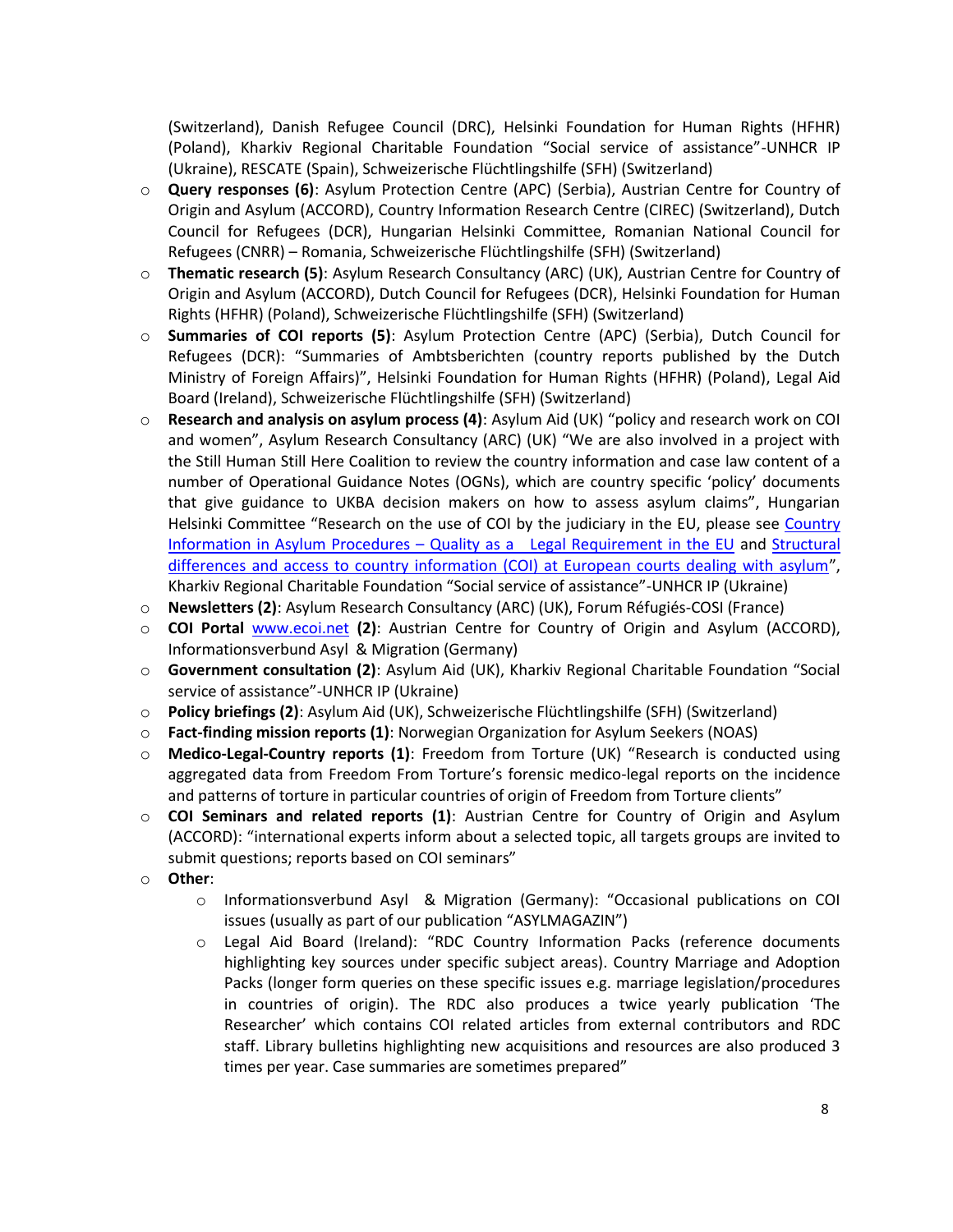For a list of relevant publications with hyperlinks please consult **Annex B**, Q. 9.

#### Involvement in fact-finding missions

With regards to being involved in fact-finding missions, of the 22 organisations that directly answered the question, 16 organisations have not been involved in a fact-finding mission. The remaining six have conducted one to several missions each to a range of countries researching specific or numerous issues as illustrated in the table below:

| Organisation                                  | <b>Country visited and</b><br>Year                                                                            | <b>Issues covered</b>                                                                                                                                                                                                                                                                                                                                                                                                                    | <b>Additional information</b>                                                                                                                                                                                     |
|-----------------------------------------------|---------------------------------------------------------------------------------------------------------------|------------------------------------------------------------------------------------------------------------------------------------------------------------------------------------------------------------------------------------------------------------------------------------------------------------------------------------------------------------------------------------------------------------------------------------------|-------------------------------------------------------------------------------------------------------------------------------------------------------------------------------------------------------------------|
| Asylum Protection<br>Centre (APC) -<br>Serbia | Macedonia<br>(March 2012)                                                                                     | General reception conditions<br>$\circ$<br>Absence of interpreters in the<br>$\circ$<br>procedures<br>Number of protections granted<br>$\circ$<br>Integration<br>$\circ$<br>Procedural violations in the<br>$\circ$<br>asylum procedure<br>Smuggling and trafficking of<br>$\circ$<br>irregular migrants<br>Migration routes over<br>$\circ$<br>Macedonia<br>Inter-state cooperation with<br>$\circ$<br>Serbia on the issues of migrants | Undertaken with the<br>$\circ$<br>Red Cross of Macedonia<br>Report not publicly<br>$\circ$<br>available                                                                                                           |
| Danish Refugee<br>Council (DRC) -<br>Denmark  | 2012: Russia and<br>Iran<br>2013: Northern Iraq<br>and Uganda                                                 | Russia: Possibility of Chechens to<br>$\circ$<br>settle in the Russian Federation<br>outside of Chechnya<br>Iran: Situation of Kurds<br>$\circ$<br>Northern Iraq: Situation of<br>$\circ$<br>Iranian Kurds<br>Uganda: Situation for LGBT<br>$\circ$<br>persons                                                                                                                                                                           | Joint fact-finding<br>$\circ$<br>missions with the<br>Danish Immigration<br>Service<br>Reports available online<br>$\circ$<br>at the <b>Danish</b><br><b>Immigration Service</b><br>and Danish Refugee<br>Council |
| Forum Réfugiés -<br>COSI - France             | November 2011:<br>Democratic<br>Republic of Congo<br>(DRC)<br>October 2012:<br>Armenia<br>April 2013: Albania | Albania: violence against<br>$\circ$<br>women, situation of Roma<br>persons, issues related to<br>vendetta<br>Armenia: governance, freedom<br>$\circ$<br>of the press, violence against<br>women, discriminations against<br>minorities<br>DRC: Members of the<br>$\circ$<br>Association Forum Réfugiés -<br>COSI have attended the Election<br>Observation Mission in the<br>Democratic Republic of Congo in<br>November 2011 for EURAC | Reports are not publicly<br>$\circ$<br>available                                                                                                                                                                  |
| Hungarian Helsinki<br>Committee -<br>Hungary  | June 2011 and April<br>2012: Serbia                                                                           | The functionality of the Serbian<br>$\circ$<br>asylum system                                                                                                                                                                                                                                                                                                                                                                             | Both reports are<br>$\circ$<br>publicly available: June<br>2011 and April 2012                                                                                                                                    |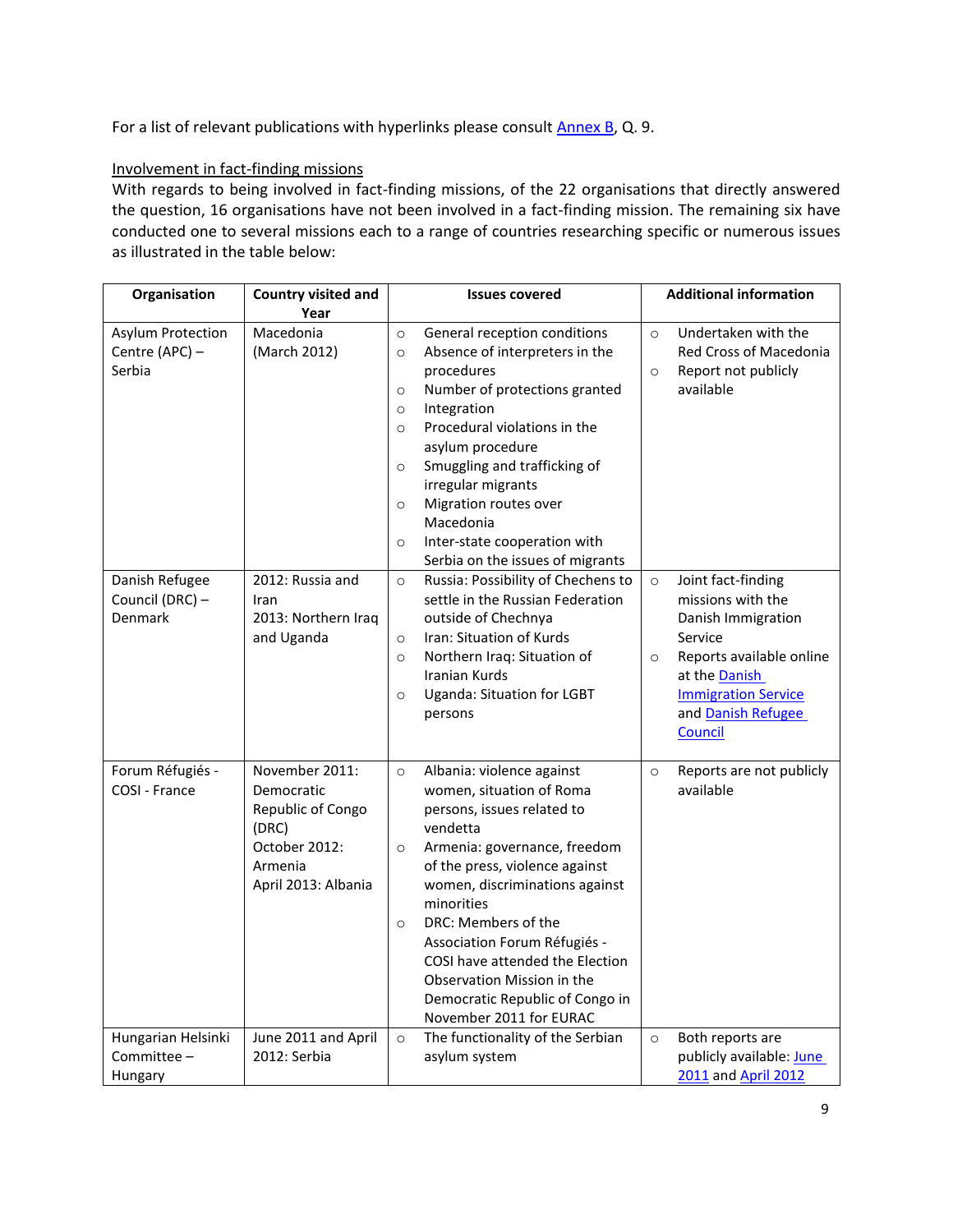| Norwegian<br>Organization for<br>Asylum Seekers<br>(NOAS) - Norway | One to two fact-<br>finding missions<br>each year                                                                                                                                                                | Focus is mainly on the political<br>$\circ$<br>and security situation | $\circ$            | Reports are publicly<br>available                                |
|--------------------------------------------------------------------|------------------------------------------------------------------------------------------------------------------------------------------------------------------------------------------------------------------|-----------------------------------------------------------------------|--------------------|------------------------------------------------------------------|
| Schweizerische<br>Flüchtlingshilfe<br>(SFH) - Switzerland          | Carried out<br>irregularly and not<br>always joint<br>missions with other<br>NGO <sub>s</sub> .<br>September 2012:<br>Sri Lanka<br>2011: Kosovo (with<br>the support of the<br>Society for<br>Threatened People) | [Not specified]                                                       | $\circ$<br>$\circ$ | NGO fact finding<br>mission<br>Reports are publicly<br>available |

#### Contact with immigration board/services

In relation to whether those working on COI are in regular contact with the national immigration board/services, out of the 22 organisations that directly answered the question, five organisations (Asylos (Belgium/France/Greece/UK), Country Information Research Centre (CIREC) (Switzerland), Flemish Refugee Action (Belgium), Helsinki Foundation for Human Rights (HFHR) (Poland), and Legal Aid Board (Ireland)) are not in contact with the relevant government authorities.

One organisation, Asylum Research Consultancy (ARC) (UK), is indirectly in contact by engaging "with the UKBA Country of Origin Information Service (COIS) teams via other forums e.g. at meetings of the Independent Advisory Group on Country Information (IAGCI) and other externally organised meetings", whilst the remaining 16 organisations are all in contact with the immigration board/services.

Out of these 16, two responded that they engaged with the authorities in relation to specific cases and also to discuss more general COI issues (Danish Refugee Council (DRC) and Kharkiv Regional Charitable Foundation "Social service of assistance"-UNHCR IP (Ukraine)), whilst four organisations were only in contact with the immigration board/services to discuss specific cases (Asylum Protection Centre (APC) (Serbia), Human Rights League (Slovakia), the International Fund for Health and Environment Protection 'Region Karpat' (NEEKA) (Ukraine) and RESCATE (Spain).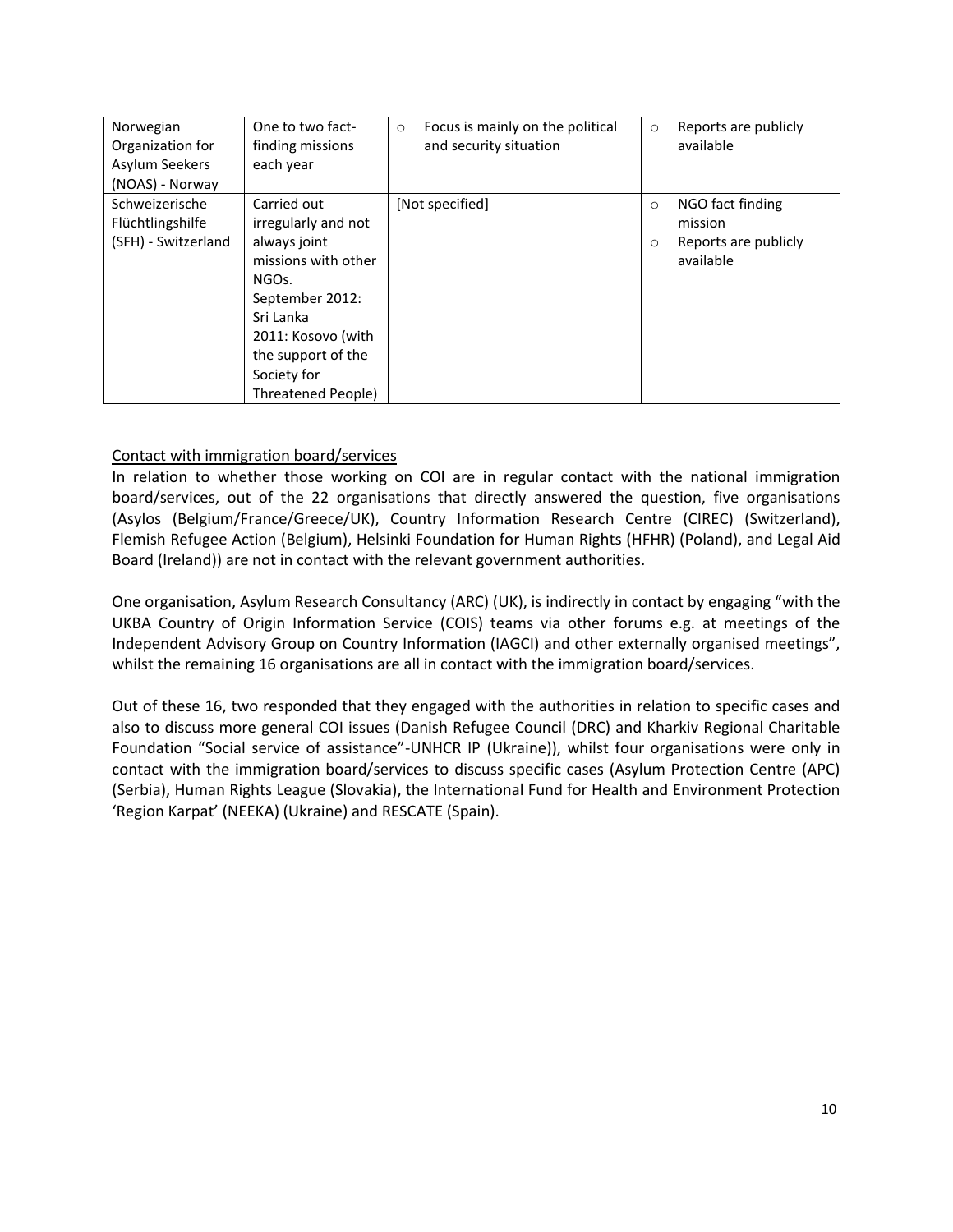#### **Case Specific Research/query responses**

Out of the 23 respondees, all but three conduct case-specific COI research or produce query responses, these are: Asylum Aid (UK), Freedom from Torture (UK) and Informationsverbund Asyl & Migration (Germany). Across the 20 organisations conducting case specific research, the number of requests addressed per month varies widely; from around 1 per month up to 150 per month:

| Range     | <b>Number of</b><br><b>Organisations</b><br>(out of 20) | <b>Organisations</b>                                                                        |
|-----------|---------------------------------------------------------|---------------------------------------------------------------------------------------------|
| < 5       | 5                                                       | Asylum Protection Centre (APC) (Serbia);                                                    |
|           |                                                         | Asylum Research Consultancy (ARC) (UK);                                                     |
|           |                                                         | Helsinki Foundation for Human Rights (HFHR) (Poland);                                       |
|           |                                                         | Human Rights League (Slovakia);                                                             |
|           |                                                         | Norwegian Organization for Asylum Seekers (NOAS) (rarely).                                  |
| $5 - 10$  | 5                                                       | Country Information Research Centre (CIREC) (Switzerland);                                  |
|           |                                                         | Forum Réfugiés-COSI (France);                                                               |
|           |                                                         | Hungarian Helsinki Committee;                                                               |
|           |                                                         | RESCATE (Spain);                                                                            |
|           |                                                         | Asylos (Belgium/France/Greece/UK) (85 in total since 2010)                                  |
| $11 - 20$ | $\overline{2}$                                          | Hebrew Immigrant Aid Society (HIAS) (Ukraine);                                              |
|           |                                                         | Kharkiv Regional Charitable Foundation "Social service of<br>assistance"-UNHCR IP (Ukraine) |
| 21-30     | 3                                                       | International Fund for Health and Environment Protection                                    |
|           |                                                         | 'Region Karpat' (NEEKA) (Ukraine) (10-30/month);                                            |
|           |                                                         | National<br>Council<br>Romanian<br>for<br>(CNRR);<br>Refugees                               |
|           |                                                         | Schweizerische Flüchtlingshilfe (SFH) (Switzerland)                                         |
| 31-40     | $\overline{2}$                                          | Austrian Centre for Country of Origin and Asylum (ACCORD);                                  |
|           |                                                         | Flemish Refugee Action (Belgium)                                                            |
| >120      | 3                                                       | Danish Refugee Council (DRC);                                                               |
|           |                                                         | Dutch Council for Refugees (DCR);                                                           |
|           |                                                         | Legal Aid Board (Ireland).                                                                  |

#### **Jurisdiction**

Of the 20 organisations providing a case-specific research service, 13 undertake COI research for both national and EU level jurisdiction; five focus only on national jurisdiction and two did not directly answer the question.

With regards to the three organisations working on COI-related issues who do not offer a case-specific research service, one undertakes research at the national jurisdiction level, and the other two at both national and EU level jurisdiction.

With regards to the level of decision making for which COI research is provided, 15 of 20 work at both the government level (administrative/first instance) and appeal stage, two focus on providing COI research at the appeal stage, one focuses at the government level, one responded at the 'regional level' and one did not answer the question.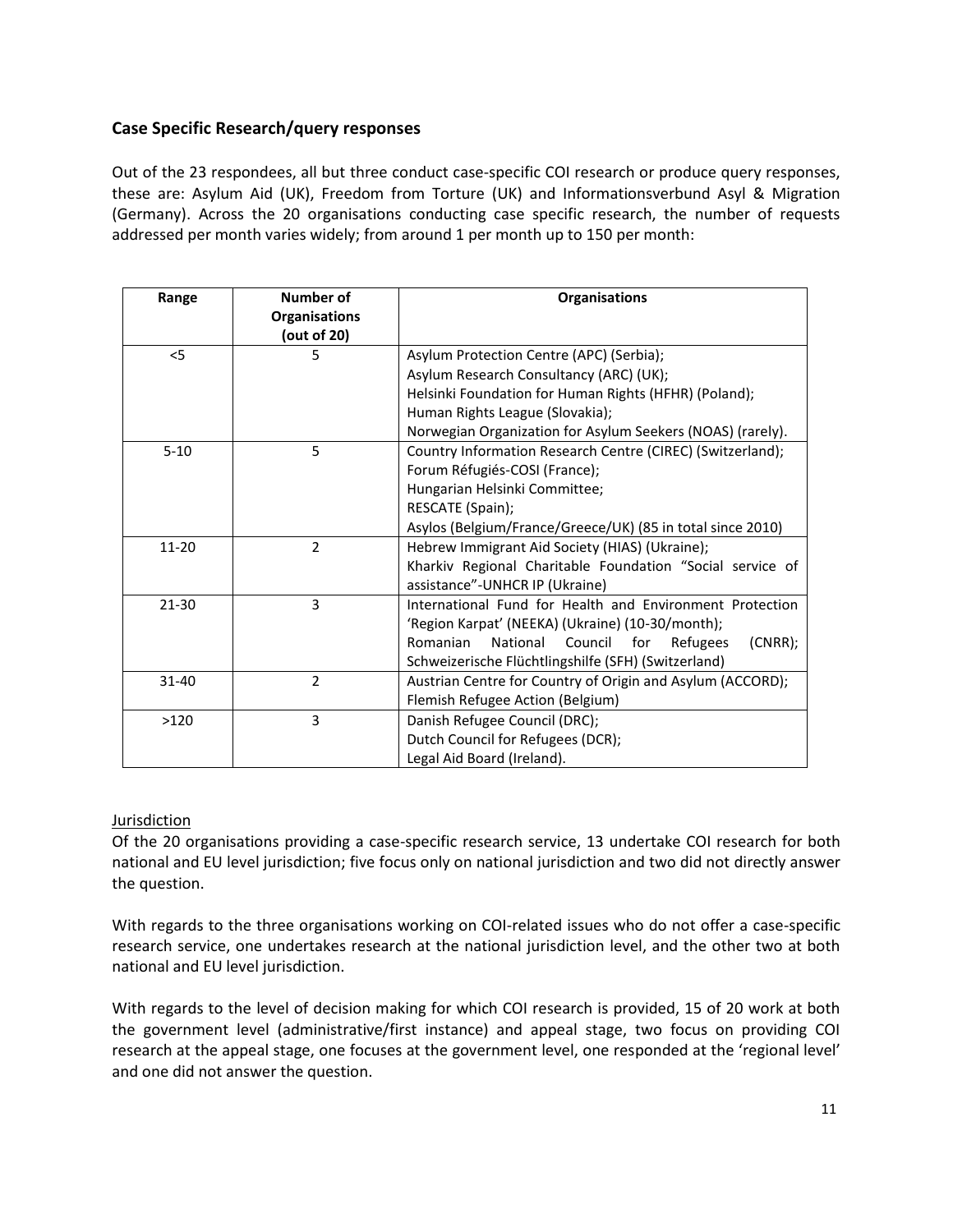#### Clients

The clients of the case-specific research services/ query responses are<sup>3</sup>:

- o **Legal representatives of asylum seekers (may also be NGOs) (11):** Asylos (Belgium/France/Greece/UK); Asylum Research Consultancy (ARC) (UK); Austrian Centre for Country of Origin and Asylum (ACCORD); Country Information Research Centre (CIREC) (Switzerland); Dutch Council for Refugees (DCR); Flemish Refugee Action (Belgium); Forum Réfugiés-COSI (France); Hungarian Helsinki Committee; Legal Aid Board (Ireland); Romanian National Council for Refugees (CNRR); Schweizerische Flüchtlingshilfe (SFH) (Switzerland);
- o **Asylum Seekers (10):** Danish Refugee Council (DRC); Flemish Refugee Action (Belgium); Forum Réfugiés-COSI (France); Hebrew Immigrant Aid Society (HIAS) (Ukraine); Helsinki Foundation for Human Rights (HFHR) (Poland); Human Rights League (Slovakia); International Fund for Health and Environment Protection 'Region Karpat' (NEEKA) (Ukraine); Kharkiv Regional Charitable Foundation "Social service of assistance"-UNHCR IP (Ukraine); Norwegian Organization for Asylum Seekers (NOAS) (Norway); RESCATE (Spain);
- o **Judges (4):** Austrian Centre for Country of Origin and Asylum (ACCORD); Forum Réfugiés-COSI (France); Legal Aid Board (Ireland); Romanian National Council for Refugees (CNRR);
- o **Government agencies (3):** Asylum Protection Centre (APC) (Serbia); Austrian Centre for Country of Origin and Asylum (ACCORD); Legal Aid Board (Ireland);
- o **Social workers (2):** Flemish Refugee Action (Belgium); Forum Réfugiés-COSI (France);
- o **NGOs (1):** Asylum Protection Centre (APC) (Serbia);

#### Nature of enquires

With regards to the types of case-specific enquiries and query responses, of the 18 organisations that specifically answered the question, respondents emphasised that the issues vary depending on the individual case, relating to the treatment of specific profiles coming under Refugee Convention grounds, effective protection and possibility of internal relocation, as well as subsidiary protection (e.g. indiscriminate violence, availability of medical treatment) and the situation if returned to another Member State under the Dublin Regulation. Respondents also mentioned being instructed to corroborate an applicant's testimony e.g. researching specific events or places. One organisation mentioned being asked to evaluate available COI sources.

#### Turnaround time

The organisations offer a wide range for the turnaround time for completing the research, which also can greatly vary depending on the case, from between a few hours, up to several months.

#### Instructions

 $\overline{\phantom{a}}$ 

Two organisations both formulate the issues for research and undertake the research (Kharkiv Regional Charitable Foundation "Social service of assistance" UNHCR IP (Ukraine) and RESCATE (Spain)). 17 respondents gave specific information on how COI requests are received. Organisations may receive requests in a number of ways, mainly by email (17), also by phone (9), fax (3), face-to face meetings (2), by people visiting the organisation in person (2), post (1), e-library system (1), through the organisation's website (1) and through counselling activities (1).

 $3$  N.B. The respondents may not have answered this question consistently; some for example may have understood the question to relate to who the research is ultimately provided for, others with regards to who they are instructed by to conduct the research.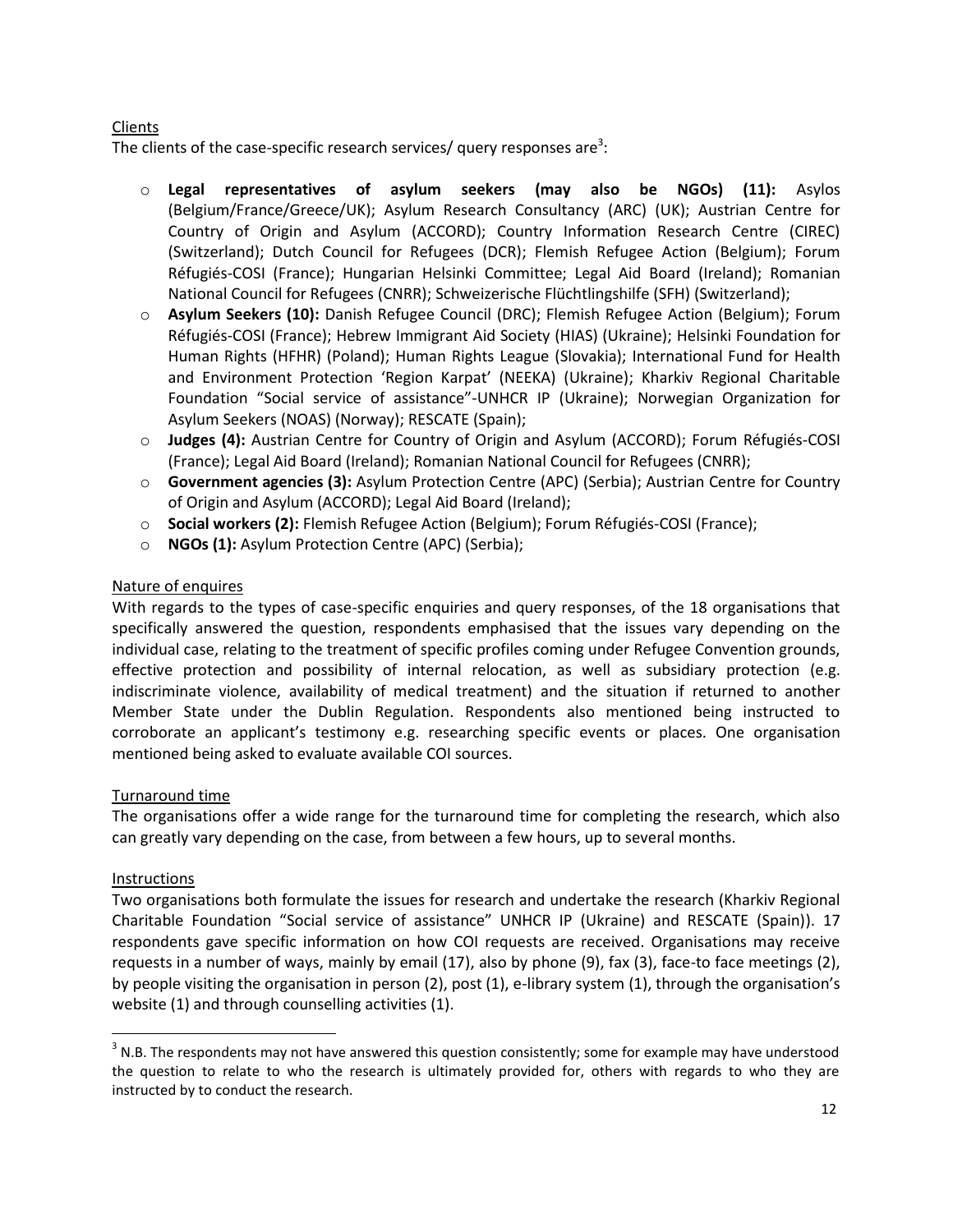19 organisations detailed whether they received accompanying documents together with case specific COI queries. Five do not. Of the other 14 organisations, two did not specify what these documents might be. For the 12 organisations that did, requests may be sent with accompanying documents, depending on the specific case, including:

- o **(Parts of) the legal case file e.g. witness statement, refusal letter, determination, COI originally submitted at first instance (8):** Asylum Research Consultancy (ARC) (UK); Country Information Research Centre (CIREC) (Switzerland); Danish Refugee Council (DRC); Flemish Refugee Action (Belgium); Helsinki Foundation for Human Rights (HFHR) (Poland); Hungarian Helsinki Committee; Romanian National Council for Refugees (CNRR); Schweizerische Flüchtlingshilfe (SFH) (Switzerland);
- o **Documents provided by the asylum seeker (5):** Asylos (Belgium/France/Greece/UK); Country Information Research Centre (CIREC) (Switzerland); Danish Refugee Council (DRC); International Fund for Health and Environment Protection 'Region Karpat' (NEEKA) (Ukraine); Kharkiv Regional Charitable Foundation "Social service of assistance"-UNHCR IP (Ukraine)
- o **General background information (2):** Asylos (Belgium/France/Greece/UK); Austrian Centre for Country of Origin and Asylum (ACCORD);
- o **Medical certificates (3):** Country Information Research Centre (CIREC) (Switzerland); Danish Refugee Council (DRC); Schweizerische Flüchtlingshilfe (SFH) (Switzerland).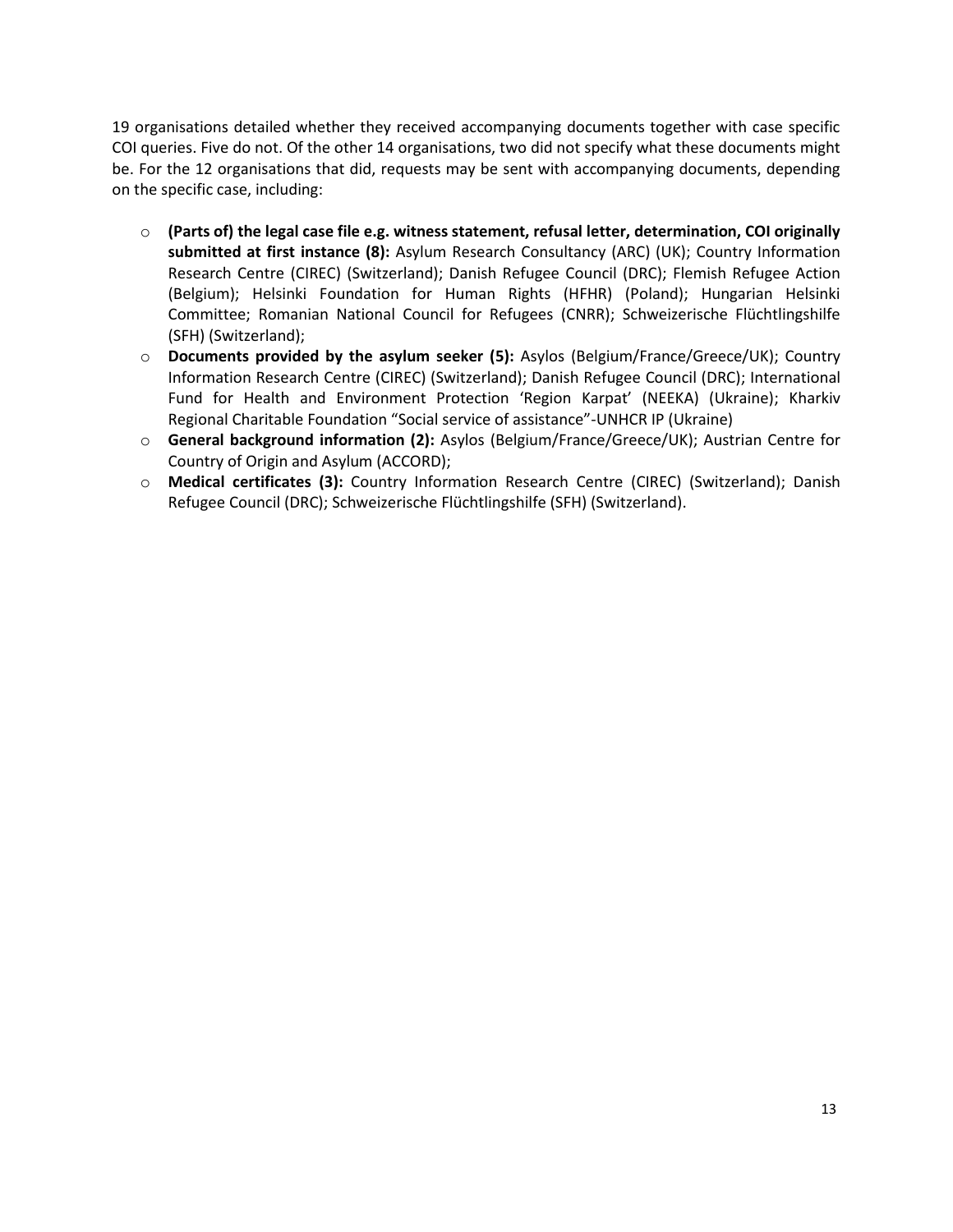#### **Working practices**

#### Languages

Research services are provided by the 23 organisations in the following languages<sup>4</sup>:

- o **Amharic (1):** Hebrew Immigrant Aid Society (HIAS) (Ukraine)
- o **Arabic (1):** Hebrew Immigrant Aid Society (HIAS) (Ukraine)
- o **Bengali (1):** Hebrew Immigrant Aid Society (HIAS) (Ukraine)
- o **Czech (1):** Hungarian Helsinki Committee [particular publication]
- o **Danish (1):** Danish Refugee Council (DRC)
- o **Dutch (2):** Dutch Council for Refugees (DCR); Flemish Refugee Action (Belgium)
- o **English (16):** Asylos (Belgium/France/Greece/UK): Asylum Aid (UK); Asylum Research Consultancy (ARC) (UK); Austrian Centre for Country of Origin and Asylum (ACCORD); Danish Refugee Council (DRC) [FFMs, Query responses and complaints to international bodies]; Dutch Council for Refugees (DCR) [rarely]; Flemish Refugee Action (Belgium); Freedom from Torture (UK); Hebrew Immigrant Aid Society (HIAS) (Ukraine); Human Rights League (Slovakia); Hungarian Helsinki Committee; Informationsverbund Asyl & Migration (Germany); International Fund for Health and Environment Protection 'Region Karpat' (NEEKA) (Ukraine); Kharkiv Regional Charitable Foundation "Social service of assistance"-UNHCR IP (Ukraine); Legal Aid Board (Ireland); Norwegian Organization for Asylum Seekers (NOAS) (Norway)
- o **French (8):** Asylos (Belgium/France/Greece/UK); Austrian Centre for Country of Origin and Asylum (ACCORD); Country Information Research Centre (CIREC) (Switzerland); Flemish Refugee Action (Belgium); Forum Réfugiés-COSI (France); Hebrew Immigrant Aid Society (HIAS) (Ukraine); Hungarian Helsinki Committee; Schweizerische Flüchtlingshilfe (SFH) (Switzerland)
- o **Farsi:** Hebrew Immigrant Aid Society (HIAS) (Ukraine)
- o **German (5):** Austrian Centre for Country of Origin and Asylum (ACCORD); Flemish Refugee Action (Belgium); Hungarian Helsinki Committee; Informationsverbund Asyl & Migration (Germany); Schweizerische Flüchtlingshilfe (SFH) (Switzerland)
- o **Hindi (1):** Hebrew Immigrant Aid Society (HIAS) (Ukraine)
- o **Hungarian (1):** Hungarian Helsinki Committee (particular publication)
- o **Italian (1):** Hungarian Helsinki Committee (particular publication)
- o **Lingala (1):** Hebrew Immigrant Aid Society (HIAS) (Ukraine)
- o **Norwegian (1):** Norwegian Organization for Asylum Seekers (NOAS) (Norway)
- o **Pashto (1):** Hebrew Immigrant Aid Society (HIAS) (Ukraine)
- o **Polish (1):** Helsinki Foundation for Human Rights (HFHR) (Poland)
- o **Romanian (1):** Romanian National Council for Refugees (CNRR)
- o **Russian (5):** Austrian Centre for Country of Origin and Asylum (ACCORD); Hebrew Immigrant Aid Society (HIAS) (Ukraine); Hungarian Helsinki Committee [particular publication]; International Fund for Health and Environment Protection 'Region Karpat' (NEEKA) (Ukraine); Kharkiv Regional Charitable Foundation "Social service of assistance"-UNHCR IP (Ukraine)
- o **Serbian (1):** Asylum Protection Centre (APC) (Serbia)
- o **Slovak (1):** Human Rights League (Slovakia)

 $\overline{a}$ 

o **Somali (1):** Hebrew Immigrant Aid Society (HIAS) (Ukraine)

 $<sup>4</sup>$  It appears that this question may not have been answered uniformly; some organisations may have provided</sup> information on the languages they conduct research in, not the languages they provide services in.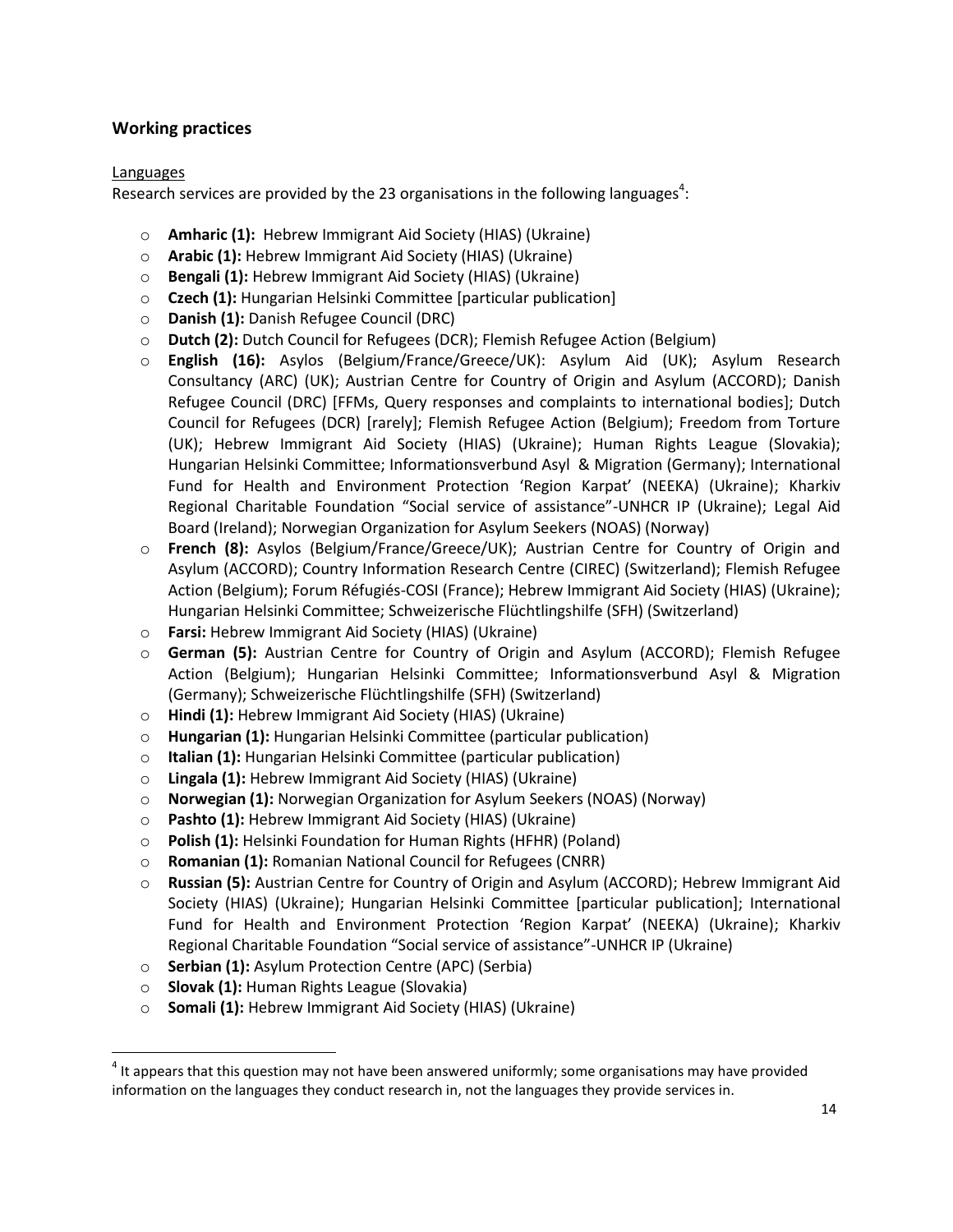- o **Spanish (3)**: Austrian Centre for Country of Origin and Asylum (ACCORD); Hungarian Helsinki Committee [particular publication]; RESCATE (Spain)
- o **Ukrainian (2):** International Fund for Health and Environment Protection 'Region Karpat' (NEEKA) (Ukraine); Kharkiv Regional Charitable Foundation "Social service of assistance"-UNHCR IP (Ukraine)

#### **Translations**

Of the 20 organisations undertaking case-specific COI research, four organisations do not translate information found and use sources only in their original language (Asylum Research Consultancy (ARC) (UK); Dutch Council for Refugees (DCR); Flemish Refugee Action (Belgium); Legal Aid Board (Ireland)). The remaining 16 organisations all translate in-house. Of these, one has a certified translator as a staff member (Romanian National Council for Refugees (CNRR)), three others may use professional translators if they are able to secure funding (Hebrew Immigrant Aid Society (HIAS) (Ukraine); Human Rights League (Slovakia); Schweizerische Flüchtlingshilfe (SFH) (Switzerland)), and the Austrian Centre for Country of Origin and Asylum (ACCORD) may ask colleagues from the Austrian Red Cross to help with translating languages such as Farsi, Dari or Turkish.

#### Referencing sources consulted

With regards to whether organisations include a full list of all sources consulted in the course of undertaking case specific COI research, of those 14 organisations that specifically answered the question, four organisations do not provide a list of all sources consulted (Asylum Research Consultancy (ARC) (UK); Country Information Research Centre (CIREC) (Switzerland); Kharkiv Regional Charitable Foundation "Social service of assistance"-UNHCR IP (Ukraine) and Schweizerische Flüchtlingshilfe (SFH) (Switzerland). Nine of 14 respondents provide a full list of sources consulted (Asylos (Belgium/France/Greece/UK); Asylum Protection Centre (APC) (Serbia); Dutch Council for Refugees (DCR); Danish Refugee Council (DRC) [in FFMs sources may be kept confidential]; Helsinki Foundation for Human Rights (HFHR) (Poland); Legal Aid Board (Ireland); Norwegian Organization for Asylum Seekers (NOAS) (Norway) [except anonymous sources]; RESCATE (Spain); and Romanian National Council for Refugees (CNRR)). One organisation, the Austrian Centre for Country of Origin and Asylum (ACCORD), provides a list of sources consulted along with the relevant search terms if no information on a specific issue is found.

#### Use of experts

Of 22 organisations for whom it was relevant to answer the question whether their organisation consults experts or locally based NGOs in the course of their COI related work, four stated that they did not: Flemish Refugee Action (Belgium); Helsinki Foundation for Human Rights (HFHR) (Poland); Hungarian Helsinki Committee; Romanian National Council for Refugees (CNRR), the latter of whom commented that they had not yet done so, but would not rule out doing so in the future. One organisation (RESCATE (Spain)) responded that it mostly uses information which is publicly available. Four organisations stated that they very rarely or occasionally consulted experts: Asylum Protection Centre (APC) (Serbia); Asylum Research Consultancy (ARC) (UK); Dutch Council for Refugees (DCR); Legal Aid Board (Ireland); The remaining 13 organisations consulted a range of experts such as: academics, embassy contacts, journalists, local NGOs, partners/network members, members of international organisations or other researchers.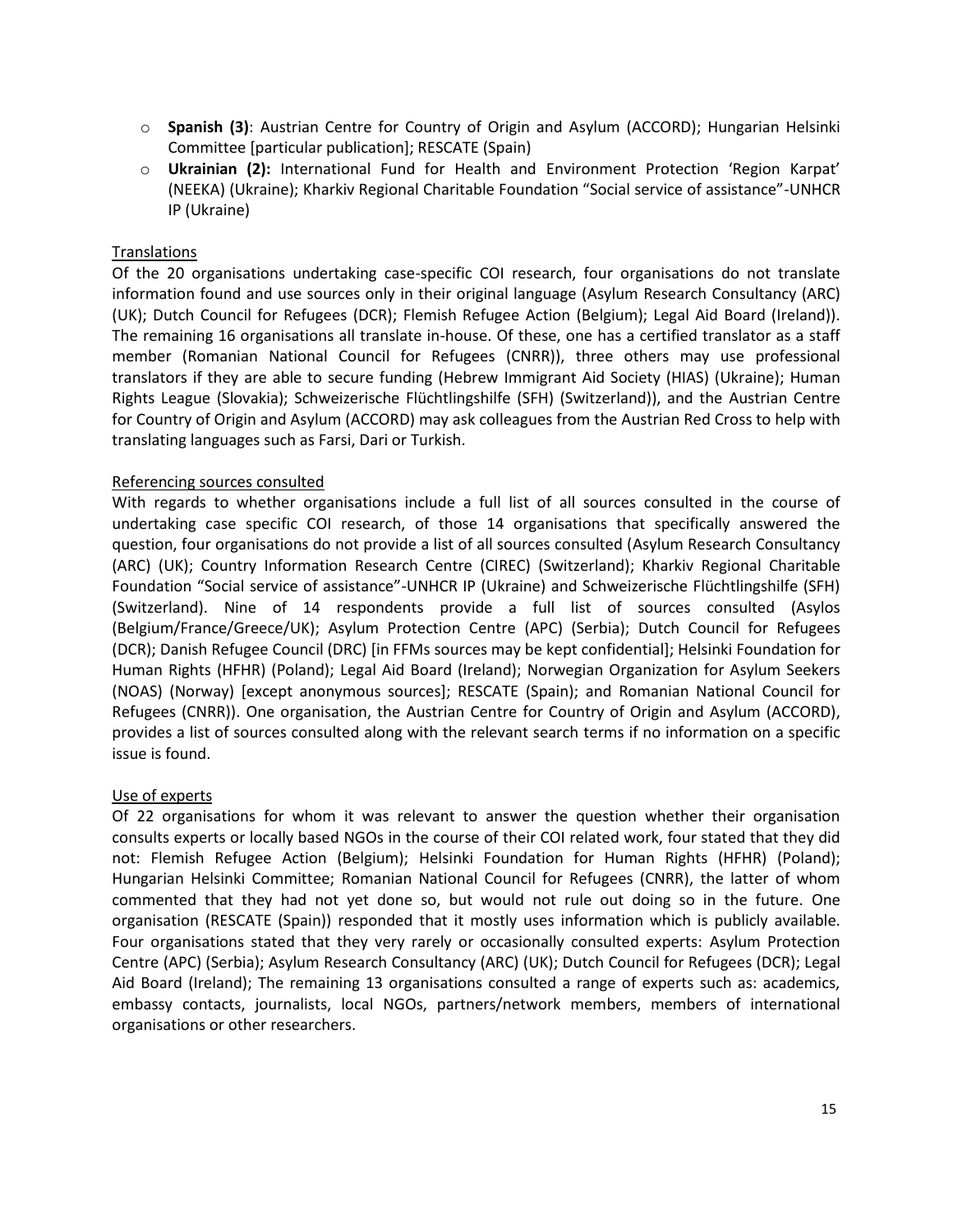#### Publicly available COI related research

#### *Case specific COI research*

Of the 20 organisations that undertake case-specific COI research, 18 provided information on whether they make these reports publically available. 10 out of 18 organisations do not publish these reports, or do not routinely publish these (Asylos (Belgium/France/Greece/UK); Asylum Protection Centre (APC) (Serbia); Asylum Research Consultancy (ARC) (UK); Dutch Council for Refugees (DCR); Flemish Refugee Action (Belgium); Forum Réfugiés-COSI (France); Hebrew Immigrant Aid Society (HIAS) (Ukraine); Helsinki Foundation for Human Rights (HFHR) (Poland): Hungarian Helsinki Committee; Kharkiv Regional Charitable Foundation Social service of assistance"-UNHCR IP (Ukraine)). For one organisation this is because they contain personal client information (Asylum Research Consultancy (ARC) (UK).

Five other organisations make their case-specific queries publicly available but remove personal information before publication (Austrian Centre for Country of Origin and Asylum (ACCORD); Country Information Research Centre (CIREC) (Switzerland), Danish Refugee Council (DRC); Romanian National Council for Refugees (CNRR); Legal Aid Board (Ireland)). Three organisations make all their products publicly available, including case specific research (Human Rights League (Slovakia); Norwegian Organization for Asylum Seekers (NOAS) (Norway); Schweizerische Flüchtlingshilfe (SFH) (Switzerland)).

#### *Other COI products*

With regards to other COI-related publications, all organisations that addressed this point state that they make their reports available on their respective websites (Asylum Aid (UK); Asylum Protection Centre (APC) (Serbia); Asylum Research Consultancy (ARC) (UK); Austrian Centre for Country of Origin and Asylum (ACCORD); Country Information Research Centre (CIREC) (Switzerland); Dutch Council for Refugees (DCR); Danish Refugee Council (DRC); Forum Réfugiés-COSI (France); Freedom from Torture (UK); Human Rights League (Slovakia); Hungarian Helsinki Committee; Informationsverbund Asyl & Migration (Germany); Legal Aid Board (Ireland); Norwegian Organization for Asylum Seekers (NOAS) (Norway); Romanian National Council for Refugees (CNRR); Schweizerische Flüchtlingshilfe (SFH) (Switzerland)).

#### Databases

Of the 20 organisations that directly answered the question, 12 have databases of their COI-related products. Five of these operate public databases (Asylum Protection Centre (APC) (Serbia); Austrian Centre for Country of Origin and Asylum (ACCORD); Human Rights League (Slovakia); Romanian National Council for Refugees (CNRR); Schweizerische Flüchtlingshilfe (SFH) (Switzerland)). One operates a subscription only database (Dutch Council for Refugees (DCR)), one operates a database shared with UNHCR and other NGOs on request (Hebrew Immigrant Aid Society (HIAS) (Ukraine)) and one operates a database on the Ritimo Network website (Forum Réfugiés-COSI (France)). Four organisations have an internal database (Asylos (Belgium/France/Greece/UK); Asylum Research Consultancy (ARC) (UK); Helsinki Foundation for Human Rights (HFHR) (Poland); Legal Aid Board (Ireland)).

8 organisations do not operate a database. Four of these specifically mentioned that they make their reports available on their website (Country Information Research Centre (CIREC) (Switzerland); Danish Refugee Council (DRC); Freedom from Torture (UK); Norwegian Organization for Asylum Seekers (NOAS) (Norway)) and one lists selected COI on its homepage (Informationsverbund Asyl & Migration (Germany)).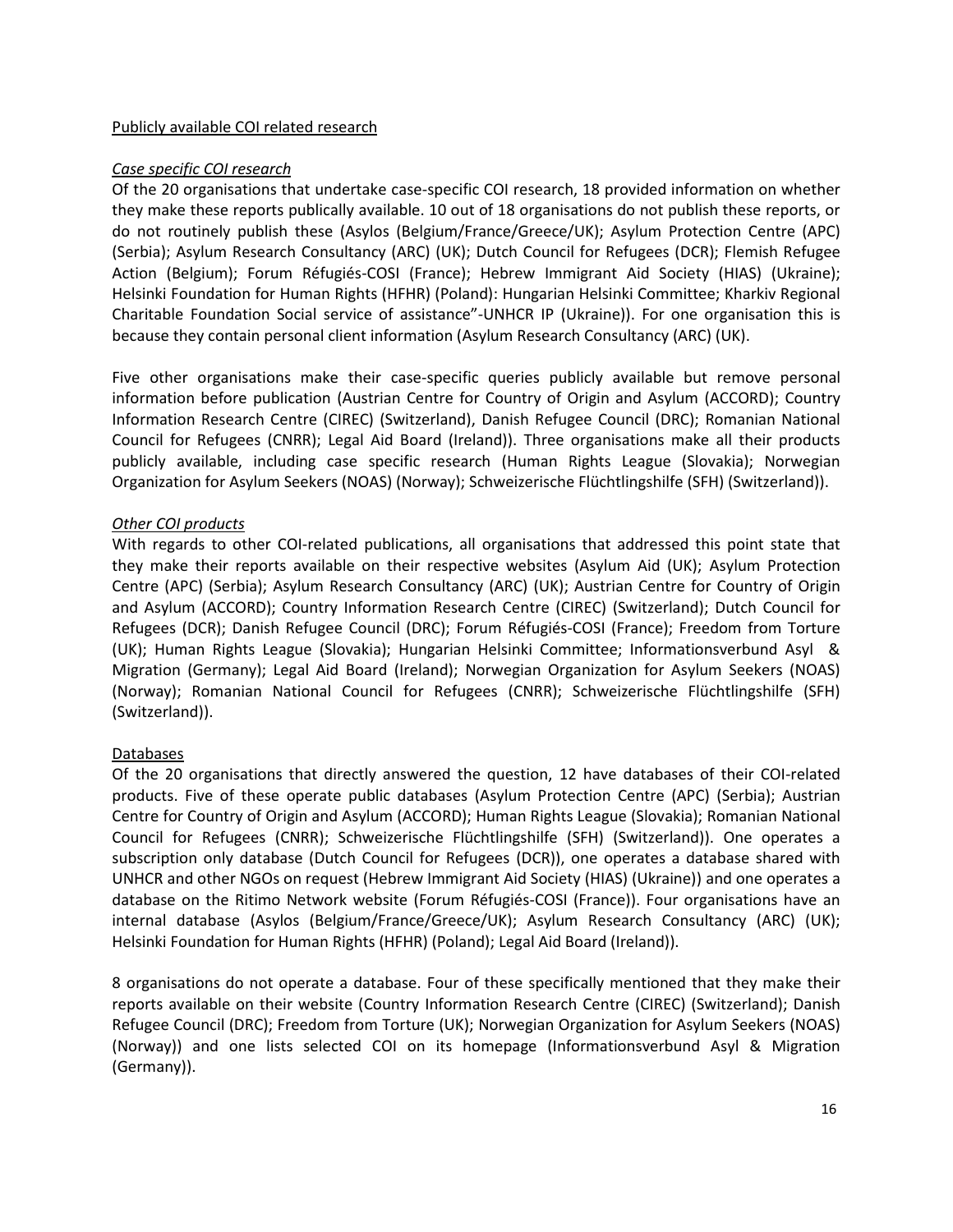#### **E-Forum of COI-researchers**

Of the 23 organisations that responded to the questionnaire, 22 confirmed their interest in joining an eforum of COI-researchers. The Informationsverbund Asyl & Migration (Germany) was the only organisation which did not want to join such a forum as it does not undertake COI research and felt it was therefore not in a position to be able to fully contribute.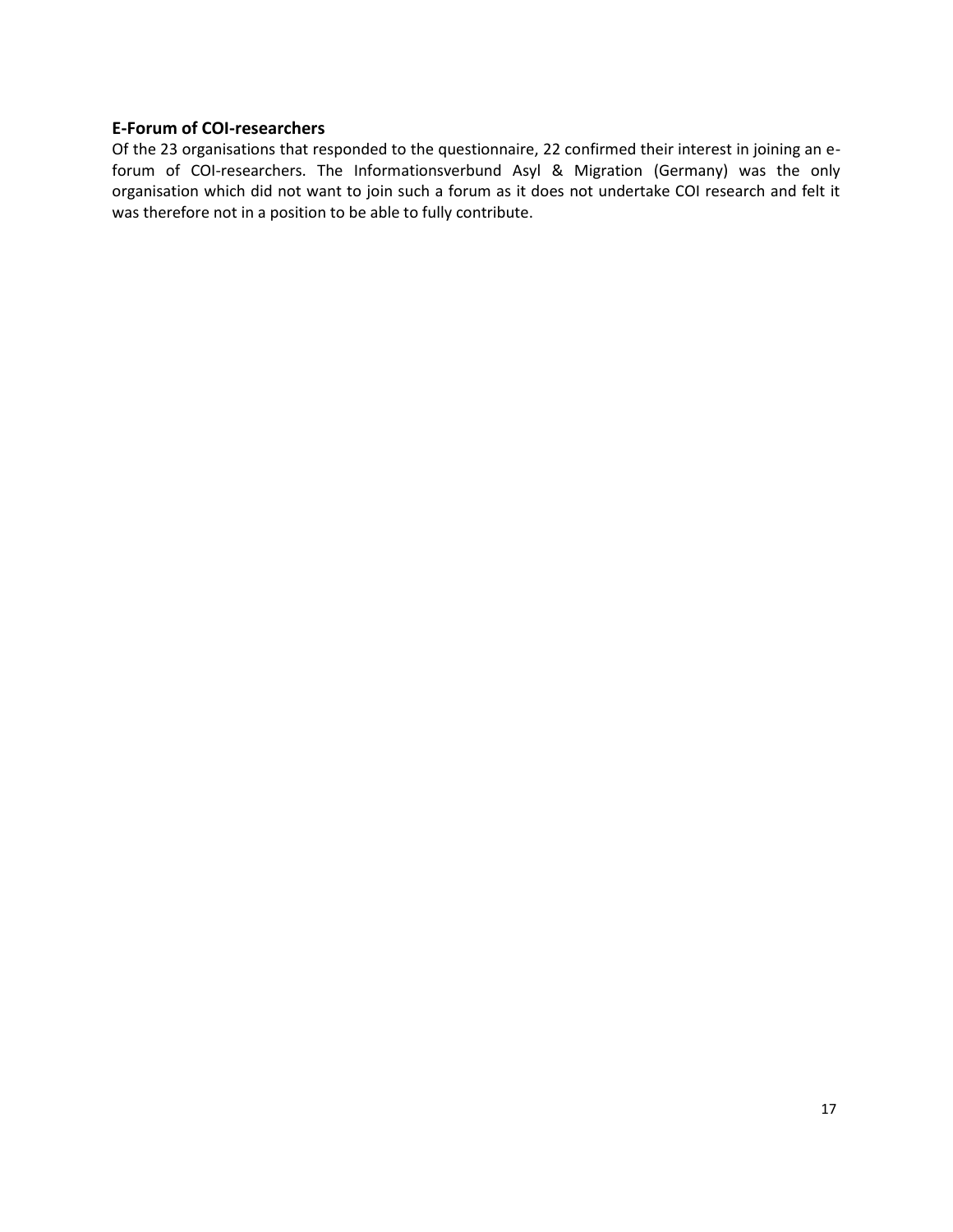<span id="page-17-0"></span>

|                                                   | ANNEX A         |                       | <u>URGANISATIUNS AND CONTACT DETAILS</u>       |
|---------------------------------------------------|-----------------|-----------------------|------------------------------------------------|
| Organisation                                      | Country         | <b>Contact person</b> | <b>Contact details</b>                         |
| Asylos                                            | Belgium/France/ | Ellen Riotte          | T: +32 491646138                               |
|                                                   | Greece/United   |                       | E: ellen.riotte@asylos.eu; info@asylos.eu      |
|                                                   | Kingdom         |                       | W: www.asylos.eu                               |
| Asylum Aid                                        | United Kingdom  | Debora Singer         | T: +44 20 7354 9631 extension 208              |
|                                                   |                 |                       | E: deboras@asylumaid.org.uk                    |
|                                                   |                 |                       | W: www.asylumaid.org.uk                        |
| <b>Asylum Protection Centre</b>                   | Serbia          | Rados Djurovic        | T: +381 63 7047080; +381 11 2457376            |
| (APC)                                             |                 |                       | E: rados.djurovic@apc-cza.org                  |
|                                                   |                 |                       | W: www.apc-cza.org                             |
| Asylum Research                                   | United Kingdom  | Liz Williams          | T: +44 7919 388966                             |
| Consultancy (ARC)                                 |                 |                       | E: info@asylumresearchconsultancy.com          |
|                                                   |                 |                       | W: www.asylumresearchconsultancy.com           |
| Austrian Red Cross: Austrian                      | Austria         | Andrea Jakober        | T: +43 1 58900 581                             |
| Centre for Country of Origin                      |                 |                       | E: andrea.jakober@redcross.at                  |
| and Asylum Research and<br>Documentation (ACCORD) |                 |                       | W: http://accord.redcross.at                   |
| Country Information                               | Switzerland     | Stéphanie Cornioley   | T: +41 783 014 938                             |
| Research Centre (CIREC)                           |                 |                       | E: stephanie.cornioley@cirec.ch; info@cirec.ch |
|                                                   |                 |                       | W: www.cirec.ch                                |
| Danish Refugee Council                            | Denmark         | Eva Singer            | T: +45 3373 5000                               |
| (DRC)                                             |                 |                       | E: eva.singer@drc.dk                           |
|                                                   |                 |                       | W: www.drc.dk                                  |
| <b>Dutch Council for Refugees</b>                 | The Netherlands | Hiske van den Bergh   | T: +31 20 3467200; +31 20 3467274              |
| (DCR)                                             |                 |                       | E: hvandenbergh@vluchtelingenwerk.nl           |
|                                                   |                 |                       | W: www.vluchtelingenwerk.nl                    |
| Flemish Refugee Action                            | Belgium         | Charlotte Vandycke    | T: +32 2 225 00 17                             |
|                                                   |                 |                       | E: planetsearch@vluchtelingenwerk.be           |
|                                                   |                 |                       | W: www.vluchtelingenwerk.be                    |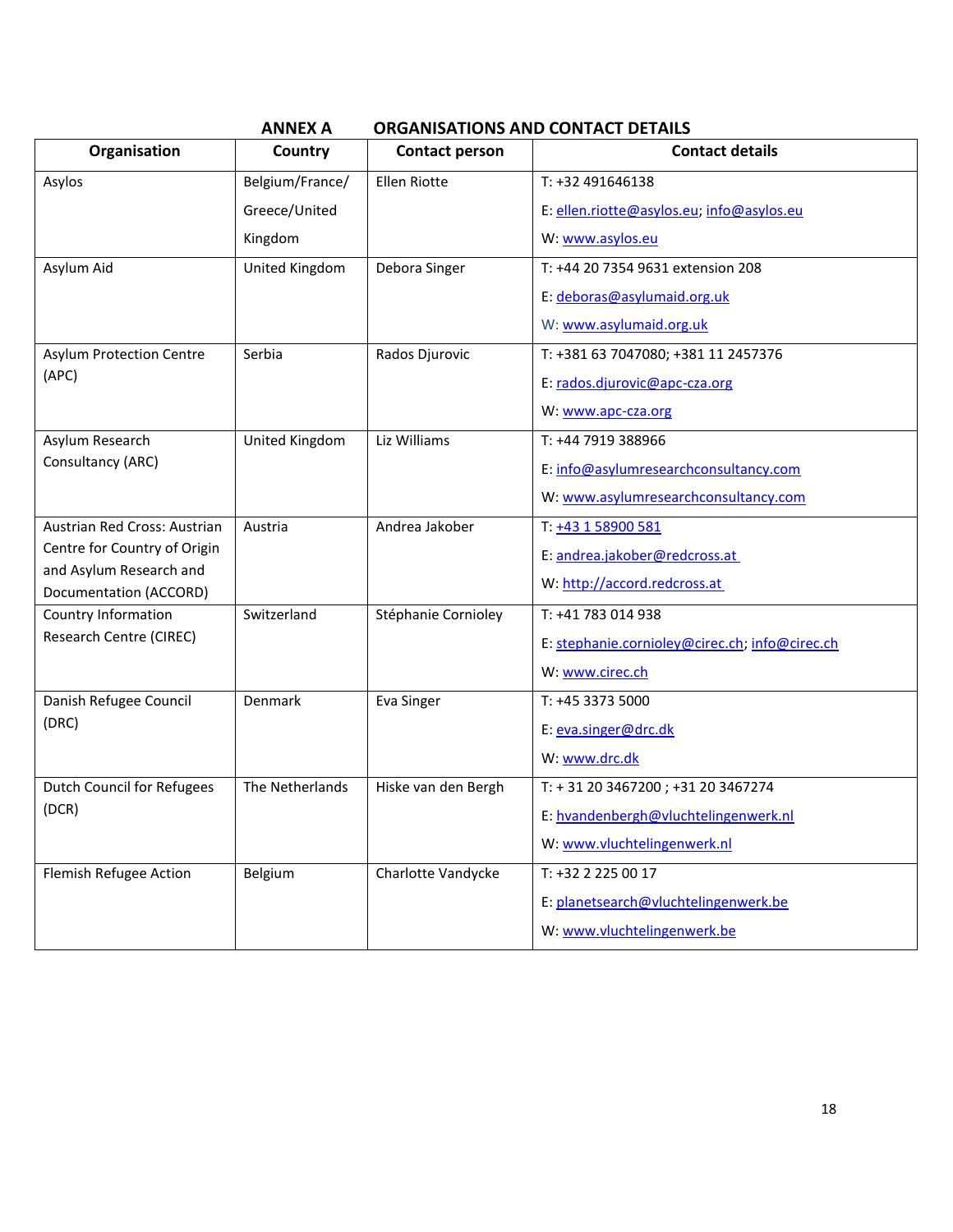| Organisation                                 | Country        | <b>Contact person</b>      | <b>Contact details</b>                   |
|----------------------------------------------|----------------|----------------------------|------------------------------------------|
| Forum Réfugiés - COSI                        | France         | <b>Delphine Grandcolas</b> | T: +33 04 27 82 62 64                    |
|                                              |                |                            | E: documentation@forumrefugies.org       |
|                                              |                |                            | W: www.forumrefugies.org                 |
| Freedom from Torture                         | United Kingdom | Jo Pettitt                 | T: +44 20 7697 7803                      |
|                                              |                |                            | E: jpettitt@freedomfromtorture.org       |
|                                              |                |                            | W: www.freedomfromtorture.org            |
| Hebrew Immigrant Aid                         | Ukraine        | Aleksandr Galkin           | T: +380 44 453 1653                      |
| Society (HIAS)                               |                |                            | E: a.galkin@hias.kiev.ua                 |
|                                              |                |                            | W: http://global.hias.org/en/pages/kyiv  |
| Helsinki Foundation for                      | Poland         | Maciej Fagasinski          | T: +48 22 556 44 66                      |
| Human Rights (HFHR)                          |                |                            | E: m.fagasinski@hfhrpol.waw.pl           |
|                                              |                |                            | W: www.hfhr.pl                           |
| Human Rights League                          | Slovakia       | Zuzana Števulová,          | E: stevulova@hrl.sk; fajnorova@hrl.sk    |
|                                              |                | Katarína Fajnorová,        | W: http://www.hrl.sk/en                  |
| Hungarian Helsinki                           | Hungary        | <b>Tudor Rosu</b>          | T: +36 1 321 4323                        |
| Committee                                    |                |                            | E: tudor.rosu@helsinki.hu                |
|                                              |                |                            | W: http://helsinki.hu/en/                |
| Informationsverbund                          | Germany        | Michael Kalkmann           | T: +49 30 46793010                       |
| Asyl & Migration                             |                |                            | E: mk@asyl.net                           |
|                                              |                |                            | W: www.asyl.net                          |
| International Fund for                       | Ukraine        | Roman Ugrin                | T: +380 57 75 67 516                     |
| <b>Health and Environment</b>                |                |                            | E: info@neeka.org, roman.ugrin@neeka.org |
| Protection 'Region<br>Karpat' (NEEKA)        |                |                            | W: http://neeka.org/                     |
| Kharkiv Regional                             | Ukraine        | Victor Gritsay             | T: +380 57 75 67 516                     |
| Charitable Foundation                        |                |                            |                                          |
| "Social service of<br>assistance" (UNHCR IP) |                |                            |                                          |
| Legal Aid Board                              | Ireland        | Niall Maher                | T: +353 1 4776264                        |
|                                              |                |                            | E: niallmaher@legalaidboard.ie           |
|                                              |                |                            | W: www.legalaidboard.ie                  |
|                                              |                |                            |                                          |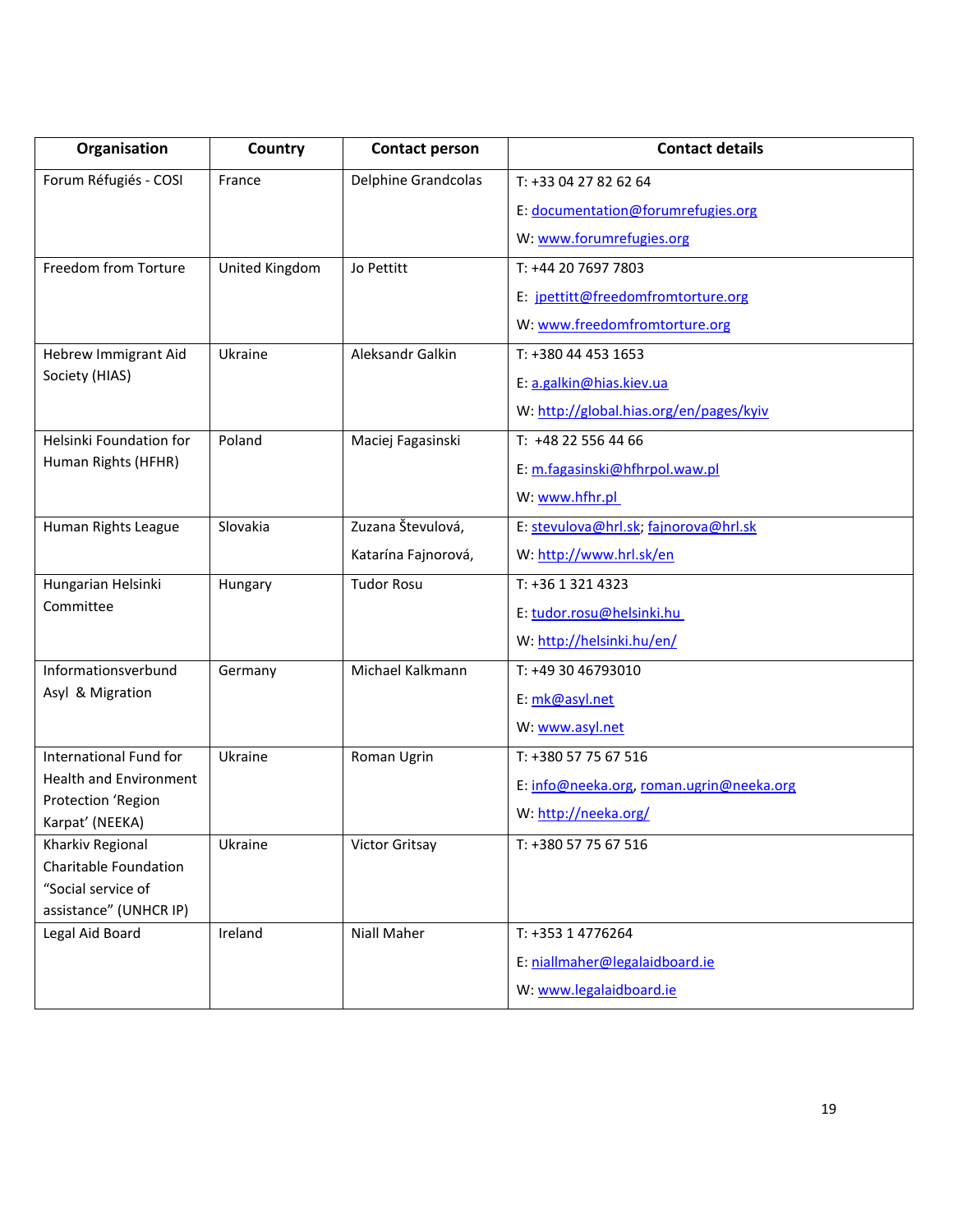| Organisation                | Country     | <b>Contact person</b> | <b>Contact details</b>                               |
|-----------------------------|-------------|-----------------------|------------------------------------------------------|
| Norwegian Organization      | Norway      | Jon Ole Martinsen     | T: +47 22 36 56 60                                   |
| for Asylum Seekers          |             |                       | M: +47 404 93 689                                    |
| (NOAS)                      |             |                       | E: jon.ole.martinsen@noas.org                        |
|                             |             |                       | W: www.noas.org                                      |
| <b>RESCATE</b>              | Spain       | Berta Muñoz Aljaro    | T: +34 91 447 28 72                                  |
|                             |             | Aurora Gonzalez Conde | E: berta.munoz@ongrescate.org;                       |
|                             |             |                       | aurora.conde@ongrescate.org                          |
|                             |             |                       | W: www.ongrescate.org                                |
| <b>Romanian National</b>    | Romania     | Alin Morariu          | T: +40 21 312 62 10                                  |
| <b>Council for Refugees</b> |             |                       | E: morariu@cnrr.ro                                   |
| (CNRR)                      |             |                       | W: www.cnrr.ro                                       |
| Schweizerische              | Switzerland | Alexandra Geiser      | T: +41 31 370 75 75                                  |
| Flüchtlingshilfe (SFH)      |             | Adrian Schuster       | E: Adrian.Schuster@osar.ch; Alexandra.Geiser@osar.ch |
|                             |             |                       | W: www.osar.ch                                       |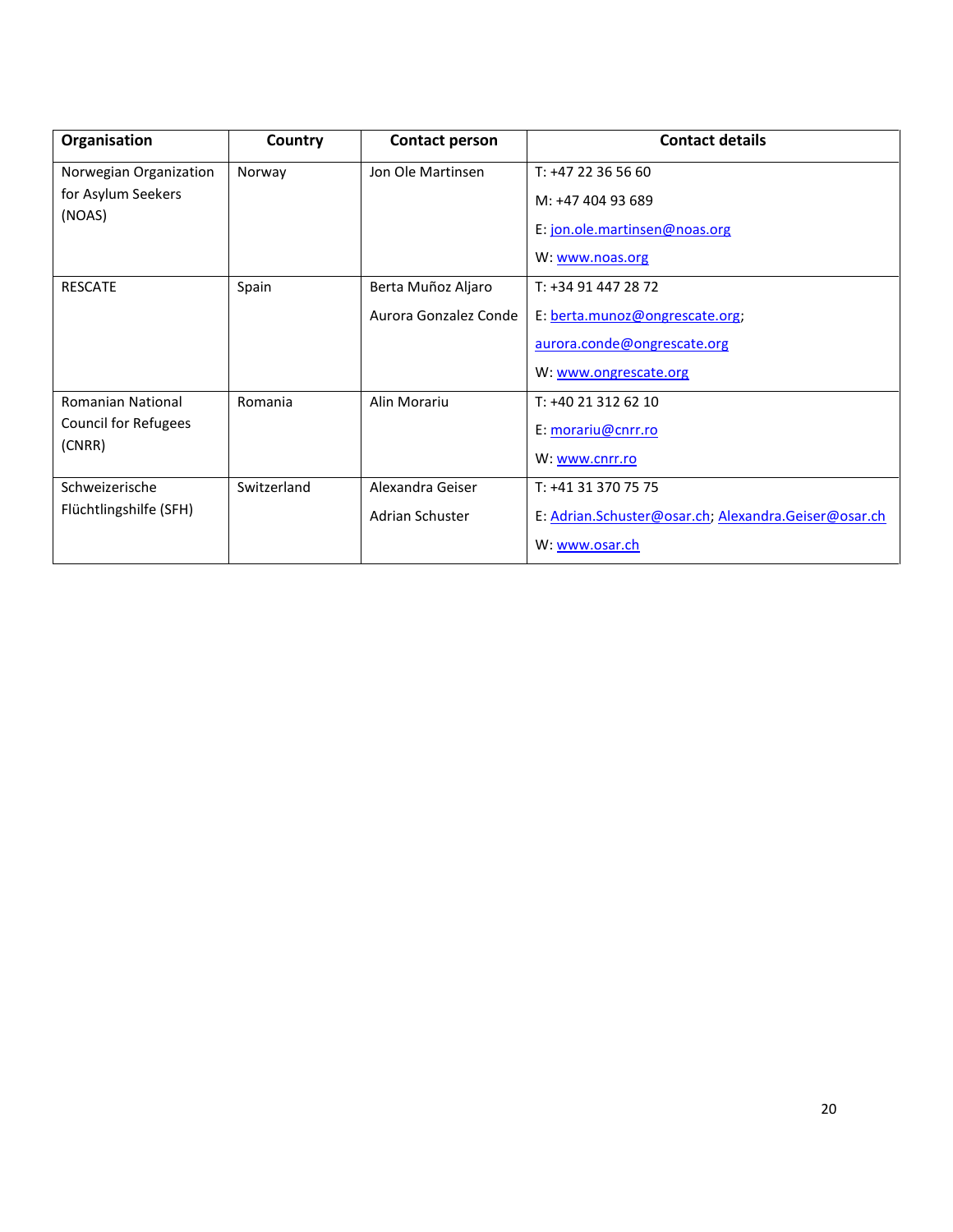#### **ANNEX B RESPONSES TO QUESTIONNAIRE**

#### <span id="page-20-0"></span>Questions:

- 1. How many people are working on COI in your organisation? Please also specify their position?
- 2. Have those engaged in COI research completed ACCORD's training? If yes, how many and when? If not, have they attended any other COI specific training relevant for their work?
- 3. If applicable, how is your COI department funded?
- 4. Does the COI department/ do those working on COI focus on national jurisdiction, jurisdiction at the EU level or both?
- 5. Do you provide COI research at government level decision making stage and/or appeal level?
- 6. Is the COI department/ are those working on COI in regular contact with the national immigration board/ services? Please specify how often and in what capacity.
- 7. Has your COI department/ have those working on COI been involved in State/ NGO fact finding missions?
- 8. What kind of COI research end-products does your organisation produce? Research and analysis on asylum process, query responses, summaries of reports, case-specific reports, thematic and/or country reports, involvement in government consultations, policy briefings etc.? Please specify.
- 9. Are the COI research end-products publicly available? Please specify.
- 10. In which language(s) do you provide services?
- 11. Do you translate information you collect for your COI research yourself or do you engage a professional translation service?
- 12. How is COI material referenced? Is a full list of the sources consulted in undertaking the COI research provided?
- 13. Does the COI department/ do those working on COI consult experts or local country based NGOs on certain topics/ themes/ countries? Please specify.
- 14. Does your organisation have a database where reports are gathered and can be accessed? If so, is this database open to public? Please specify.
- 15. Does your department/ do those working on COI do case-specific research? Please specify.
- 16. How many of these queries (on average) does your organisation produce per month?
- 17. What is the nature of the queries?
- 18. Who are your main clients?
- 19. How do you receive the questions? Email? Phone? Please specify.
- 20. Do you get any accompanying documents? E.g. witness statement, refusal letter, determination? Please specify.
- 21. What is your standard turnaround time for case specific research?
- 22. Would your organisation be interested in becoming part of an e-forum of COI-researchers (only NGO or independent units) that would serve as an information exchange platform? If so, who would be your main contact person in the preparation to establish such a platform?

The following question included in the original questionnaire was deleted due to its ambiguity:

Do you have any paid subscriptions?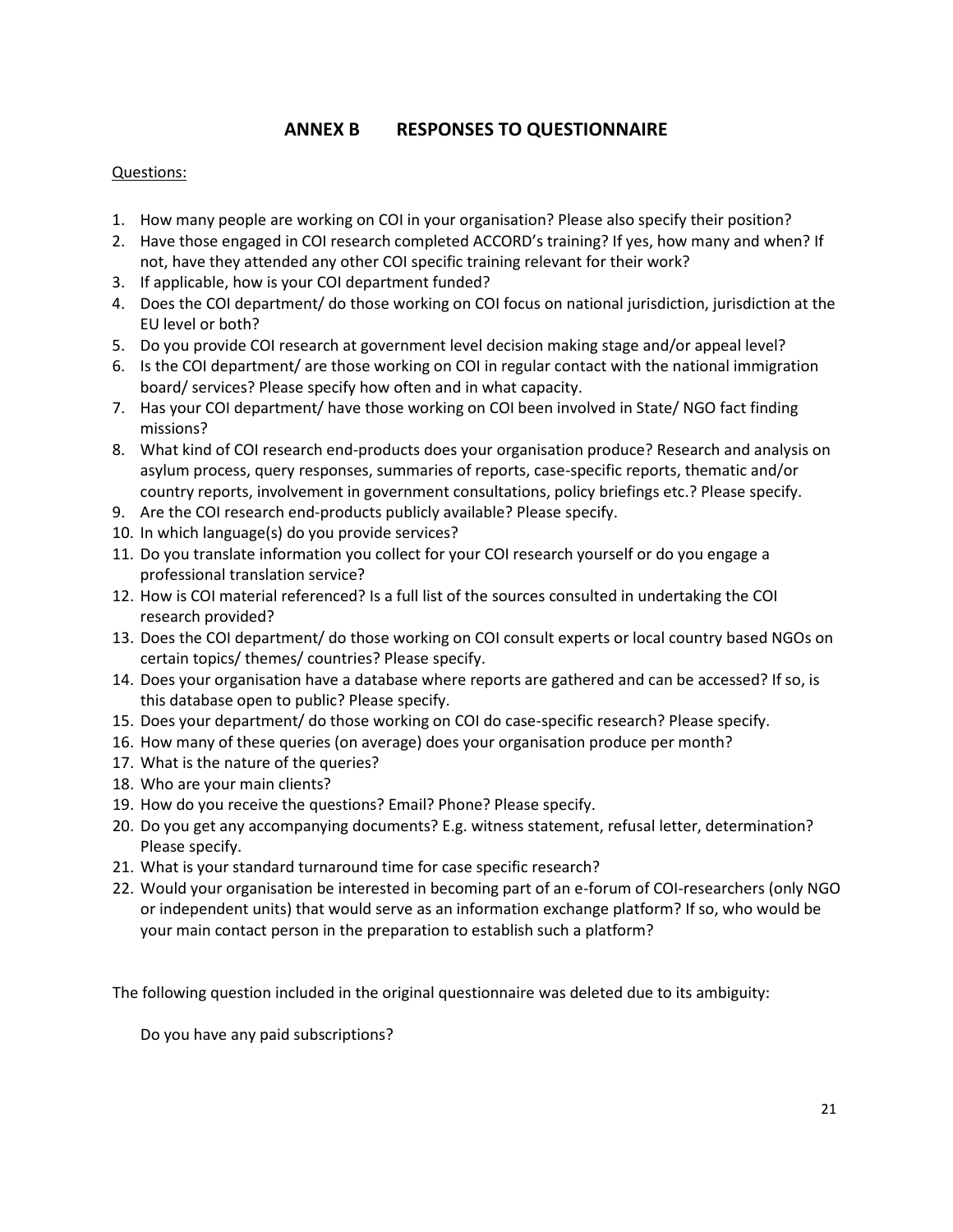#### **1. How many people are working on COI in your organisation? Please also specify their position**

| Asylos - Belgium/France/Greece/United             | As of September 2013, 60 volunteers who commit two hours per week to                |
|---------------------------------------------------|-------------------------------------------------------------------------------------|
| Kingdom                                           | researching COI; 11 volunteer coordinators of which five have general               |
|                                                   | coordination tasks and six manage research teams: CIS (Eastern Europe, Russia,      |
|                                                   | Caucasus and Central Asia), Balkans, Asia, Afghanistan, Africa, and MENA.           |
| Asylum Aid - United Kingdom                       | 1 Policy and Research Manager 1 International Protection Policy Coordinator         |
|                                                   | limited policy work on COI                                                          |
| Asylum Protection Centre (APC) - Serbia           | 3 persons are working on COI research (1 politicologist and 2 legal officers)       |
| Asylum Research Consultancy (ARC) -               | 2 Research Consultants                                                              |
| United Kingdom                                    |                                                                                     |
| Austrian Centre for Country of Origin             | 6 Content Managers ecoi.net (part-time), 1 ecoi.net Coordinator (full-time);        |
| and Asylum (ACCORD) - Austria                     | 4 COI Researchers (3 full-time, 1 part-time; 1 COI Training Officer (part-time);    |
|                                                   | 1 head of department (part time)                                                    |
|                                                   | 1 administration officer (part time) (equivalent to 10 full time paid staff)        |
| <b>Country Information Research Centre</b>        | 1 person is working on COI as a Country Analyst                                     |
| (CIREC) - Switzerland                             |                                                                                     |
| Danish Refugee Council (DRC) - Denmark            | 10 Legal Consultants (part of the asylum department, only work to some extent       |
|                                                   | on COI material)                                                                    |
| Dutch Council for Refugees (DCR) - The            | 3-4 paid COI Consultants, including 1 Senior COI Consultant, 6 - 7 Interns.         |
| Netherlands                                       | Additionally, we have 4 paid COI researchers on location in the reception           |
|                                                   | centres where the first instance decision-making takes place, providing COI-        |
|                                                   | research to lawyers directly on demand.                                             |
| Flemish Refugee Action - Belgium                  | 2 Desk Researchers                                                                  |
| Forum Réfugiés-COSI - France                      | A COI Group is being gradually set up in Forum Réfugiés-COSI.                       |
| Freedom from Torture - United Kingdom             | No COI department-1 Researcher working on (among other things) country              |
|                                                   | reports documenting patterns of torture based on aggregated data from               |
|                                                   | Freedom from Torture forensic medico-legal reports.                                 |
| Hebrew Immigrant Aid Society (HIAS) -             | 4 Legal Counsellors/Translators who conduct adjudication interviews with            |
| Ukraine                                           | asylum seekers and work on COI                                                      |
| Helsinki Foundation for Human Rights              | 1 COI Researcher working exclusively on COI                                         |
| (HFHR) - Poland                                   |                                                                                     |
| Human Rights League - Slovakia                    | 7 (4 lawyers and 3 summer interns)                                                  |
| Hungarian Helsinki Committee - Hungary            | 2 staff members (Project Manager and Program Coordinator), not exclusively          |
|                                                   | on COI                                                                              |
| Informationsverbund Asyl & Migration -<br>Germany | 1, not working exclusively on COI                                                   |
| International Fund for Health and                 | We haven't got a COI department, but our lawyers deal with COI sources when         |
| Environment Protection 'Region Karpat'            | considering the cases.                                                              |
| (NEEKA) - Ukraine                                 |                                                                                     |
| Kharkiv Regional Charitable Foundation            | 4 Legal Counsellors                                                                 |
| "Social service of assistance"-UNHCR IP -         |                                                                                     |
| Ukraine                                           |                                                                                     |
| Legal Aid Board - Ireland                         | 13 work in total in the unit; not all work on COI as the Refugee Documentation      |
|                                                   | Centre is part of the Research and Information Unit (RIU) of the Legal Aid          |
|                                                   | Board. The unit is staffed by 1 Assistant Director, 1 Librarian, 1 Higher Executive |
|                                                   | Officer, 4 Executive Officers, 5 Clerical Officers and 1 Law Clerk (5 researchers   |
|                                                   | plus 1 manager are estimated to work full time)                                     |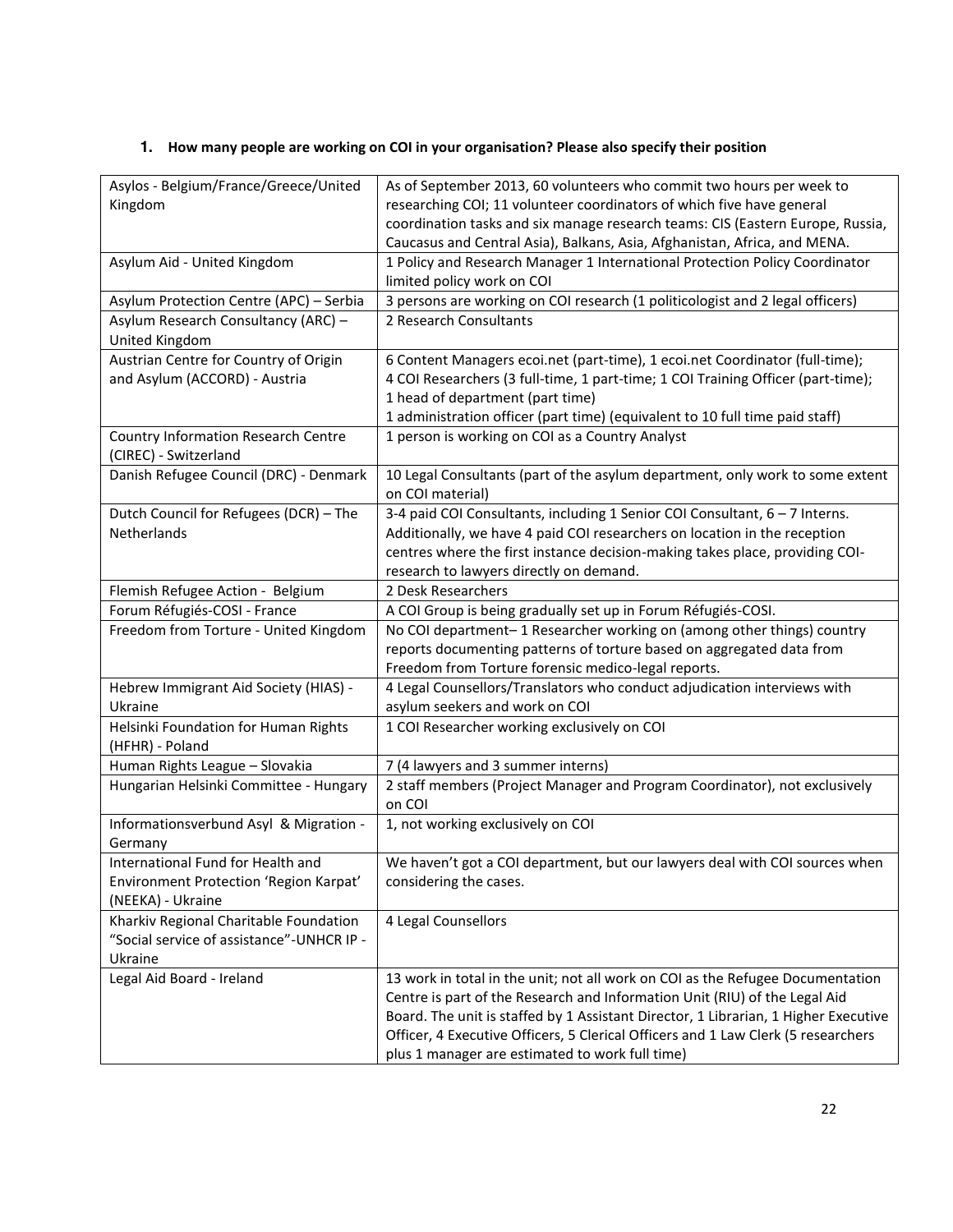| Norwegian Organization for Asylum       | None work specifically on COI. We provide free legal aid to asylum seekers, and |
|-----------------------------------------|---------------------------------------------------------------------------------|
| Seekers (NOAS) - Norway                 | COI is thus of course important for our work.                                   |
| <b>RESCATE - Spain</b>                  | 2 Legal Assistants. At the time being only one is working on COI.               |
| Romanian National Council for Refugees  | 2 COI Researchers                                                               |
| (CNRR) - Romania                        |                                                                                 |
| Schweizerische Flüchtlingshilfe (SFH) - | 2 COI Researchers and 1 Trainee                                                 |
| Switzerland                             |                                                                                 |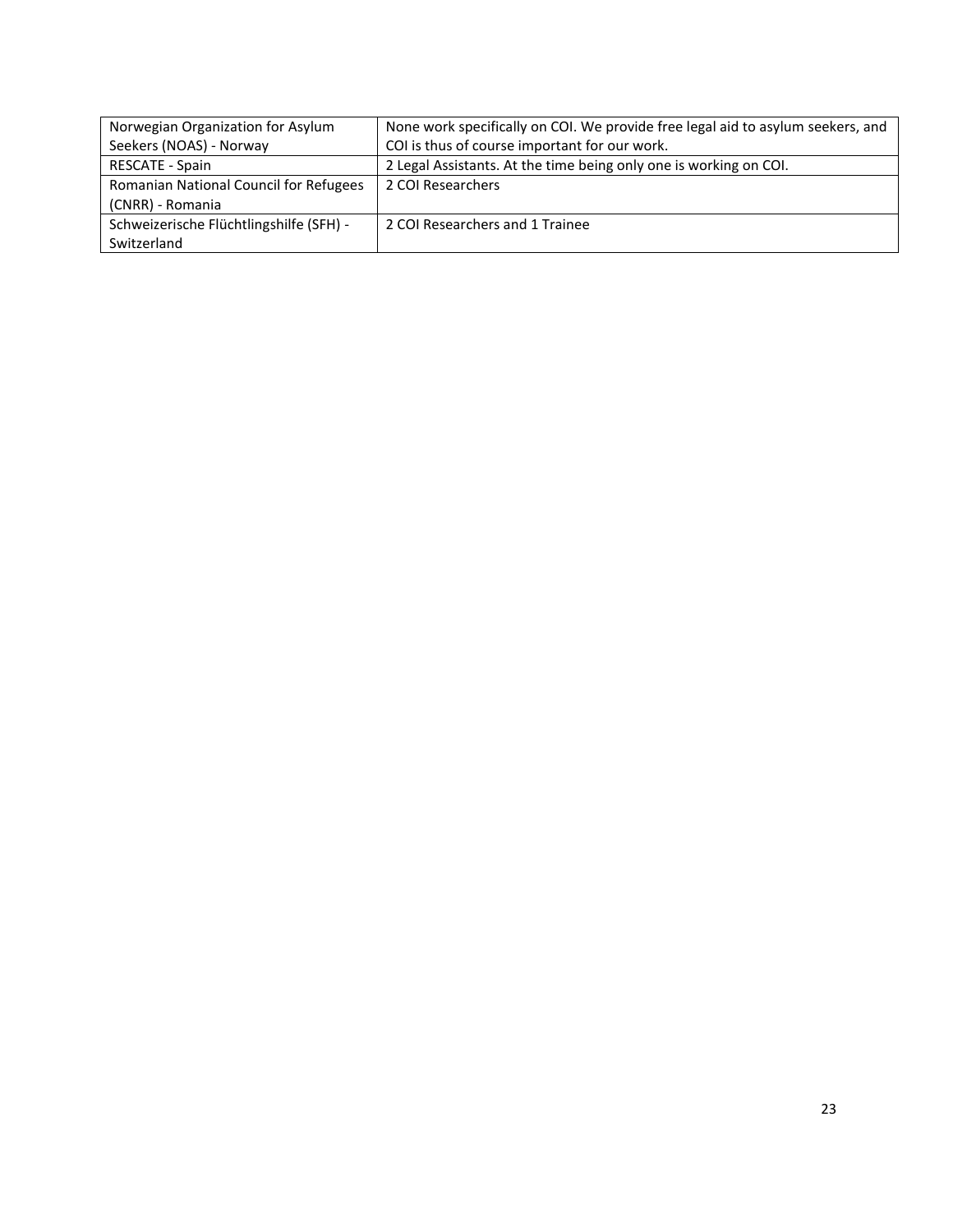#### **2. Have those engaged in COI research completed ACCORD's training? If yes, how many and when? If not, have they attended any other COI specific training relevant for their work?**

| Asylos - Belgium/France/Greece/United                                                            | None of the team members have completed the ACCORD training. Asylos has                                                                                                                                                                                                                               |
|--------------------------------------------------------------------------------------------------|-------------------------------------------------------------------------------------------------------------------------------------------------------------------------------------------------------------------------------------------------------------------------------------------------------|
| Kingdom                                                                                          | developed its own strict internal guidelines and procedures for researching<br>COI.                                                                                                                                                                                                                   |
| Asylum Aid - United Kingdom                                                                      | <b>No</b>                                                                                                                                                                                                                                                                                             |
| Asylum Protection Centre (APC) - Serbia                                                          | Yes, one person completed ACCORD training.<br>Other persons received training prepared and conducted by another staff<br>member that has passed the ACCORD training. Also, UNHCR held a few very<br>general training sessions concerning COI research in the past years and<br>delivered COI manuals. |
| Asylum Research Consultancy (ARC) -<br>United Kingdom                                            | Yes, both staff members attended ACCORD's training in 2008. They also<br>completed an internal COI training programme at the Immigration Advisory<br>Service when they joined the Research Unit there in 2007.                                                                                        |
| Austrian Centre for Country of Origin<br>and Asylum (ACCORD) - Austria                           | Yes, as the training is part of the job induction for COI Researchers.                                                                                                                                                                                                                                |
| <b>Country Information Research Centre</b><br>(CIREC) - Switzerland                              | No                                                                                                                                                                                                                                                                                                    |
| Danish Refugee Council (DRC) -<br>Denmark                                                        | No                                                                                                                                                                                                                                                                                                    |
| Dutch Council for Refugees (DCR) - The<br>Netherlands                                            | Yes, they have all completed the ACCORD online training course. 2 staff<br>members completed the full ACCORD training. We have developed our own<br>training manual/ guidelines for training new staff                                                                                                |
| Flemish Refugee Action - Belgium                                                                 | Yes, one of the two staff members attended the ACCORD training, which took<br>place in June 2004 in Vienna.                                                                                                                                                                                           |
| Forum Réfugiés -COSI - France                                                                    | No - but we plan on completing the ACCORD training shortly                                                                                                                                                                                                                                            |
| Freedom from Torture - United<br>Kingdom                                                         | Yes, the Researcher completed the ACCORD training in 2008 when employed as<br>a COI researcher in another organisation.                                                                                                                                                                               |
| Hebrew Immigrant Aid Society (HIAS) -<br>Ukraine                                                 | Yes, 4 Legal Counsellors/Translators and 2 Lawyers participated in COI training<br>led by ACCORD's experts and organized by UNHCR                                                                                                                                                                     |
| Helsinki Foundation for Human Rights<br>(HFHR) - Poland                                          | Yes, our COI Researcher completed ACCORD's e-training course in 2006.                                                                                                                                                                                                                                 |
| Human Rights League - Slovakia                                                                   | Each lawyer, and summer intern has taken the COI research course.                                                                                                                                                                                                                                     |
| Hungarian Helsinki Committee -<br>Hungary                                                        | Yes, both persons.                                                                                                                                                                                                                                                                                    |
| Informationsverbund Asyl & Migration -<br>Germany                                                | Yes, 1 participated in the development of the training manual in 2004 and the<br>e-learning tool in 2007.                                                                                                                                                                                             |
| International Fund for Health and<br>Environment Protection 'Region Karpat'<br>(NEEKA) - Ukraine | One training in DRC project "Information about the Country of Origin" for social<br>workers concerning UNAMs in 2012<br>UNHCR/ACCORD training in Hungary, "Researching Country of Origin<br>Information (COI)", 2010<br>UNHCR/ACCORD training "Information about the Country of Origin", 2012         |
| Kharkiv Regional Charitable Foundation<br>"Social service of assistance"-UNHCR IP<br>- Ukraine   | Yes, 3 of them have completed ACCORD's training in April 2012                                                                                                                                                                                                                                         |
| Legal Aid Board - Ireland                                                                        | Yes, 11 staff members have completed ACCORD training and all staff have<br>completed the European Asylum Curriculum (EAC) COI Module on-line course.<br>The RDC has two Trainers on the ACCORD training network and has four EAC<br>accredited COI Trainers in the Unit.                              |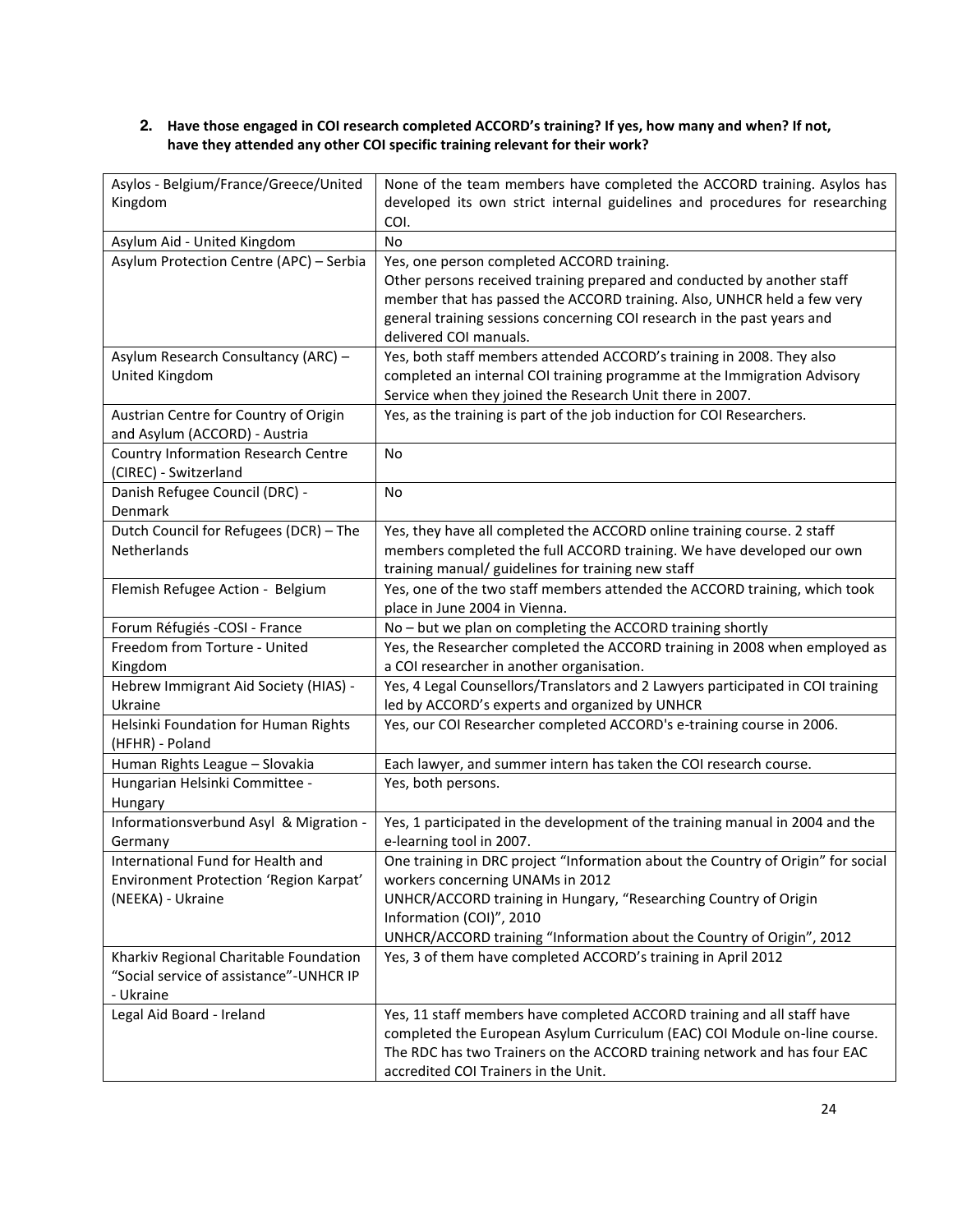| Norwegian Organization for Asylum       | No                                                                      |
|-----------------------------------------|-------------------------------------------------------------------------|
| Seekers (NOAS) - Norway                 |                                                                         |
| RESCATE - Spain                         | Yes, both staff members have completed the ACCORD training.             |
| Romanian National Council for Refugees  | Yes, both of the ROCCORD Researchers have completed the ACCORD training |
| (CNRR) - Romania                        | (June 2009 session). One Researcher has also completed the Romanian     |
|                                         | Immigration Office COI Training program (February 2010).                |
| Schweizerische Flüchtlingshilfe (SFH) - | Yes, 2 have completed the ACCORD COI blended learning training          |
| Switzerland                             |                                                                         |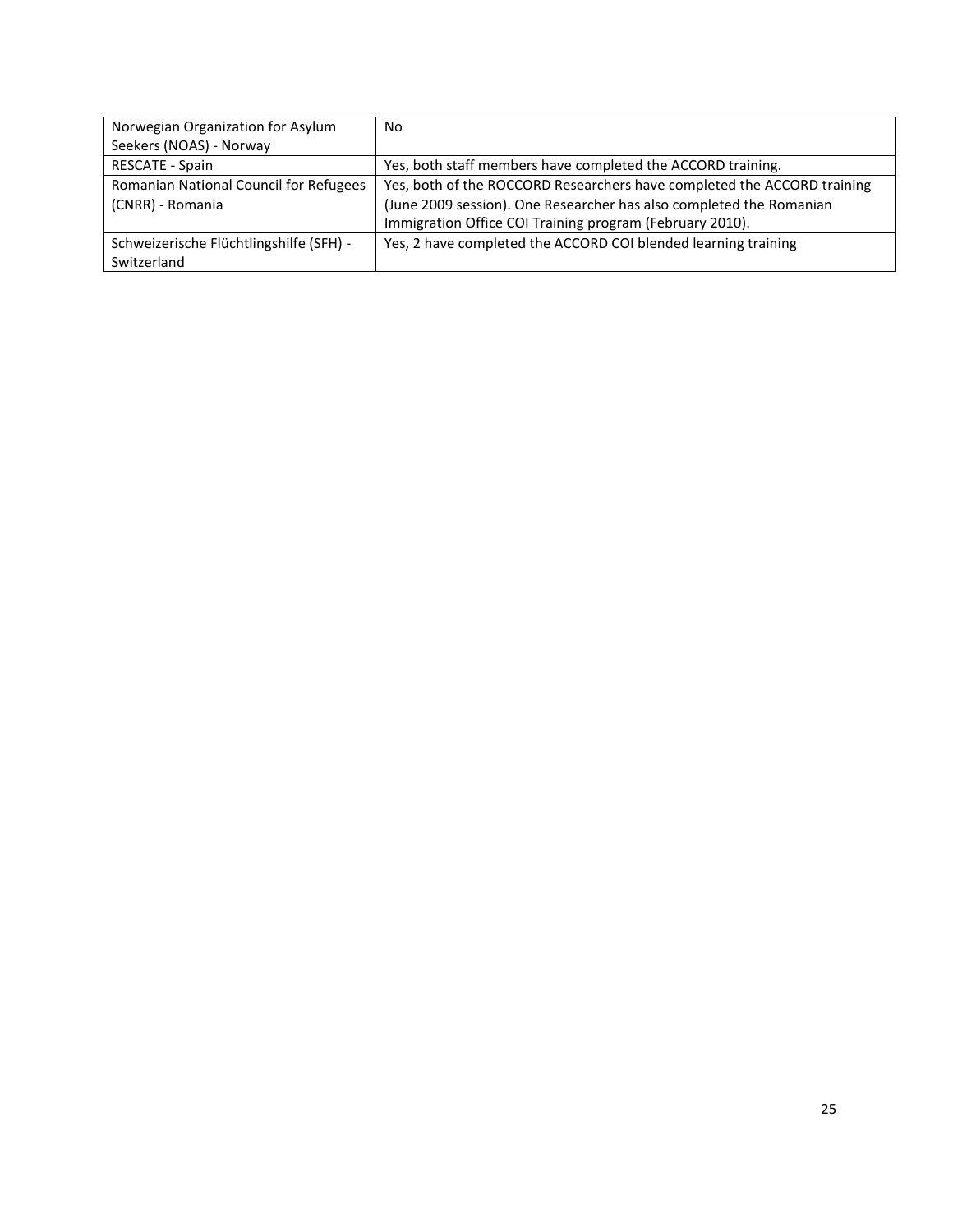#### **3. If applicable, how is your COI department funded?**

| Asylos - Belgium/France/Greece/United<br>Kingdom             | Asylos has received funds from Sciences Po and the Open Society Foundations.       |
|--------------------------------------------------------------|------------------------------------------------------------------------------------|
| Asylum Aid - United Kingdom                                  | Not applicable                                                                     |
| Asylum Protection Centre (APC) - Serbia                      | The COI Unit has thus far been funded over project lines in the APC legal aid      |
|                                                              | project. Since 2012 Lawyers are conducting COI research in the scope of their      |
|                                                              | legal activities but not as a COI Unit. In the second half of 2012 APC gained a    |
|                                                              | project COI library and in that manner funded APC COI unit. In 2013. APC COI       |
|                                                              | unit is still functioning mostly upon non-project direct funds of the APC waiting  |
|                                                              | for the new concrete COI funds.                                                    |
| Asylum Research Consultancy (ARC) -                          | The ARC case-specific research is mainly funded by immigration law firms who       |
| United Kingdom                                               | in turn are privately funded by clients, or are funded by legal aid (via the Legal |
|                                                              | Aid Agency, formerly known as the Legal Services Commission). ARC is also co-      |
|                                                              | funded for its COI work by UNHCR.                                                  |
| Austrian Centre for Country of Origin                        | European Refugee Fund (ERF), Austrian Ministry of the Interior, UNHCR,             |
| and Asylum (ACCORD) - Austria                                | Austrian Red Cross, Legal Aid Board Ireland, Austrian NGOs; income for             |
|                                                              | research and training services apart from Austria and UNHCR                        |
| Country Information Research Centre<br>(CIREC) - Switzerland | We receive funds from private donors institutions                                  |
| Danish Refugee Council (DRC) - Denmark                       | The DRC is funded by the State to do counselling and COI                           |
| Dutch Council for Refugees (DCR) - The                       | Our organisation is funded by government funding, private donations and            |
| Netherlands                                                  | funding from the Dutch Postcode Lottery (charity lottery) as well as               |
|                                                              | contributions from lawyers who use our Helpdesk services (including COI, but       |
|                                                              | also legal advice)                                                                 |
| Flemish Refugee Action - Belgium                             | We fund the staff from social employment measures that we can use as an            |
|                                                              | organisation (limited funding).                                                    |
| Forum Réfugiés -COSI - France                                | The country of origin information comes mostly from the documentation              |
|                                                              | centre of Forum Réfugiés-COSI, which is funded through the various projects of     |
|                                                              | the association and the ERF (European Refugee Fund)                                |
| Freedom from Torture - United Kingdom                        | Not applicable                                                                     |
| Hebrew Immigrant Aid Society (HIAS) -                        | COI research as part of refugee status determination interview process is          |
| Ukraine                                                      | funded by UNHCR                                                                    |
| Helsinki Foundation for Human Rights                         | Position of the COI researcher is funded within a European Refugee Fund (ERF)      |
| (HFHR) - Poland<br>Human Rights League - Slovakia            | project.<br>Not applicable                                                         |
| Hungarian Helsinki Committee - Hungary                       | The organization has no (restricted or unrestricted) funding for this [COI-        |
|                                                              | research] activity.                                                                |
| Informationsverbund Asyl & Migration -                       | Not applicable                                                                     |
| Germany                                                      |                                                                                    |
| International Fund for Health and                            | We don't have special COI funds for a department, but this problem is very         |
| Environment Protection 'Region Karpat'                       | important to our NGO.                                                              |
| (NEEKA) - Ukraine                                            |                                                                                    |
| Kharkiv Regional Charitable Foundation                       | [No answer provided]                                                               |
| "Social service of assistance"-UNHCR IP -                    |                                                                                    |
| Ukraine                                                      |                                                                                    |
| Legal Aid Board - Ireland                                    | Through central exchequer funds routed through our parent department, the          |
|                                                              | Legal Aid Board (a statutory body which is itself funded via the Department of     |
|                                                              | Justice and Equality)                                                              |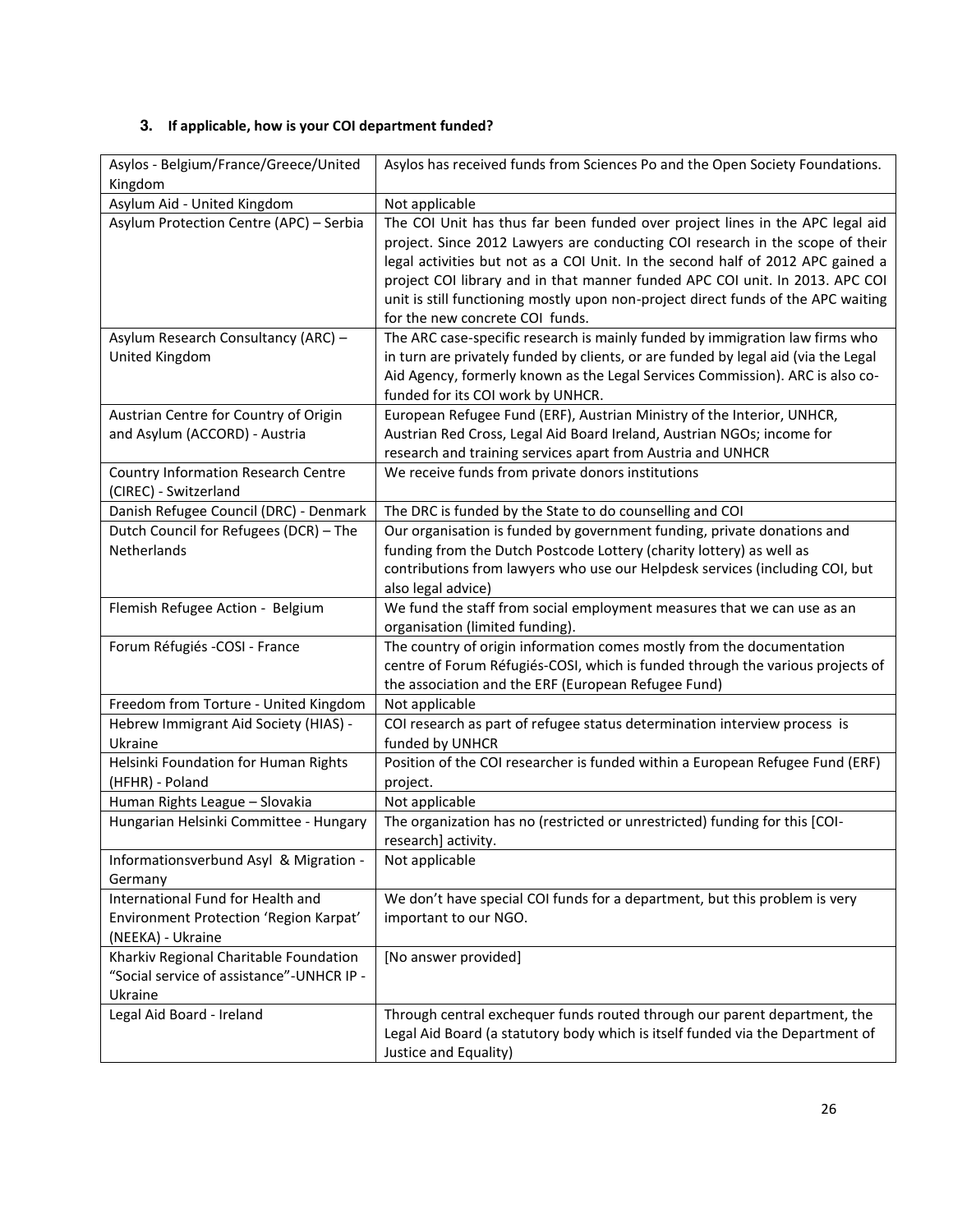| Norwegian Organization for Asylum             | [No answer provided]                                                           |
|-----------------------------------------------|--------------------------------------------------------------------------------|
| Seekers (NOAS) - Norway                       |                                                                                |
| <b>RESCATE - Spain</b>                        | COI Research is done within the legal assistance. The lawyers are covered with |
|                                               | project funding and the entity's private funds. We also try to count with      |
|                                               | volunteering for this task.                                                    |
| <b>Romanian National Council for Refugees</b> | ROCCORD is funded from the same ERF fund as the larger refugee programme,      |
| (CNRR) - Romania                              | as a separate COI project.                                                     |
| Schweizerische Flüchtlingshilfe (SFH) -       | General and specific donations, fees for services                              |
| Switzerland                                   |                                                                                |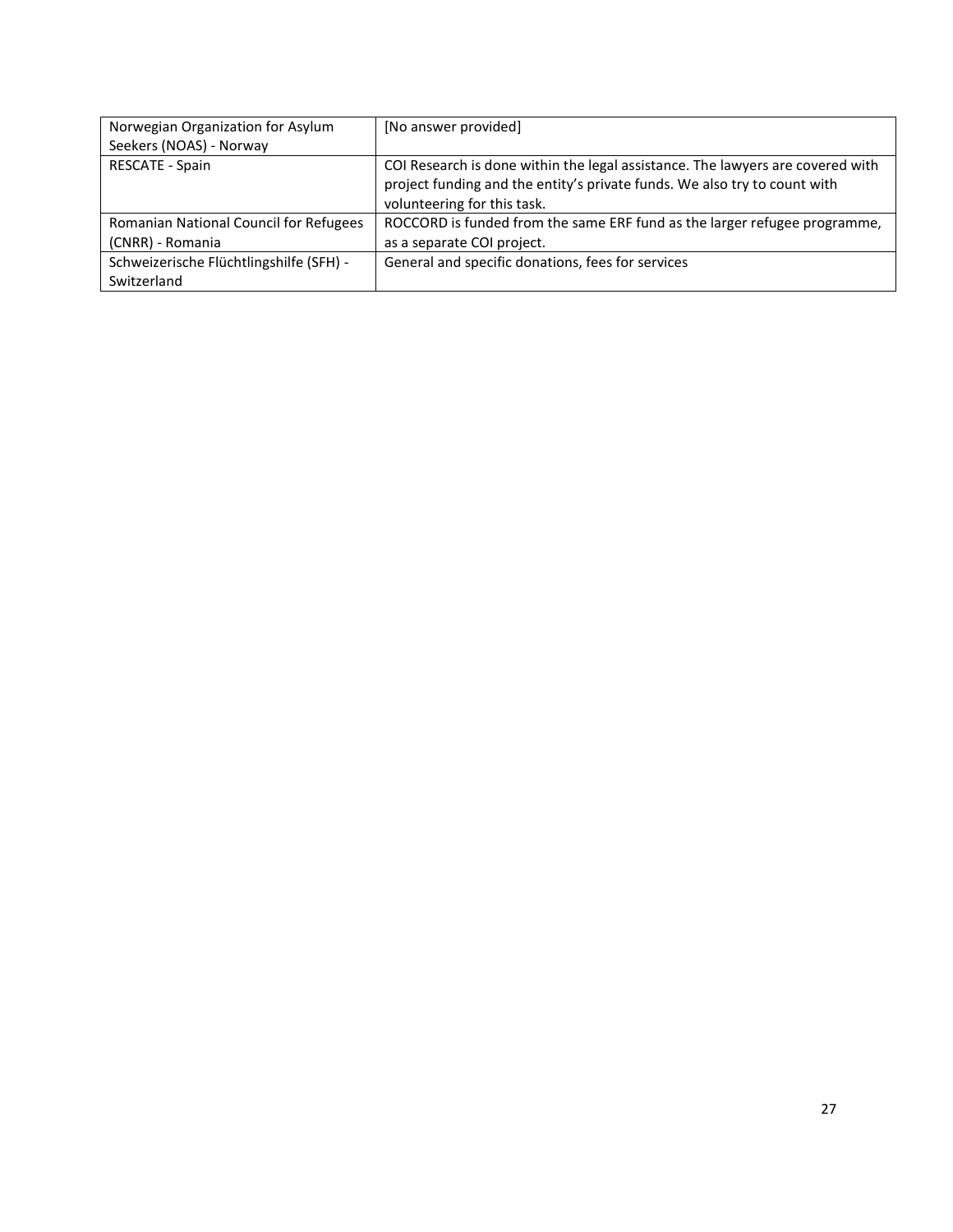#### **4. Does the COI department/ do those working on COI focus on national jurisdiction, jurisdiction at the EU level or both?**

| Asylos - Belgium/France/Greece/United   | Both                                                                                |
|-----------------------------------------|-------------------------------------------------------------------------------------|
| Kingdom                                 |                                                                                     |
| Asylum Aid - United Kingdom             | Both                                                                                |
| Asylum Protection Centre (APC) - Serbia | National jurisdiction                                                               |
| Asylum Research Consultancy (ARC) -     | National jurisdiction                                                               |
| United Kingdom                          |                                                                                     |
| Austrian Centre for Country of Origin   | <b>Both</b>                                                                         |
| and Asylum (ACCORD) - Austria           |                                                                                     |
| Country Information Research Centre     | National jurisdiction                                                               |
| (CIREC) - Switzerland                   |                                                                                     |
| Danish Refugee Council (DRC) -          | Both, we focus mostly on COI related to the countries of origin relevant in         |
| Denmark                                 | Denmark but also increasingly on information relating to the Dublin procedure       |
|                                         | in relevant EU countries, such as Greece, Italy, Malta and Hungary.                 |
| Dutch Council for Refugees (DCR) - The  | Both, mostly focused on national jurisdiction but we also do COI research for       |
| Netherlands                             | cases at ECtHR/ EU Court of Justice level.                                          |
| Flemish Refugee Action - Belgium        | National jurisdiction                                                               |
| Forum Réfugiés -COSI - France           | Both, some members of the future COI group have expertise at the national           |
|                                         | jurisdiction and EU jurisdiction level.                                             |
| Freedom from Torture - United           | The primary intended audiences for Freedom from Torture's country based             |
| Kingdom                                 | research reports are UN monitoring and accountability mechanisms. FFT               |
|                                         | country reports are also used in the context of refuges status determination        |
|                                         | procedures in the UK and are available for use in other (i.e. EU) jurisdictions via |
|                                         | COI databases etc.                                                                  |
| Hebrew Immigrant Aid Society (HIAS) -   | Both, COI research is undertaken to support asylum seeker's claims in local         |
| Ukraine                                 | courts dealing with asylum seekers' appeals and presented there by HIAS Kyiv.       |
|                                         | COI is also used for preparing cases on behalf of asylum seekers to be              |
|                                         | submitted to the European Court of Human Rights (ECtHR)                             |
| Helsinki Foundation for Human Rights    | <b>Both</b>                                                                         |
| (HFHR) - Poland                         |                                                                                     |
| Human Rights League - Slovakia          | Those working on COI focus on both national and EU jurisdiction.                    |
| Hungarian Helsinki Committee -          | Both, our latest project dealing with COI at the EU level was "COI in Judicial      |
| Hungary                                 | Practices" (ERF CA 2008)                                                            |
| Informationsverbund Asyl & Migration -  | National jurisdiction                                                               |
| Germany                                 |                                                                                     |
| International Fund for Health and       | NGO lawyers who deal with COI focus on national jurisdiction and jurisdiction       |
| Environment Protection 'Region Karpat'  | at the EU level.                                                                    |
| (NEEKA) - Ukraine                       |                                                                                     |
| Kharkiv Regional Charitable Foundation  | Both of them, but this depends on the case.                                         |
| "Social service of assistance"-UNHCR IP |                                                                                     |
| - Ukraine                               |                                                                                     |
| Legal Aid Board - Ireland               | Both                                                                                |
| Norwegian Organization for Asylum       | [No answer provided]                                                                |
| Seekers (NOAS) - Norway                 |                                                                                     |
| RESCATE - Spain                         | Both                                                                                |
| Romanian National Council for Refugees  | <b>Both</b>                                                                         |
| (CNRR) - Romania                        |                                                                                     |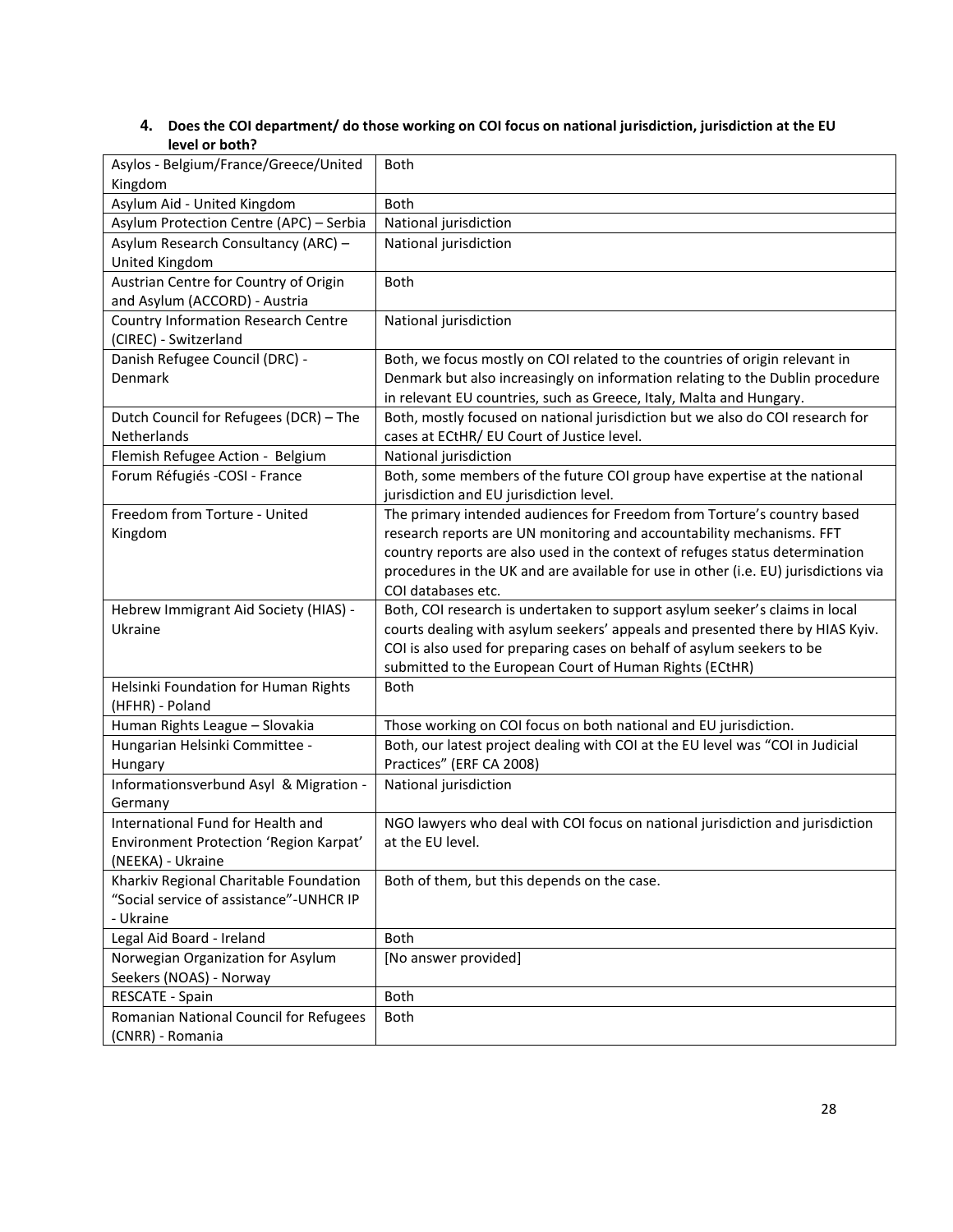| Schweizerische Flüchtlingshilfe (SFH) - | National jurisdiction |
|-----------------------------------------|-----------------------|
| Switzerland                             |                       |
|                                         |                       |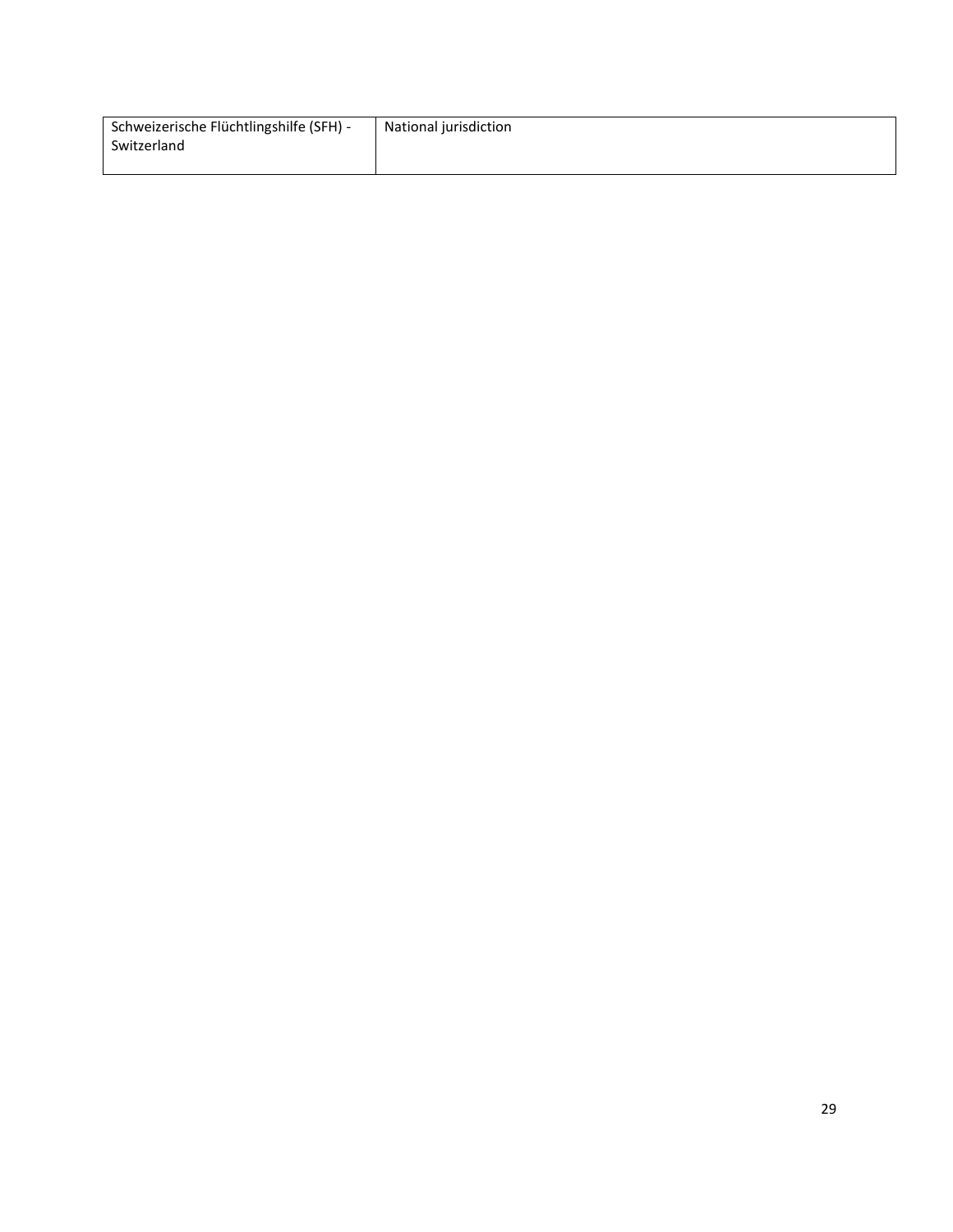#### **5. Do you provide COI research at government level decision-making stage and/or appeal level?**

| Asylos - Belgium/France/Greece/United<br>Kingdom                       | <b>Both levels</b>                                                                                                                                                                                                                                                                                                                                                                                                                                                                                                                                          |
|------------------------------------------------------------------------|-------------------------------------------------------------------------------------------------------------------------------------------------------------------------------------------------------------------------------------------------------------------------------------------------------------------------------------------------------------------------------------------------------------------------------------------------------------------------------------------------------------------------------------------------------------|
| Asylum Aid - United Kingdom                                            | <b>No</b>                                                                                                                                                                                                                                                                                                                                                                                                                                                                                                                                                   |
| Asylum Protection Centre (APC) - Serbia                                | Both levels; we used to present COI reports on our website and they were<br>available for the first level officers as well as for the second instance and third<br>instance body. Since 2012 we have been sending them upon request and since<br>second half of the 2012 we are presenting COI reports online and doing<br>concrete COI query respond reports upon the request of the state institutions<br>involved in asylum procedure.                                                                                                                   |
| Asylum Research Consultancy (ARC) -                                    | Both, but the vast majority of research reports are requested at the appeal                                                                                                                                                                                                                                                                                                                                                                                                                                                                                 |
| United Kingdom                                                         | stage.                                                                                                                                                                                                                                                                                                                                                                                                                                                                                                                                                      |
| Austrian Centre for Country of Origin<br>and Asylum (ACCORD) - Austria | Both levels; COI research is provided for all target groups in Austria; about 50%<br>of queries are submitted by governmental agencies and courts and 50% from<br>legal advisors of asylum seekers. ecoi.net and COI training is open for all target<br>groups.                                                                                                                                                                                                                                                                                             |
| <b>Country Information Research Centre</b><br>(CIREC) - Switzerland    | <b>Both</b>                                                                                                                                                                                                                                                                                                                                                                                                                                                                                                                                                 |
| Danish Refugee Council (DRC) -<br>Denmark                              | Our country reports are public and shared with relevant authorities, lawyers,<br>policy makers etc.                                                                                                                                                                                                                                                                                                                                                                                                                                                         |
| Dutch Council for Refugees (DCR) - The<br>Netherlands                  | Both                                                                                                                                                                                                                                                                                                                                                                                                                                                                                                                                                        |
| Flemish Refugee Action - Belgium                                       | Both levels; we provide COI for any asylum seeker asking for it, both for first<br>asylum decisions as for appeal cases. We try to keep the focus on asylum cases<br>though.                                                                                                                                                                                                                                                                                                                                                                                |
| Forum Réfugiés -COSI - France                                          | In the framework of requests related to asylum claims, we provide information<br>to lawyers or social workers supporting asylum seekers at the first instance<br>(OFPRA) and at appeal stages (CNDA). We also plan on making some of the COI<br>accessible to everybody.                                                                                                                                                                                                                                                                                    |
| Freedom from Torture - United<br>Kingdom                               | Freedom from Torture does not produce COI reports for the purpose of<br>decision-making in individual asylum claims. Our country reports on torture<br>patterns, based on aggregated data, may be used by decision-makers,<br>claimants and/or legal representatives at any level of the refugee status<br>determination process.                                                                                                                                                                                                                           |
| Hebrew Immigrant Aid Society (HIAS) -<br>Ukraine                       | Appeal; COI research is also undertaken to strengthen asylum seekers' claims in<br>local courts dealing with asylum seekers' appeals                                                                                                                                                                                                                                                                                                                                                                                                                        |
| Helsinki Foundation for Human Rights<br>(HFHR) - Poland                | Both, at first instance and at appeal stage. We provide COI at court stage as<br>well. There is the Office for Foreigners (first instance body) and the Refugee<br>Board (second instance). Next level are administrative courts Administrative<br>Court in Warsaw and High Administrative Court). Administrative courts are not<br>to decide on the merits of asylum claim concerned, but if proper COI<br>assessment is considered as the main violation of relevant administrative<br>procedures we provide up-to-date information on country of origin. |
| Human Rights League - Slovakia                                         | We send a COI newsletter, we use COI reports for our legal submissions,<br>appeals and in asylum proceedings.                                                                                                                                                                                                                                                                                                                                                                                                                                               |
| Hungarian Helsinki Committee -                                         | Both levels but most of the COI research serves the lawyers at the appeal                                                                                                                                                                                                                                                                                                                                                                                                                                                                                   |
| Hungary                                                                | stage. When one of the lawyers of the network represents a client at the first<br>instance stage and requires COI, information is provided also.                                                                                                                                                                                                                                                                                                                                                                                                            |
| Informationsverbund Asyl & Migration -<br>Germany                      | No. General provision of COI (through homepage and other publications)                                                                                                                                                                                                                                                                                                                                                                                                                                                                                      |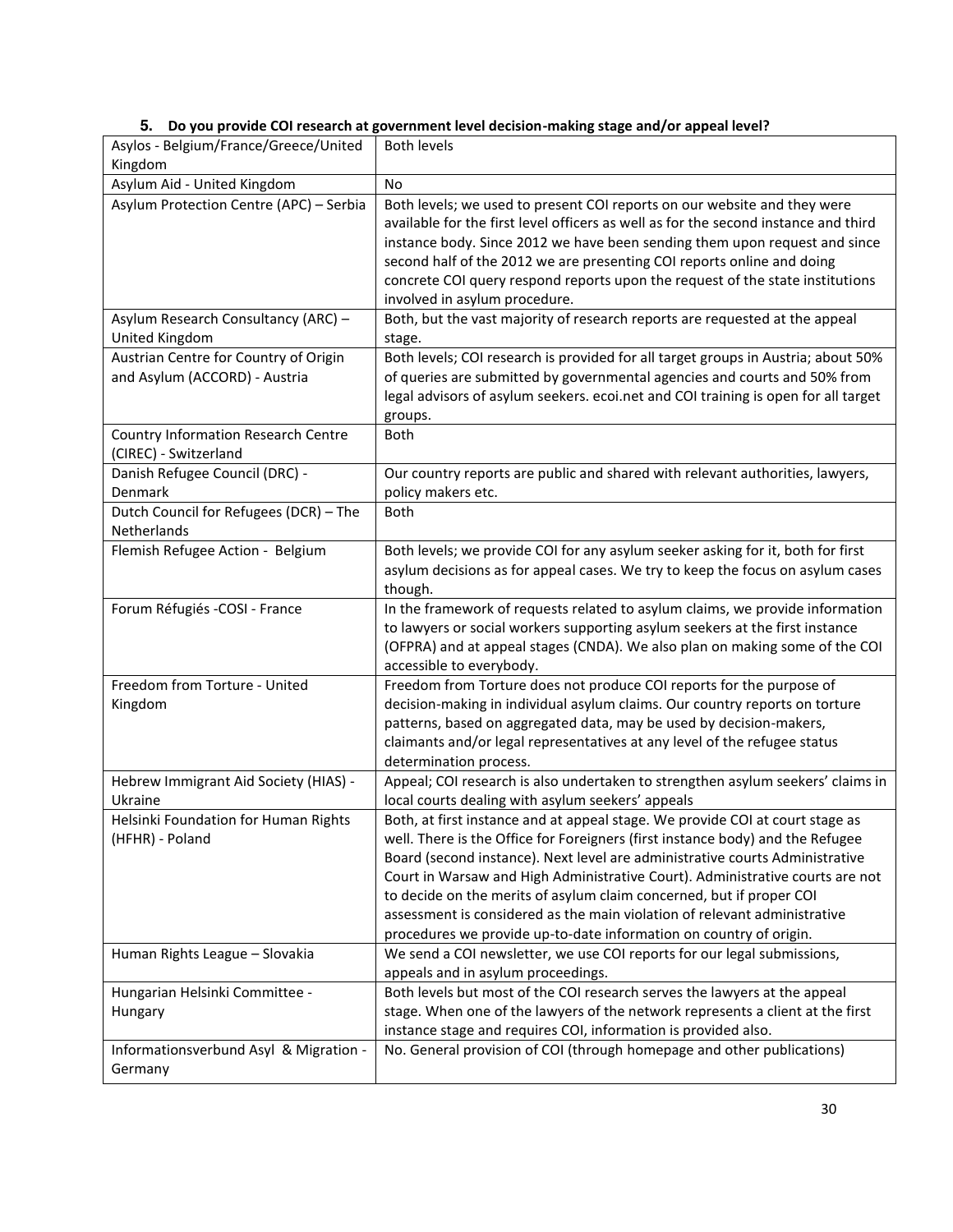| International Fund for Health and       | Yes, we do, on regional level.                                                   |
|-----------------------------------------|----------------------------------------------------------------------------------|
| Environment Protection 'Region Karpat'  |                                                                                  |
| (NEEKA) - Ukraine                       |                                                                                  |
| Kharkiv Regional Charitable Foundation  | Appeal level; We provide COI for some of the refugee claims (we are going to     |
| "Social service of assistance"-UNHCR IP | increase this number) and we systematically provide results of our COI           |
| - Ukraine                               | research on the appeal level.                                                    |
| Legal Aid Board - Ireland               | Both levels; The RDC provides query responses to all government agencies         |
|                                         | within the asylum and immigration area in Ireland. This includes first instance, |
|                                         | appeal stage, repatriation and governmental legal counsel for asylum seekers     |
|                                         | (Refugee Legal Service)                                                          |
| Norwegian Organization for Asylum       | [No answer provided]                                                             |
| Seekers (NOAS) - Norway                 |                                                                                  |
| <b>RESCATE - Spain</b>                  | Mainly, we provide COI research at government level decision making stage        |
| Romanian National Council for Refugees  | <b>Both Levels</b>                                                               |
| (CNRR) - Romania                        |                                                                                  |
| Schweizerische Flüchtlingshilfe (SFH) - | Appeal level mainly, but the papers are published online and also used at        |
| Switzerland                             | government level decision making stage                                           |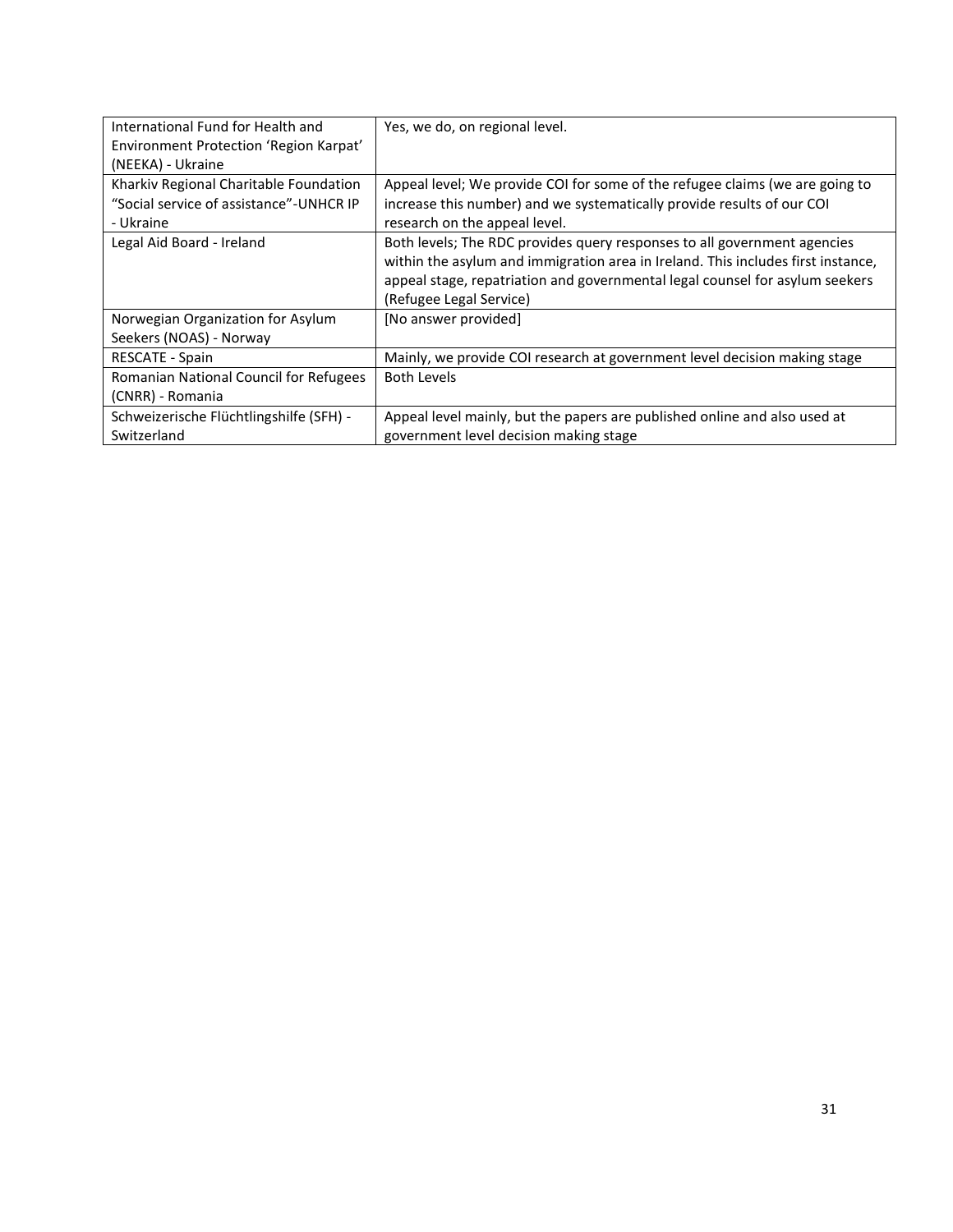#### **6. Is the COI department/ are those working on COI in regular contact with the national immigration board/ services? Please specify how often and in what capacity.**

| Asylos - Belgium/France/Greece/United<br>Kingdom                       | No                                                                                                                                                                                                                                                                                                                                                                          |
|------------------------------------------------------------------------|-----------------------------------------------------------------------------------------------------------------------------------------------------------------------------------------------------------------------------------------------------------------------------------------------------------------------------------------------------------------------------|
| Asylum Aid - United Kingdom                                            | Yes, ad hoc, and as appropriate                                                                                                                                                                                                                                                                                                                                             |
| Asylum Protection Centre (APC) - Serbia                                | Yes, persons working on COI are in contact with the national immigration board<br>but until 2012 reports were presented on APC webpage so they were available<br>to immigration officers over the internet. A few times border police officers<br>called for more clarification and specific COI reports on some specific issues<br>and were supplied with the same.        |
| Asylum Research Consultancy (ARC) -<br>United Kingdom                  | Not directly. We engage with the UKBA Country of Origin Information Service<br>(COIS) teams via other forums e.g. at meetings of the Independent Advisory<br>Group on Country Information (IAGCI) and other externally organised<br>meetings.                                                                                                                               |
| Austrian Centre for Country of Origin<br>and Asylum (ACCORD) - Austria | Yes. We provide query responses on a regular basis; we have cooperation<br>meetings about twice a year and on an ad hoc basis with the federal asylum<br>office and the asylum court.<br>The Austrian asylum law foresees an advisory board for the COI activities of the<br>asylum office. The Austrian Red Cross - head of legal department - is member<br>of this board. |
| <b>Country Information Research Centre</b><br>(CIREC) - Switzerland    | No                                                                                                                                                                                                                                                                                                                                                                          |
| Danish Refugee Council (DRC) -                                         | Yes, our legal consultants are in close contact with staff of the Danish aliens                                                                                                                                                                                                                                                                                             |
| Denmark                                                                | authorities both regarding individual cases and regarding COI.                                                                                                                                                                                                                                                                                                              |
| Dutch Council for Refugees (DCR) - The                                 | Yes, we have regular meetings with IND (Dutch Immigration and Naturalisation                                                                                                                                                                                                                                                                                                |
| Netherlands                                                            | department of the government) at different levels; COI department and<br>administrative level. In these meetings we exchange practice and expose<br>omissions on practical and policy level. We are also in regular contact with the<br>foreign affairs ministry about the annual and ad hoc country reports they<br>supply.                                                |
| Flemish Refugee Action - Belgium                                       | No. COI services funded and used by immigration authorities are not accessible<br>for civil society organisations and/or private citizens.                                                                                                                                                                                                                                  |
| Forum Réfugiés -COSI - France                                          | Yes; in the past, the organisation COSI (which has now merged with Forum<br>Réfugiés) has regularly worked with the immigration board. The OFPRA (the<br>asylum determination body in France) has requested background information<br>about violence in Burundi for instance.                                                                                               |
| Freedom from Torture - United<br>Kingdom                               | Yes, we are in contact with the COI producing department of the UK Border<br>Agency (COIS) - we have periodic exchange visits and communicate when we<br>have new research in order for this to be included in UKBA COI Service reports.                                                                                                                                    |
| Hebrew Immigrant Aid Society (HIAS) -<br>Ukraine                       | Yes, those who work with COI also provide assistance in interpretation to<br>asylum seekers during RSD interviews at the local migration services on a<br>regular basis (2-3 times per week)                                                                                                                                                                                |
| Helsinki Foundation for Human Rights<br>(HFHR) - Poland                | No                                                                                                                                                                                                                                                                                                                                                                          |
| Human Rights League - Slovakia                                         | The lawyers at HRL are, but not the interns, very frequently, every day work.                                                                                                                                                                                                                                                                                               |
| Hungarian Helsinki Committee -<br>Hungary                              | Yes, the COI Senior Training Officer, who is also the Coordinator of the refugee<br>program of the organization, is in regular contact with the Office for<br>Immigration and Nationality (OIN).                                                                                                                                                                            |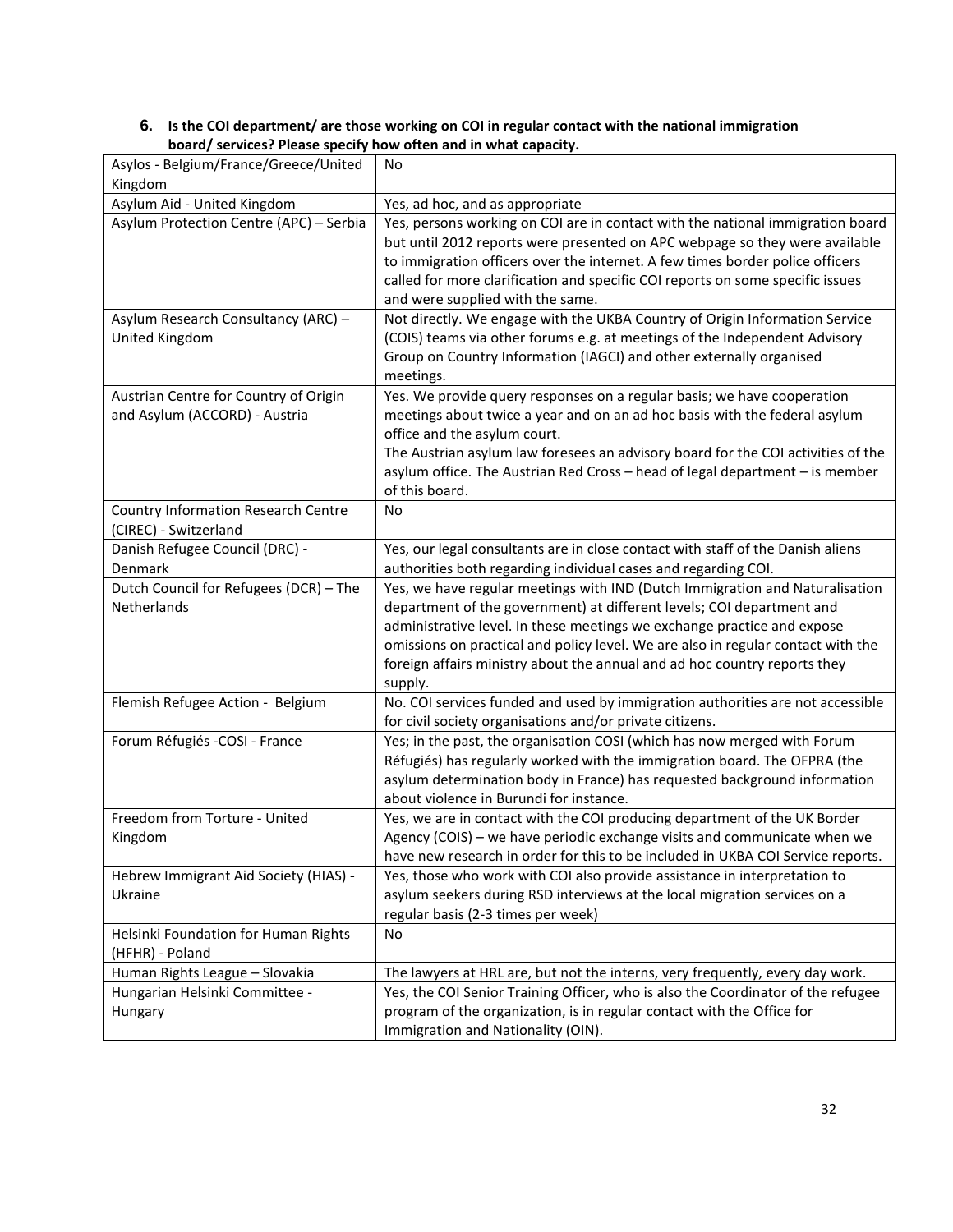| Informationsverbund Asyl & Migration -  | Yes, (informal) meetings with the COI department of the German Federal Office    |
|-----------------------------------------|----------------------------------------------------------------------------------|
| Germany                                 | of Migration and Refugees (Informationszentrum Asyl und Migration at the         |
|                                         | Bundesamt für Migration und Flüchlinge (BAMF)) have taken place and are          |
|                                         | supposed to take place at least once a year. However, COI has not been           |
|                                         | identified as a possible area of cooperation with the authorities so far.        |
| International Fund for Health and       | We are working closely on COI with Regional Migration Service (RMS), every       |
| Environment Protection 'Region Karpat'  | week. We provide RMS staff with the updated COI, discuss some individual         |
| (NEEKA) - Ukraine                       | cases.                                                                           |
| Kharkiv Regional Charitable Foundation  | Yes, our staff who work on COI usually hold workshops with migration service     |
| "Social service of assistance"-UNHCR IP | staff and border guards. They also support asylum seekers during their visits to |
| - Ukraine                               | migration services when they apply for refugee status or complementary           |
|                                         | protection. They also have regular telephone and e-mail contacts with these      |
|                                         | authorities during every-day work.                                               |
| Legal Aid Board - Ireland               | No.                                                                              |
| Norwegian Organization for Asylum       | [No answer provided]                                                             |
| Seekers (NOAS) - Norway                 |                                                                                  |
| <b>RESCATE - Spain</b>                  | Yes. On a monthly basis and informally, regarding cases we deal with.            |
| Romanian National Council for Refugees  | Yes, we are in regular touch with the Romanian Immigration Office (the COI       |
| (CNRR) - Romania                        | branch), and we have jointly developed the first and only Romanian COI Portal    |
|                                         | (www.portal-ito.ro), where we have uploaded most of our COI responses. We        |
|                                         | also regularly exchange new information on the COI field, humanitarian news,     |
|                                         | new procedures and legislation etc.                                              |
| Schweizerische Flüchtlingshilfe (SFH) - | Yes, but only irregularly and informally                                         |
| Switzerland                             |                                                                                  |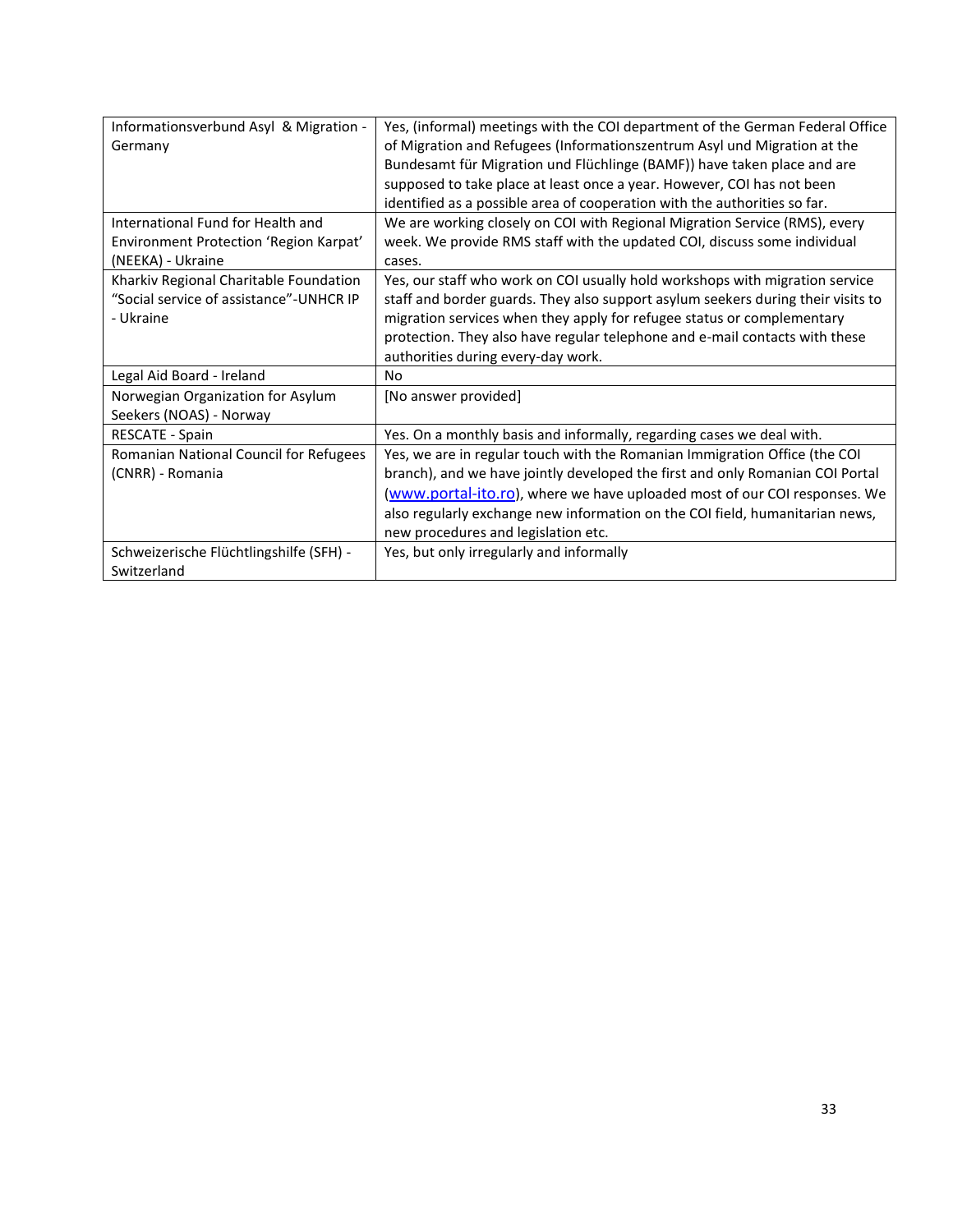#### **7. Has your COI department/ have those working on COI been involved in State/ NGO fact-finding missions?**

| Asylos - Belgium/France/Greece/United                             | No                                                                                                                                                                                                                                                                                                                                                                                                                                                                                                                                                                                                                                                                                                                                                                                                                                                                                                             |
|-------------------------------------------------------------------|----------------------------------------------------------------------------------------------------------------------------------------------------------------------------------------------------------------------------------------------------------------------------------------------------------------------------------------------------------------------------------------------------------------------------------------------------------------------------------------------------------------------------------------------------------------------------------------------------------------------------------------------------------------------------------------------------------------------------------------------------------------------------------------------------------------------------------------------------------------------------------------------------------------|
| Kingdom                                                           |                                                                                                                                                                                                                                                                                                                                                                                                                                                                                                                                                                                                                                                                                                                                                                                                                                                                                                                |
| Asylum Aid - United Kingdom                                       | <b>No</b>                                                                                                                                                                                                                                                                                                                                                                                                                                                                                                                                                                                                                                                                                                                                                                                                                                                                                                      |
| Asylum Protection Centre (APC) - Serbia                           | Yes, our COI officers are involved in APC fact-finding missions.<br>The first APC fact-finding mission was to Macedonia in March 2012, APC COI<br>officers participated. Receiving Macedonian organisation supporting the<br>research visit- Red Cross of Macedonia<br>-issues: general reception conditions in the asylum system In Macedonia,<br>absence of interpreters in the procedures, number of protections granted,<br>integration, procedural violations in the asylum procedure, smuggling and<br>trafficking of irregular migrants, migration routes over Macedonia, inter-state<br>cooperation with Serbia on the issues of migrants. This information was not<br>publicly available as COI reports but were presented in the APC publication<br>Profile and needs of asylum seekers. Predominantly these information served<br>for the legal representation in the asylum proceedings in Serbia. |
| Asylum Research Consultancy (ARC) -<br>United Kingdom             | <b>No</b>                                                                                                                                                                                                                                                                                                                                                                                                                                                                                                                                                                                                                                                                                                                                                                                                                                                                                                      |
| Austrian Centre for Country of Origin                             | ACCORD was involved in former years, for the past few years this was not                                                                                                                                                                                                                                                                                                                                                                                                                                                                                                                                                                                                                                                                                                                                                                                                                                       |
| and Asylum (ACCORD) - Austria                                     | possible due to budget constraints.                                                                                                                                                                                                                                                                                                                                                                                                                                                                                                                                                                                                                                                                                                                                                                                                                                                                            |
| <b>Country Information Research Centre</b>                        | <b>No</b>                                                                                                                                                                                                                                                                                                                                                                                                                                                                                                                                                                                                                                                                                                                                                                                                                                                                                                      |
| (CIREC) - Switzerland                                             |                                                                                                                                                                                                                                                                                                                                                                                                                                                                                                                                                                                                                                                                                                                                                                                                                                                                                                                |
| Danish Refugee Council (DRC) -<br>Denmark                         | Yes, we participate in some of the fact-finding missions undertaken by the<br>Danish Immigration Service. In 2012, DRC participated in fact finding missions<br>to Russia and Iran, and in 2013, in missions to Northern Iraq and Uganda.<br>Generally, the fact-finding missions focus on the security and human rights<br>situation in the relevant country. The mission to Uganda had a specific focus on<br>the situation for LGBT persons, and the mission to Iran and Northern Iraq<br>focused on the situation of Iranian Kurds in Iran. The mission to Russia focused<br>on the possibility of Chechens to settle in the Russian Federation outside of<br>Chechnya. All fact finding reports are in English and available at the website of<br>the Danish Immigration Service (www.newtodenmark.dk) and the website of<br>DRC (www.drc.dk).                                                            |
| Dutch Council for Refugees (DCR) - The                            | No                                                                                                                                                                                                                                                                                                                                                                                                                                                                                                                                                                                                                                                                                                                                                                                                                                                                                                             |
| Netherlands                                                       |                                                                                                                                                                                                                                                                                                                                                                                                                                                                                                                                                                                                                                                                                                                                                                                                                                                                                                                |
| Flemish Refugee Action - Belgium<br>Forum Réfugiés -COSI - France | No<br>Yes, Members of the Association Forum Réfugiés -COSI have attended the<br>Election Observation Mission in the Democratic Republic of Congo in<br>November 2011 for EURAC. A field mission in Armenia took place in October<br>2012 and a field mission in Albania took place in April 2013. There are no public<br>reports of these missions for the moment but Forum réfugiés-COSI is in the<br>process of expanding its COI tasks and third country oriented projects.                                                                                                                                                                                                                                                                                                                                                                                                                                 |
| Freedom from Torture - United                                     | No                                                                                                                                                                                                                                                                                                                                                                                                                                                                                                                                                                                                                                                                                                                                                                                                                                                                                                             |
| Kingdom                                                           |                                                                                                                                                                                                                                                                                                                                                                                                                                                                                                                                                                                                                                                                                                                                                                                                                                                                                                                |
| Hebrew Immigrant Aid Society (HIAS) -                             | No                                                                                                                                                                                                                                                                                                                                                                                                                                                                                                                                                                                                                                                                                                                                                                                                                                                                                                             |
| Ukraine<br>Helsinki Foundation for Human Rights                   | No                                                                                                                                                                                                                                                                                                                                                                                                                                                                                                                                                                                                                                                                                                                                                                                                                                                                                                             |
| (HFHR) - Poland                                                   |                                                                                                                                                                                                                                                                                                                                                                                                                                                                                                                                                                                                                                                                                                                                                                                                                                                                                                                |
| Human Rights League - Slovakia                                    | Given that HRL is an NGO, yes.                                                                                                                                                                                                                                                                                                                                                                                                                                                                                                                                                                                                                                                                                                                                                                                                                                                                                 |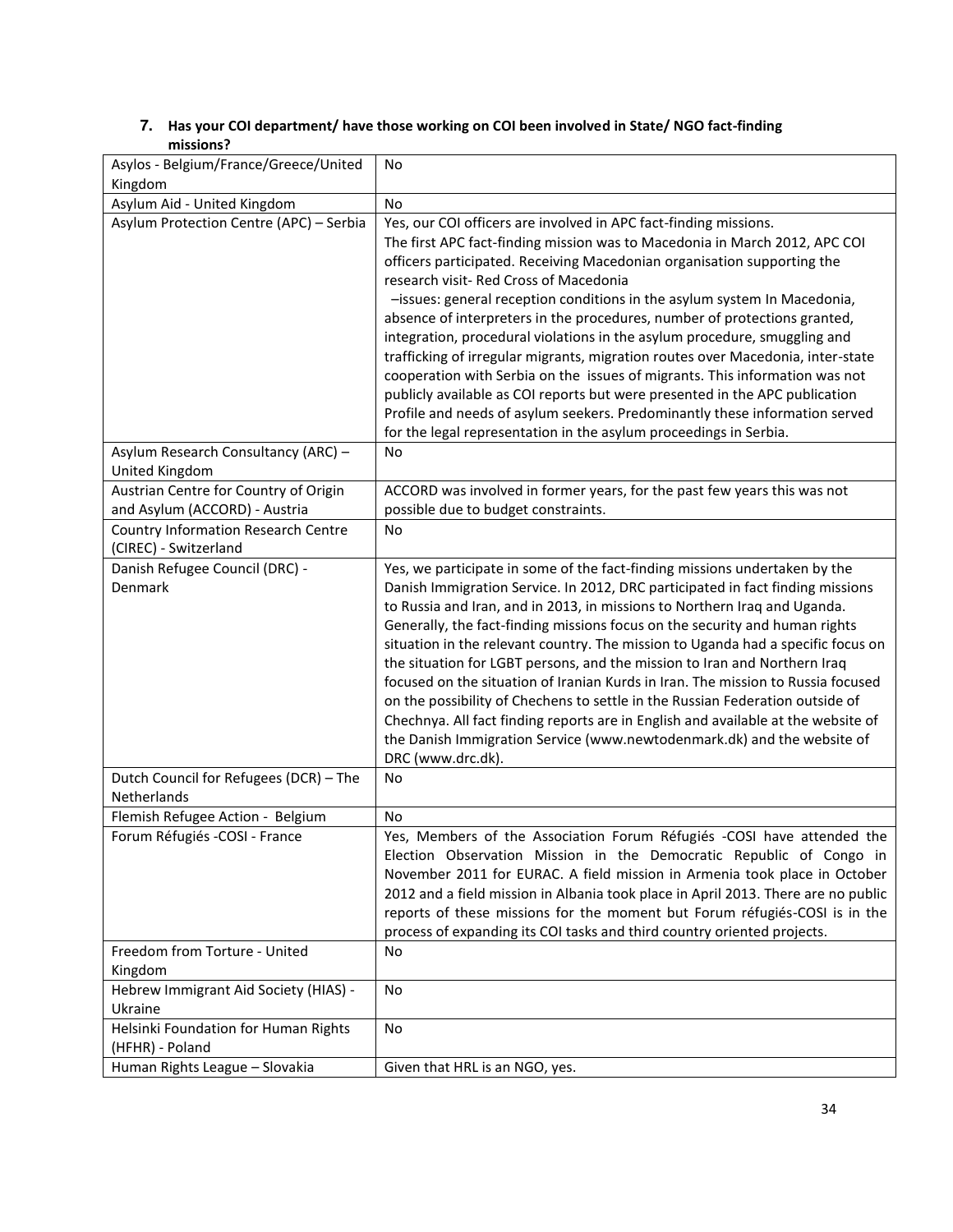| Hungarian Helsinki Committee -<br>Hungary                                                        | Yes, June 2011 and April 2012 to Serbia investigating the Serbian asylum<br>system since a lot of asylum-seekers were returned from Hungary to Serbia<br>(without starting the in-merit procedure) on the presumption that Serbia is<br>safe and has a working asylum system. However, our findings did not confirm<br>this. The reports are available here (June 2011) and here (April 2012): |
|--------------------------------------------------------------------------------------------------|------------------------------------------------------------------------------------------------------------------------------------------------------------------------------------------------------------------------------------------------------------------------------------------------------------------------------------------------------------------------------------------------|
| Informationsverbund Asyl & Migration -<br>Germany                                                | <b>No</b>                                                                                                                                                                                                                                                                                                                                                                                      |
| International Fund for Health and<br>Environment Protection 'Region Karpat'<br>(NEEKA) - Ukraine | Not yet.                                                                                                                                                                                                                                                                                                                                                                                       |
| Kharkiv Regional Charitable Foundation<br>"Social service of assistance"-UNHCR IP<br>- Ukraine   | <b>No</b>                                                                                                                                                                                                                                                                                                                                                                                      |
| Legal Aid Board - Ireland                                                                        | <b>No</b>                                                                                                                                                                                                                                                                                                                                                                                      |
| Norwegian Organization for Asylum<br>Seekers (NOAS) - Norway                                     | Yes, we do conduct one to two fact-finding missions each year where a report<br>is published as a result of the mission. The reports mainly focus on the political<br>and security situation in the relevant country.                                                                                                                                                                          |
| RESCATE - Spain                                                                                  | <b>No</b>                                                                                                                                                                                                                                                                                                                                                                                      |
| Romanian National Council for Refugees<br>(CNRR) - Romania                                       | No, not as yet, although we would be delighted to take part in such a mission.                                                                                                                                                                                                                                                                                                                 |
| Schweizerische Flüchtlingshilfe (SFH) -                                                          | Yes, in a NGO fact-finding mission. Fact-finding missions are carried out on an                                                                                                                                                                                                                                                                                                                |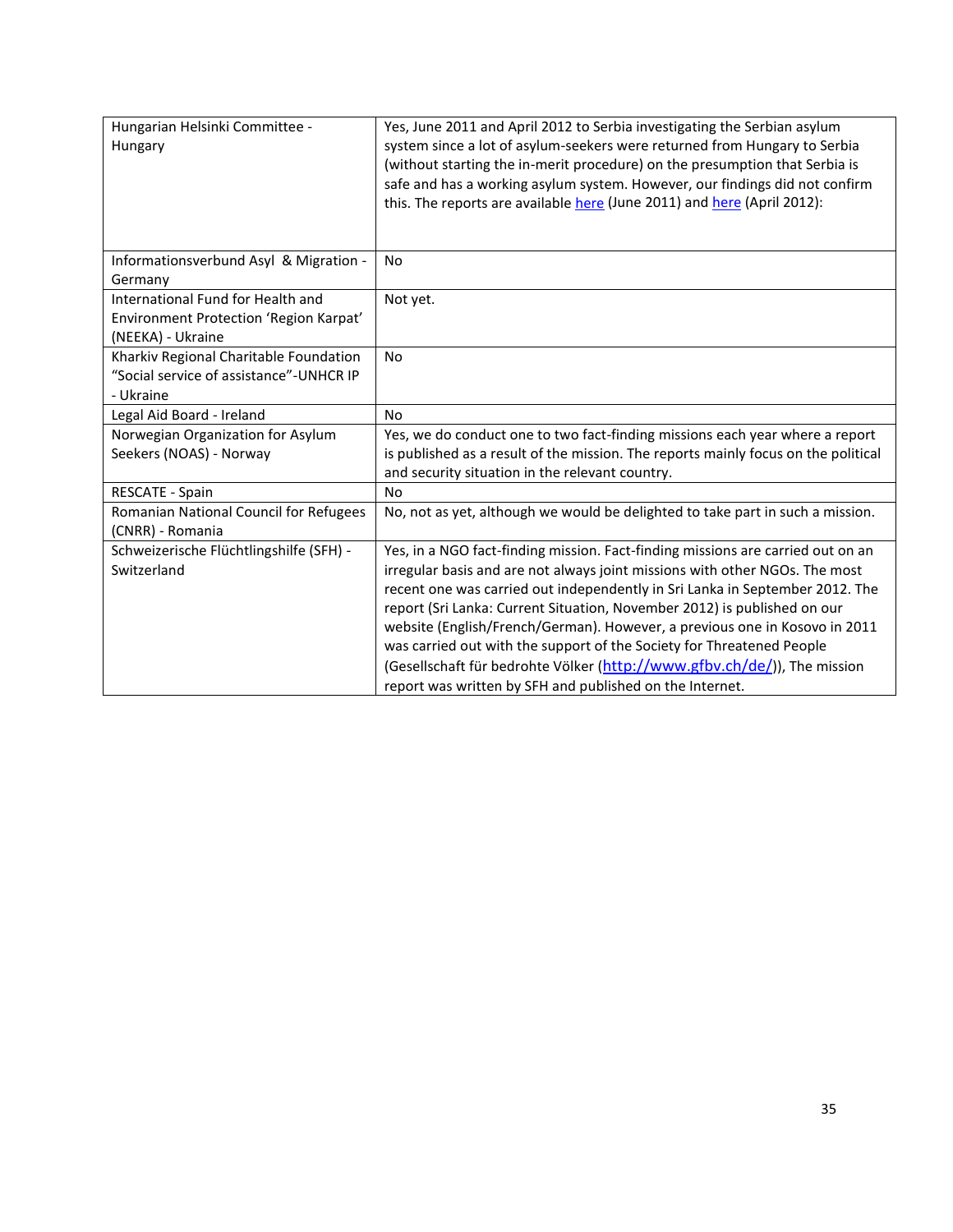#### **8. What kind of COI research end-products does your organisation produce? Research and analysis on asylum process, query responses, summaries of reports, case-specific reports, thematic and/or country reports, involvement in government consultations, policy briefings etc.? Please specify.**

| Asylos - Belgium/France/Greece/United   | Asylos conducts research only on demand and provides mainly case-specific      |
|-----------------------------------------|--------------------------------------------------------------------------------|
| Kingdom                                 | reports. It does that either in the form of fully referenced research reports  |
|                                         | which can range from summarising other available COI reports on a given        |
|                                         | question, to providing new findings on specific case related issues, mainly    |
|                                         | through written or oral interviews. In addition, Asylos provides fast track    |
|                                         | research concerning a particular aspect of a case (e.g. media reports on       |
|                                         | particular events, verification of documents or other facts).                  |
| Asylum Aid - United Kingdom             | Research and analysis on asylum process, involvement in government             |
|                                         | consultations, policy briefings.                                               |
|                                         |                                                                                |
|                                         | We do not provide COI or respond to specific queries. We undertake some        |
|                                         | policy and research work on COI and women.                                     |
| Asylum Protection Centre (APC) - Serbia | Summaries of COI reports, query responses, case specific reports, country      |
|                                         | reports.                                                                       |
| Asylum Research Consultancy (ARC) -     | We produce case-specific country of origin research reports.                   |
| United Kingdom                          |                                                                                |
|                                         | In order to keep up to date with recent publications and developments in the   |
|                                         | top refugee producing countries, ARC produces a free bi-monthly 'COI Update',  |
|                                         | which also contains notifications of new UK Border Agency (UKBA) country of    |
|                                         | origin publications.                                                           |
|                                         |                                                                                |
|                                         | We are also involved in a project with the Still Human Still Here Coalition to |
|                                         | review the country information and case law content of a number of             |
|                                         | Operational Guidance Notes (OGNs), which are country specific 'policy'         |
|                                         | documents that give guidance to UKBA decision makers on how to assess          |
|                                         | asylum claims.                                                                 |
|                                         |                                                                                |
|                                         | ARC also undertakes thematic research for UNHCR.                               |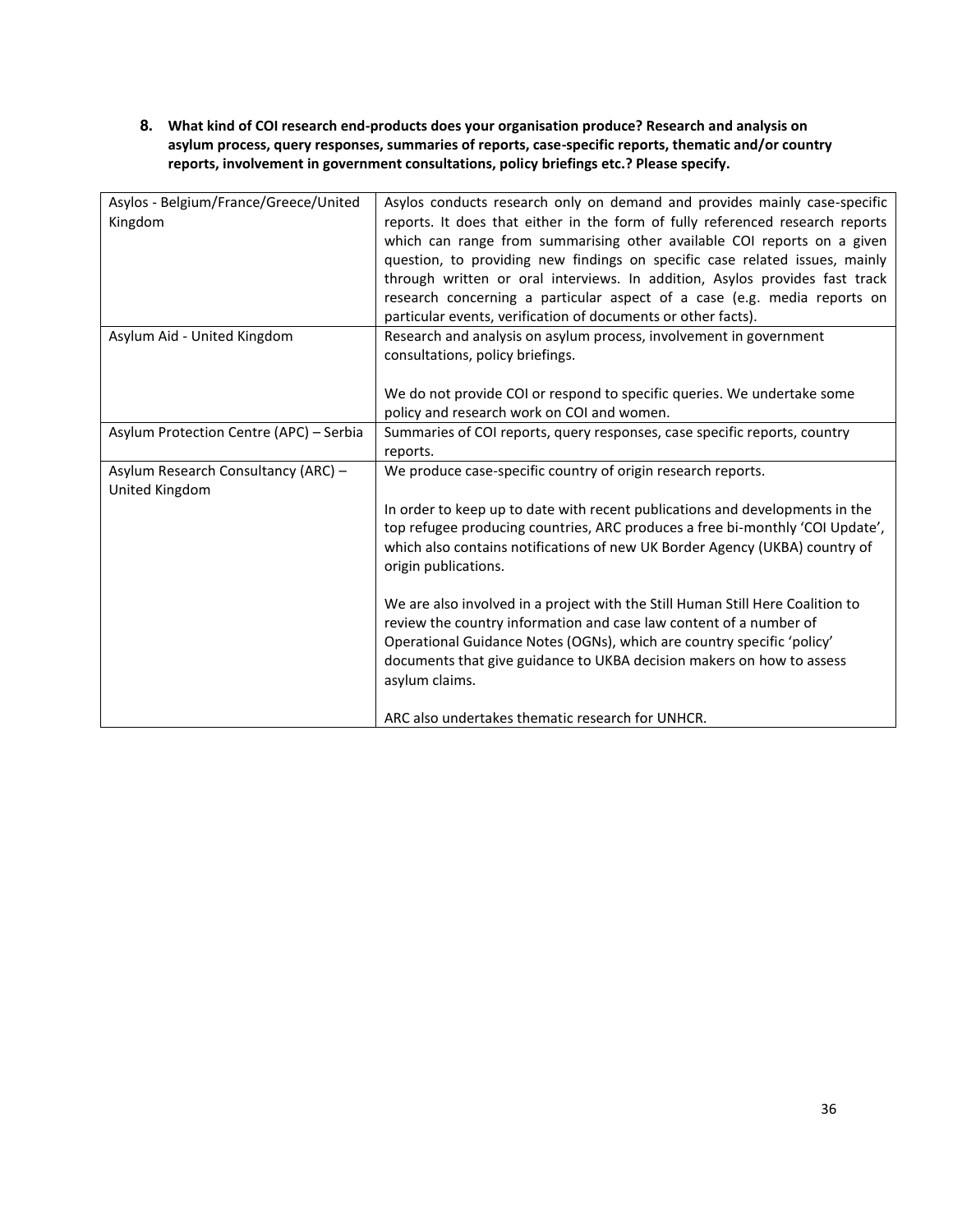| Austrian Centre for Country of Origin      | COI portal www.ecoi.net (in cooperation with Informationsverbund Asyl und      |
|--------------------------------------------|--------------------------------------------------------------------------------|
| and Asylum (ACCORD) - Austria              | <b>Migration Germany)</b>                                                      |
|                                            |                                                                                |
|                                            | COI training manual: available in 7 languages on www.coi-training.net; new     |
|                                            | English edition will be published on 28 <sup>th</sup> October 2013             |
|                                            |                                                                                |
|                                            | Research products:                                                             |
|                                            | Query responses;                                                               |
|                                            | Featured topics on selected countries;                                         |
|                                            | COI Seminars (international experts inform about a selected topic, all targets |
|                                            | groups are invited to submit questions; reports based on COI seminars);        |
|                                            | Country and topic specific reports and compilations.                           |
|                                            |                                                                                |
|                                            | Our analytical approach for COI products consists in assessing sources and in  |
|                                            | comparing and contrasting information based on its relevance. We do not draw   |
|                                            | conclusions.                                                                   |
|                                            |                                                                                |
|                                            | Our researchers are COI research experts, not country experts. Even though     |
|                                            | they may have a specific country expertise, for their professional performance |
|                                            | they have to refrain from adding their own viewpoints. ACCORD research         |
|                                            | products exclusively comprise information that can be referenced from other    |
|                                            | sources.                                                                       |
|                                            |                                                                                |
|                                            | We do not engage in policy briefings, government consultations, research and   |
|                                            | analyses of the asylum process.                                                |
|                                            |                                                                                |
|                                            | At the moment researchers are able to access information in the following      |
|                                            | languages: German, English, French, Spanish, Russian, Arabic, Hebrew,          |
|                                            | Bosnian/Croatian/Serbian, Portuguese and Japanese. On an occasional basis      |
|                                            | information in other languages is included in COI research products. Red Cross |
|                                            | colleagues help us with translation for Hebrew, Bosnian/Croatian/Serbian,      |
|                                            | Portuguese and Japanese.                                                       |
| <b>Country Information Research Centre</b> | We provide case-specific query responses                                       |
| (CIREC) - Switzerland                      |                                                                                |
| Danish Refugee Council (DRC) - Denmark     | We produce 3-4 country profiles per year based on public information and with  |
|                                            | detailed notes on sources. These reports are produced in Danish to cater for   |
|                                            | the lawyers and members of the Appeals Board.                                  |
|                                            |                                                                                |
|                                            | We may start doing reports with legal analysis of relevant refugee law if      |
|                                            | funding permits                                                                |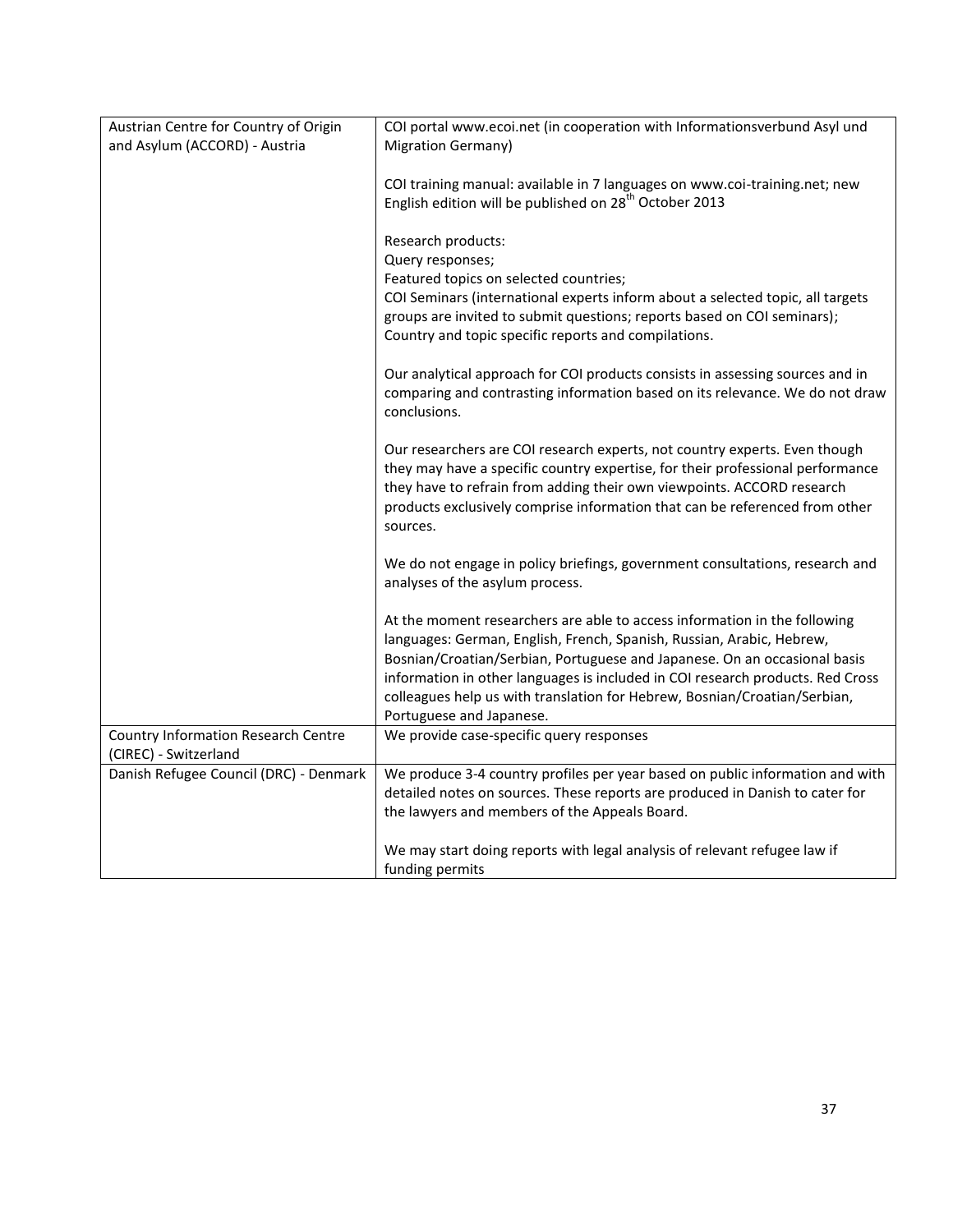| Dutch Council for Refugees (DCR) - The | The end-product we produce the most are individual query responses to                                                                                       |
|----------------------------------------|-------------------------------------------------------------------------------------------------------------------------------------------------------------|
| Netherlands                            | lawyers. It contains a short analysis of public sources, sometimes an expert is                                                                             |
|                                        |                                                                                                                                                             |
|                                        | consulted. Relevant sections of sources are made available as annexes, quoting                                                                              |
|                                        | the source and URL. Letters are in Dutch, English and other language sources                                                                                |
|                                        | are used in their original language.                                                                                                                        |
|                                        | On the most important countries we produce so called "Introductions" in                                                                                     |
|                                        | which we describe topics that are most relevant for asylum claims of that                                                                                   |
|                                        | Country of Origin. They introduce policy, information from the Ambtsbericht                                                                                 |
|                                        | (COI report of the Dutch government), information from other sources and                                                                                    |
|                                        | jurisprudence (mostly national, when important for Dutch context                                                                                            |
|                                        | international jurisdictions).                                                                                                                               |
|                                        | Specific reports on certain topics (e.g. Apostacy in Iran/ Return to Sri Lanka).                                                                            |
|                                        | For these reports we analyse (first instance) decisions, comparing them to COI.                                                                             |
|                                        | Mostly for lawyers to use, also for discussions with government officials/                                                                                  |
|                                        | lobbying                                                                                                                                                    |
|                                        |                                                                                                                                                             |
|                                        | Summaries of Ambtsberichten (country reports published by the Dutch                                                                                         |
|                                        | Ministry of Foreign Affairs)                                                                                                                                |
| Flemish Refugee Action - Belgium       | Flemish Refugee Action recently started working on an in-house country report<br>on Afghanistan, for internal use and for member organisations. The country |
|                                        |                                                                                                                                                             |
|                                        | report gets contributions from the COI department, but also from the legal and                                                                              |
|                                        | policy departments.                                                                                                                                         |
| Forum Réfugiés-COSI - France           | Forum réfugiés-Cosi produces several end-products:                                                                                                          |
|                                        | - Monitoring on the situation in the countries of origin of asylum seekers and                                                                              |
|                                        | third countries and migration issues in general (including migration routes)                                                                                |
|                                        | through the compilation of news, articles, reports distributed via a monthly<br>report.                                                                     |
|                                        | - Compilation of articles, statistics, briefing notes in a weekly press review                                                                              |
|                                        | distributed internally (for now)                                                                                                                            |
|                                        | - Consolidation and dissemination of social, humanitarian and economic                                                                                      |
|                                        | information on the political, security, and human rights situations in the                                                                                  |
|                                        | countries of origin (starting with Central Africa and the Great Lakes) thanks to                                                                            |
|                                        | country profiles and factsheets available internally and externally through the                                                                             |
|                                        | RITIMO network.                                                                                                                                             |
| Freedom from Torture - United Kingdom  | Research is conducted using aggregated data from Freedom From Torture's                                                                                     |
|                                        | forensic medico-legal reports on the incidence and patterns of torture in                                                                                   |
|                                        | particular countries of origin of Freedom from Torture clients.                                                                                             |
| Hebrew Immigrant Aid Society (HIAS) -  | HIAS Kyiv works on COI as part of refugee status determination procedure                                                                                    |
| Ukraine                                | aimed at adjudication of asylum seekers' claims.                                                                                                            |
|                                        | Designated staff search COI for every asylum case considered for further legal                                                                              |
|                                        | assistance.                                                                                                                                                 |
|                                        |                                                                                                                                                             |
|                                        | HIAS Kyiv also conducts regularly COI seminars/training for the relevant state                                                                              |
|                                        | authorities and local refugee-assisting NGOs.                                                                                                               |
| Helsinki Foundation for Human Rights   | We produce summaries of reports, case-specific reports, thematic and country                                                                                |
| (HFHR) - Poland                        | reports (however these are prepared on the basis of available reports,                                                                                      |
|                                        | jurisprudence, policy papers etc.)                                                                                                                          |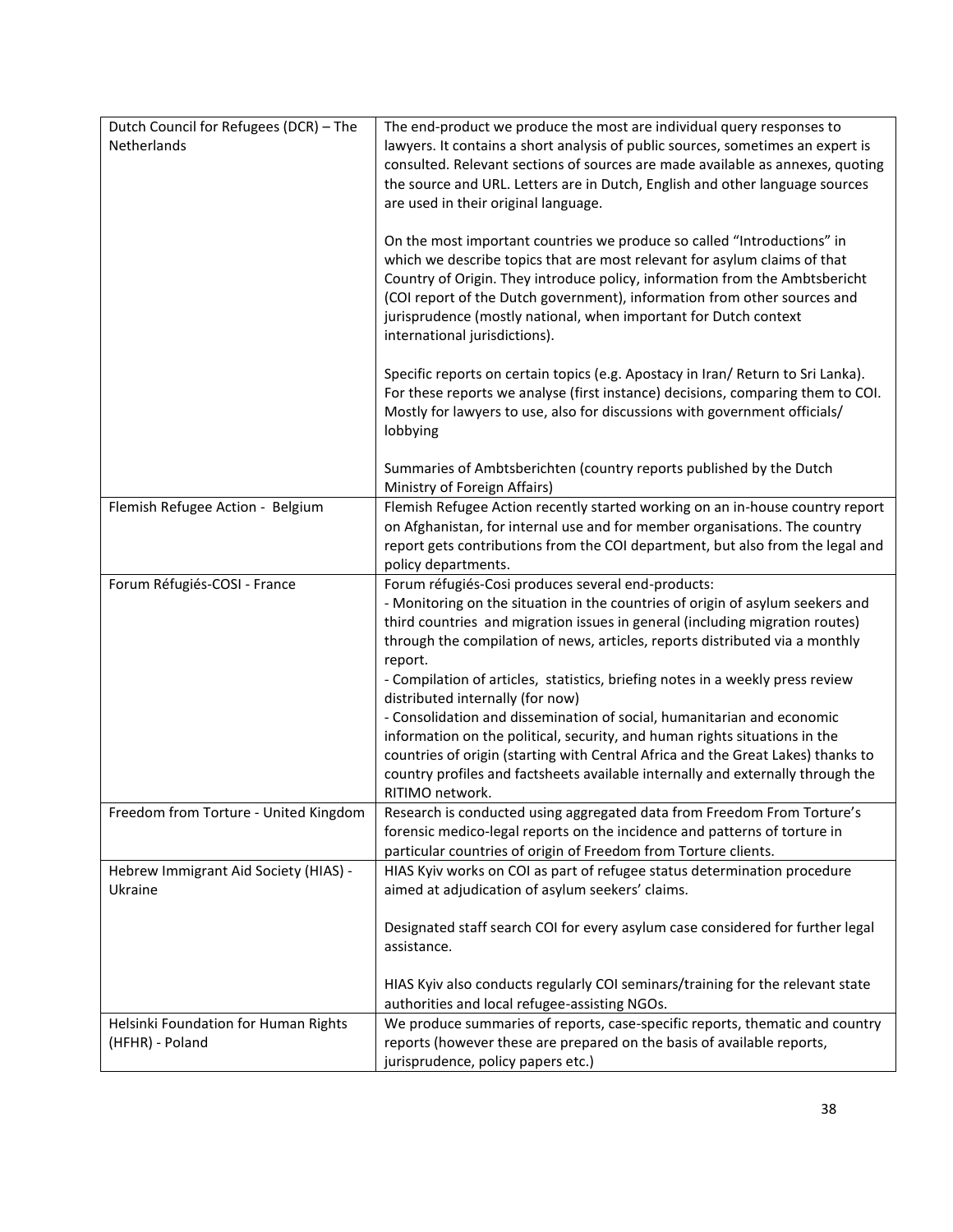| Human Rights League - Slovakia                                                                   | Our COI research gives relevant information in a specific country and/or region<br>concerning human rights. We examine if these rights are being violated and<br>what the current conditions are for persons residing in such country/region in                                                                                                                                                                                 |
|--------------------------------------------------------------------------------------------------|---------------------------------------------------------------------------------------------------------------------------------------------------------------------------------------------------------------------------------------------------------------------------------------------------------------------------------------------------------------------------------------------------------------------------------|
|                                                                                                  | the realm of our work with foreigners coming from these countries and present<br>in Slovakia.                                                                                                                                                                                                                                                                                                                                   |
| Hungarian Helsinki Committee - Hungary                                                           | Research on the use of COI by the judiciary in the EU, please see<br>Country Information in Asylum Procedures - Quality as a Legal<br>$\circ$<br>Requirement in the EU<br>Structural differences and access to country information (COI) at<br>$\circ$<br><b>European courts dealing with asylum</b>                                                                                                                            |
|                                                                                                  | Provide training on the topic of COI (both use and research) for judges,<br>authorities, lawyers, NGO practitioners and policy makers.                                                                                                                                                                                                                                                                                          |
| Informationsverbund Asyl & Migration -                                                           | Query responses for the lawyers network of the organization<br>Occasional publications on COI issues (usually as part of our publication                                                                                                                                                                                                                                                                                        |
| Germany                                                                                          | "ASYLMAGAZIN"). Cooperating partner of www.ecoi.net                                                                                                                                                                                                                                                                                                                                                                             |
| International Fund for Health and<br>Environment Protection 'Region Karpat'<br>(NEEKA) - Ukraine | Cases' conclusions are based on the International organizations' and country<br>reports.                                                                                                                                                                                                                                                                                                                                        |
| Kharkiv Regional Charitable Foundation<br>"Social service of assistance"-UNHCR IP -<br>Ukraine   | Researches and analysis of asylum process, case-specific reports, involvement<br>in government consultations.                                                                                                                                                                                                                                                                                                                   |
| Legal Aid Board - Ireland                                                                        | RDC (Refugee Documentation Centre) query responses.<br>RDC Country Information Packs (reference documents highlighting key sources<br>under specific subject areas)<br>Country Marriage and Adoption Packs (longer form queries on these specific<br>issues e.g. marriage legislation/procedures in countries of origin).<br>The RDC acts as an independent Unit and therefore does not participate in<br>policy briefings etc. |
|                                                                                                  | The RDC also produces a twice yearly publication 'The Researcher' which<br>contains COI related articles from external contributors and RDC staff.<br>Library bulletins highlighting new acquisitions and resources are also produced<br>3 times per year.<br>Case summaries are sometimes prepared.                                                                                                                            |
| Norwegian Organization for Asylum<br>Seekers (NOAS) - Norway                                     | We conduct one to two fact-finding missions each year where a report is<br>published as a result of the mission. The reports mainly focus on the political<br>and security situation in the relevant country.                                                                                                                                                                                                                   |
| RESCATE - Spain                                                                                  | COI research on a case-to-case basis: in most cases, the purpose of the<br>research would be the elaboration of case-specific reports (using different<br>sources, including national and EU level jurisdiction) for the people we assist.<br>Also, within the psychosocial intervention, some COI research might be<br>advisable, depending on the case and the specific nature of the intervention<br>required.               |
| Romanian National Council for Refugees<br>(CNRR) - Romania                                       | Mainly produce query responses which are sent to judges, lawyers, legal<br>counsellors etc.                                                                                                                                                                                                                                                                                                                                     |
|                                                                                                  | Research papers on specific topics (like the Palestinian - Israel topic, countries<br>most liable to migration etc.).                                                                                                                                                                                                                                                                                                           |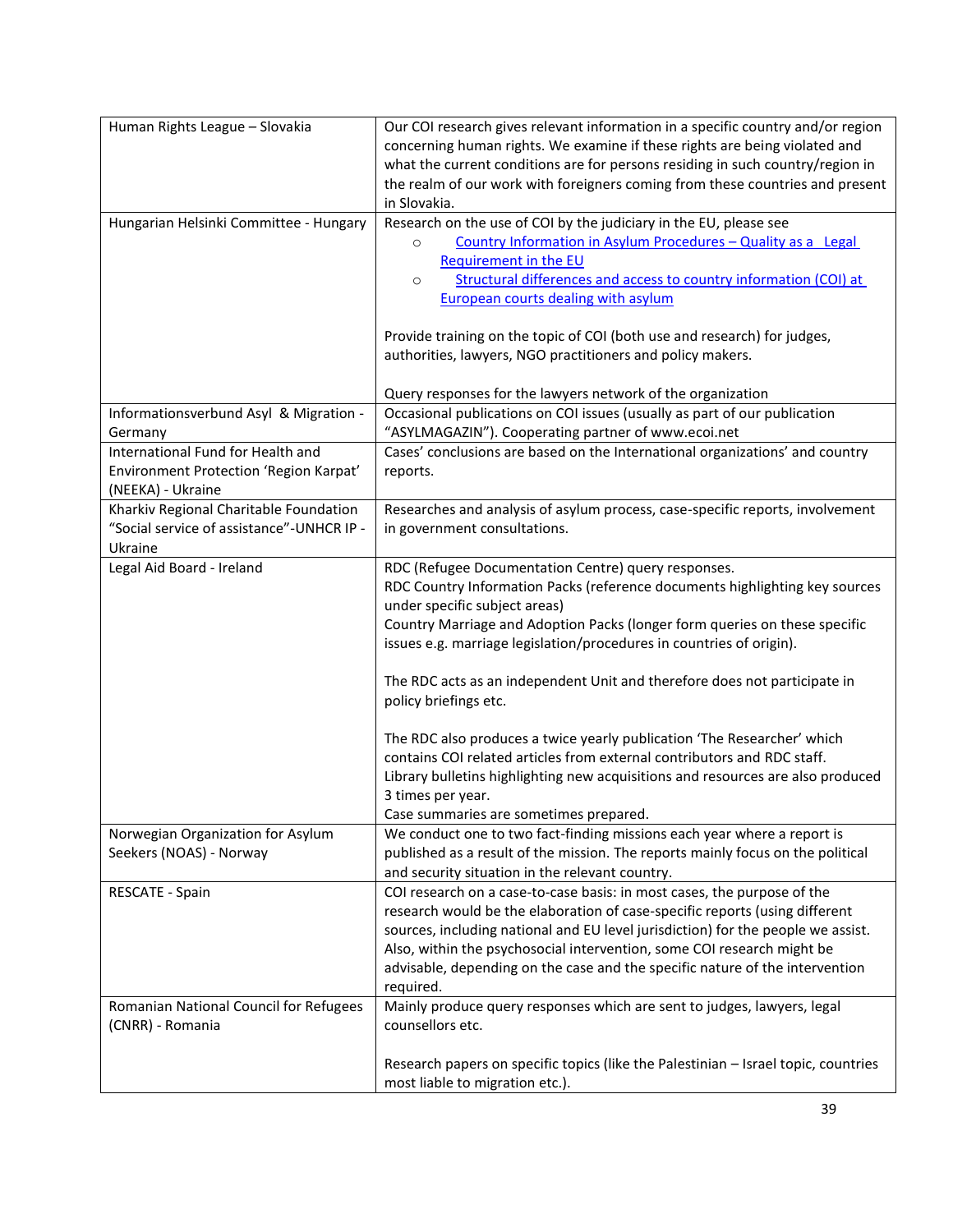| Schweizerische Flüchtlingshilfe (SFH) - | Updates (country reports)                        |
|-----------------------------------------|--------------------------------------------------|
| Switzerland                             | Thematic reports                                 |
|                                         | Auskünfte (Query Responses partly case specific) |
|                                         | <b>Policy Papers</b>                             |
|                                         | <b>Compilations (Summaries and links)</b>        |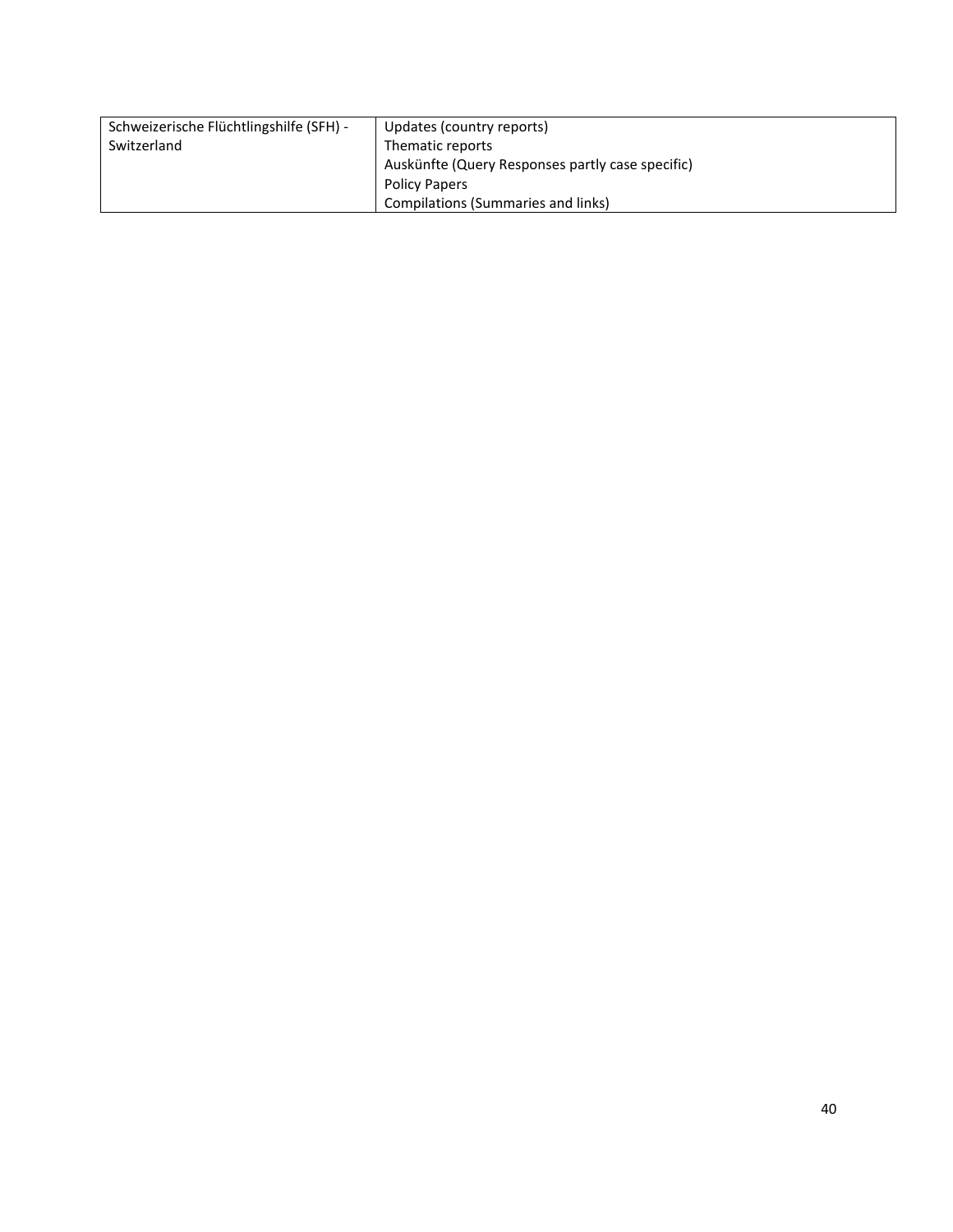| not. Also, if possible please provide link to reports. |                                                                                 |  |
|--------------------------------------------------------|---------------------------------------------------------------------------------|--|
| Asylos- Belgium/France/Greece/United                   | As of September 2013, Asylos reports were only available to the lawyer who      |  |
| Kingdom                                                | commissioned them. Asylos is planning to make reports generally available to    |  |
|                                                        | asylum lawyers barring case sensitive, personal information.                    |  |
| Asylum Aid - United Kingdom                            | Yes, we don't have COI end-products but the following reports include           |  |
|                                                        | information about COI and are publicly available:                               |  |
|                                                        | Country of Origin Information and women: Researching gender and<br>$\circ$      |  |
|                                                        | persecution in the context of asylum and human rights claims, 2007              |  |
|                                                        | Unsustainable: the quality of initial decision-making in women's<br>$\circ$     |  |
|                                                        | asylum claims, 2011                                                             |  |
|                                                        | I feel like as a woman I'm not welcome: A gender analysis of UK<br>$\circ$      |  |
|                                                        | asylum law, policy and practice, 2012                                           |  |
|                                                        | Gender-related Asylum Claims in Europe: Comparative analysis of law,<br>$\circ$ |  |
|                                                        | policies and practice focusing on women in nine EU Member States,               |  |
|                                                        | 2012                                                                            |  |
| Asylum Protection Centre (APC) - Serbia                | Yes, specific COI reports and country reports, are available over APC webpage.  |  |
|                                                        | Query responses are not publicly available                                      |  |
| Asylum Research Consultancy (ARC) -                    | No, we do not make our case-specific reports available as they contain          |  |
| United Kingdom                                         | personal client information. Reference to ARC reports may be made in            |  |
|                                                        | publically available asylum appeal determinations or in Country Guidance        |  |
|                                                        | Determinations (see for example AK (Article 15(c)) Afghanistan CG [2012] UKUT   |  |
|                                                        | 163 (IAC) (18 May 2012).                                                        |  |
|                                                        | Our 'COI Update', our commentaries on OGNs and reports commissioned by          |  |
|                                                        | UNHCR are available on our website                                              |  |
|                                                        | www.asylumresearchconsultancy.com                                               |  |
| Austrian Centre for Country of Origin                  | Yes, research products are published on www.ecoi.net. In general query          |  |
| and Asylum (ACCORD) - Austria                          | responses are published. Due to data protection or because a response           |  |
|                                                        | contains very specific information that is not interesting for a broader target |  |
|                                                        | group we may decide not to publish.                                             |  |
| <b>Country Information Research Centre</b>             | The reports are listed on our website and may be made available upon request    |  |
| (CIREC) - Switzerland                                  | (after consultation with the client concerned and deletion of any confidential  |  |
|                                                        | information)                                                                    |  |
| Danish Refugee Council (DRC) - Denmark                 | Yes, all our reports are public and available on our website www.drc.dk         |  |
|                                                        | However, personal and case-sensitive information is not made public.            |  |
| Dutch Council for Refugees (DCR) - The                 | No, letters to lawyers (query responses) are only made available to them. They  |  |
| Netherlands                                            | do make them publicly available when using them in individual case/ court.      |  |
|                                                        | All other products are published on Vluchtweb - our online database (available  |  |
|                                                        | with subscription only - used by lawyers/ VluchtelingenWerk staff in both       |  |
|                                                        | headquarters and in reception centres, some NGO's and academics and courts)     |  |
| Flemish Refugee Action - Belgium                       | Not yet applicable                                                              |  |

#### **9. Are the COI research end-products publicly available? Please specify which ones are and which ones are not. Also, if possible please provide link to reports.**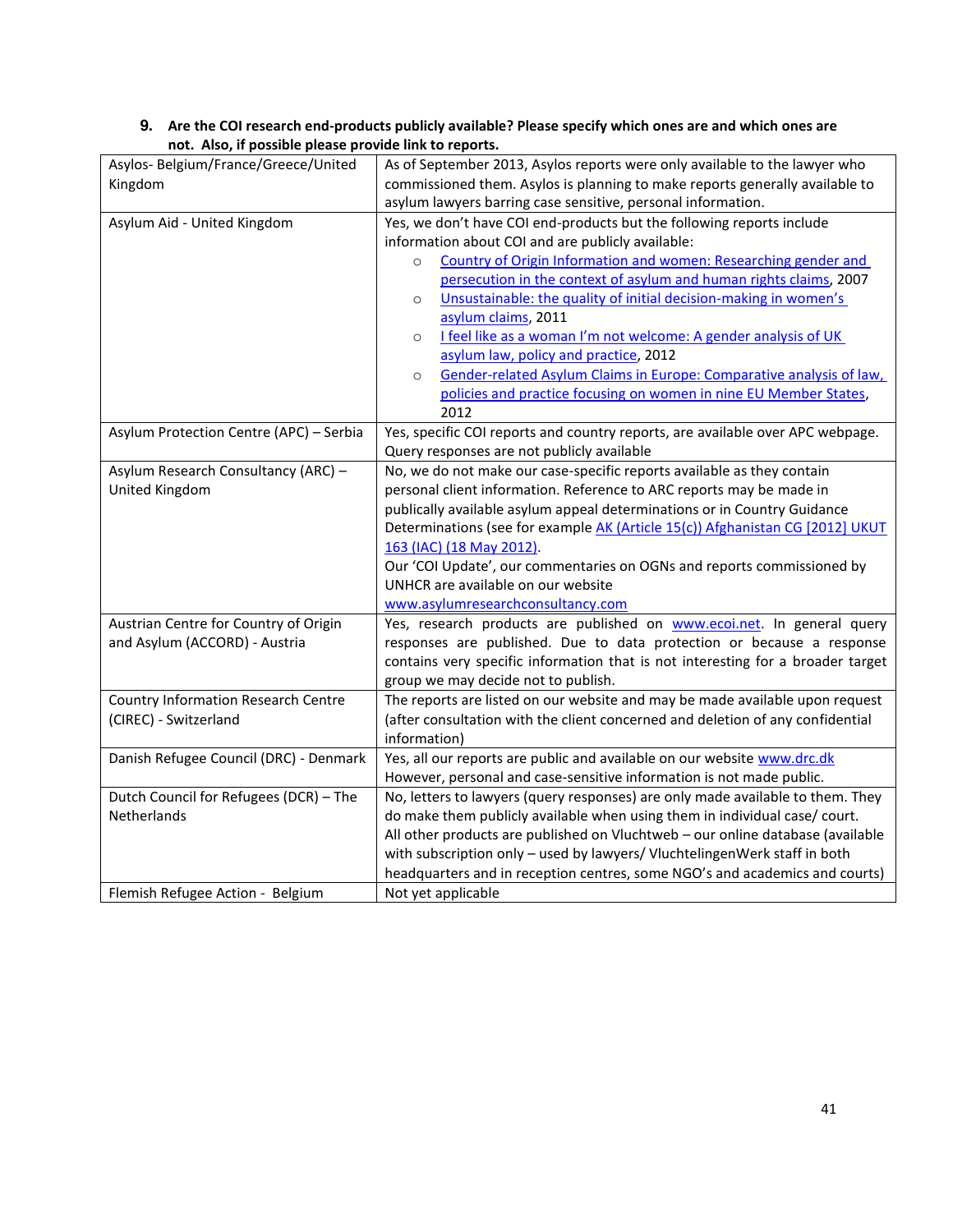| Forum Réfugiés-COSI - France                                                                     | Yes, country profiles produced by the Documentation Centre are available on                                                                                                                                                                                                                                                                                                                                                                                                                                                                                                                                                                                                                                                                                                                                       |
|--------------------------------------------------------------------------------------------------|-------------------------------------------------------------------------------------------------------------------------------------------------------------------------------------------------------------------------------------------------------------------------------------------------------------------------------------------------------------------------------------------------------------------------------------------------------------------------------------------------------------------------------------------------------------------------------------------------------------------------------------------------------------------------------------------------------------------------------------------------------------------------------------------------------------------|
|                                                                                                  | the website of the Network Ritimo: www.ritimo.org. Please see                                                                                                                                                                                                                                                                                                                                                                                                                                                                                                                                                                                                                                                                                                                                                     |
|                                                                                                  | L'Ouganda de Museveni November 2009<br>$\circ$<br>La République centrafricaine : un pouvoir sous tutelle June 2010<br>$\circ$<br>Relations France-Rwanda : du soutien aveugle à la rupture July 2011<br>$\circ$<br>L'Afrique des Grands Lacs sort-elle de la tourmente, July 2011<br>$\circ$<br>Vers une paix durable ? July 2011<br>$\circ$<br>L'opacité de la gestion pétrolière au Congo-Brazzaville, January 2011<br>$\circ$<br>Chronologie et histoire récente de l'Angola July 2012<br>$\circ$<br>Les mouvements de résistance September 2012<br>$\circ$<br>République Démocratique du Congo : une difficile reconstruction de<br>$\circ$<br>l'Etat December 2012<br>Burundi: L'impasse politique January 2013<br>$\circ$<br>More specific research on asylum and geopolitics are available on the intranet |
|                                                                                                  | and in the documentation centre of the association.                                                                                                                                                                                                                                                                                                                                                                                                                                                                                                                                                                                                                                                                                                                                                               |
| Freedom from Torture - United Kingdom                                                            | Yes - 'Out of the Silence: New Evidence of Ongoing Torture in Sri Lanka', 2011;<br>'Freedom from Torture Briefing: Sri Lankan Tamils tortured on return from the<br>UK', 2012; 'We will make you regret everything - Torture in Iran since the 2009<br>elections', 2013; publication forthcoming on torture of women in the DRC<br>(2013). All publications are available at:<br>http://www.freedomfromtorture.org/what-we-do/17/publications                                                                                                                                                                                                                                                                                                                                                                     |
| Hebrew Immigrant Aid Society (HIAS) -                                                            | No                                                                                                                                                                                                                                                                                                                                                                                                                                                                                                                                                                                                                                                                                                                                                                                                                |
| Ukraine                                                                                          |                                                                                                                                                                                                                                                                                                                                                                                                                                                                                                                                                                                                                                                                                                                                                                                                                   |
| Helsinki Foundation for Human Rights<br>(HFHR) - Poland                                          | No, they are not publicly available.                                                                                                                                                                                                                                                                                                                                                                                                                                                                                                                                                                                                                                                                                                                                                                              |
| Human Rights League - Slovakia                                                                   | Yes, CoI newsletter. We also publish reports on our website.                                                                                                                                                                                                                                                                                                                                                                                                                                                                                                                                                                                                                                                                                                                                                      |
| Hungarian Helsinki Committee - Hungary                                                           | Only the comparative research. Please see previous question.                                                                                                                                                                                                                                                                                                                                                                                                                                                                                                                                                                                                                                                                                                                                                      |
| Informationsverbund Asyl & Migration -<br>Germany                                                | Yes, available at:<br>www.ecoi.net<br>www.asyl.net/index.php?id=233                                                                                                                                                                                                                                                                                                                                                                                                                                                                                                                                                                                                                                                                                                                                               |
| International Fund for Health and<br>Environment Protection 'Region Karpat'<br>(NEEKA) - Ukraine | We use mostly the information from:<br>http://www.refworld.org/cgi-bin/texis/vtx/rwmain<br>http://www.ecoi.net/<br>http://www.ukba.homeoffice.gov.uk/policyandlaw/guidance/coi/<br>http://www.irin.com/tf/IRIN/home?path=/&host=www.irin.com&<br>etc.                                                                                                                                                                                                                                                                                                                                                                                                                                                                                                                                                             |
| Kharkiv Regional Charitable Foundation<br>"Social service of assistance"-UNHCR IP -<br>Ukraine   | Our end-products are not publicly available.                                                                                                                                                                                                                                                                                                                                                                                                                                                                                                                                                                                                                                                                                                                                                                      |
| Legal Aid Board - Ireland                                                                        | Yes, RDC end products are all publicly accessible. RDC anonymised and<br>sanitised query responses are provided to REFWORLD and ECOI.net. Country<br>Information Packs are sent to ECOI.net. All our reports and queries are<br>available on an in-house database and library system intranet. Unfortunately<br>this is not publicly accessible at present. It is hoped to link to the European COI<br>portal at a future date.                                                                                                                                                                                                                                                                                                                                                                                   |
| Norwegian Organization for Asylum<br>Seekers (NOAS) - Norway                                     | Yes, all reports are made publicly available. Links are provided on our web page<br>www.noas.no                                                                                                                                                                                                                                                                                                                                                                                                                                                                                                                                                                                                                                                                                                                   |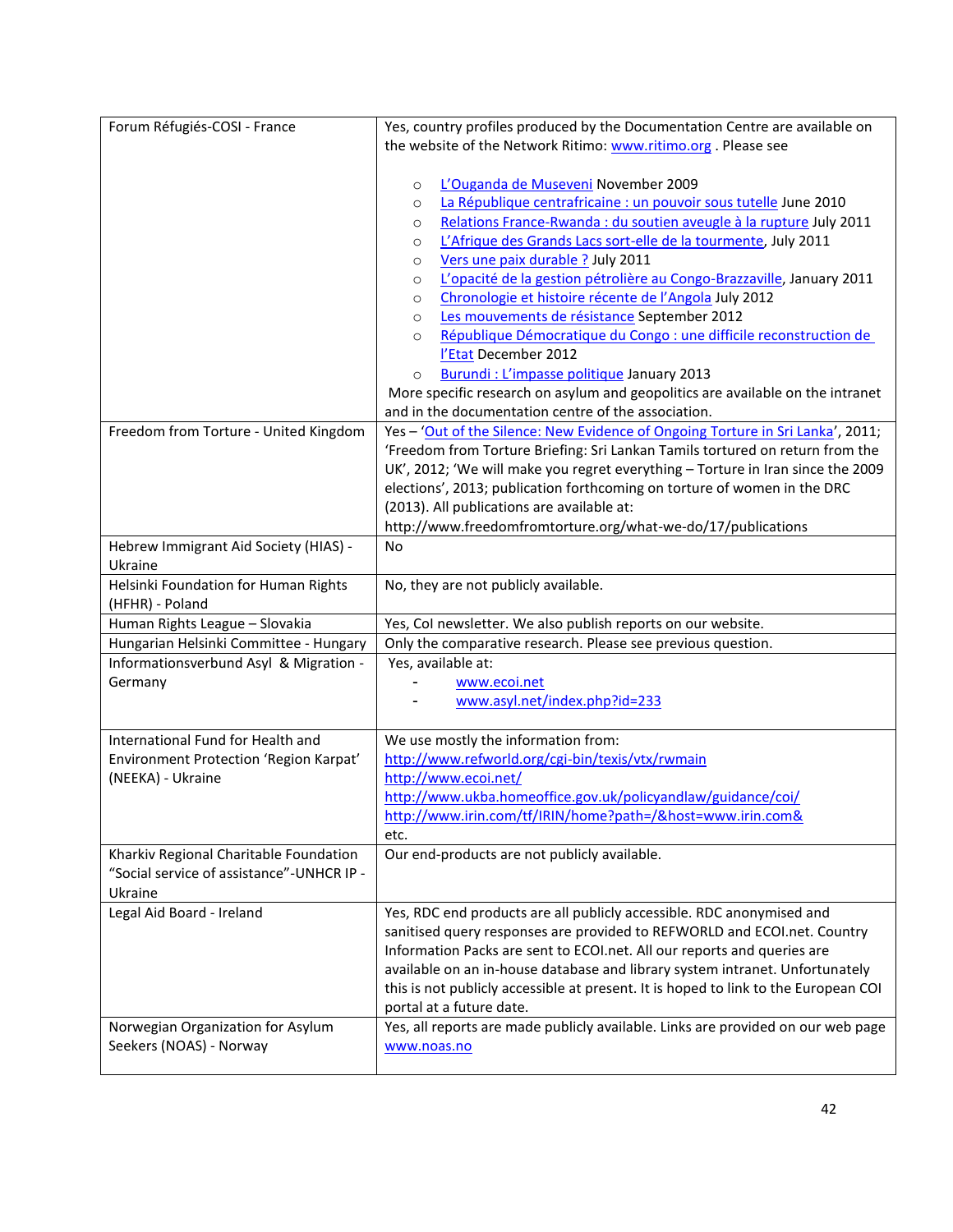| <b>RESCATE - Spain</b>                  | The research is done for the only purpose of legal support in the cases we are |
|-----------------------------------------|--------------------------------------------------------------------------------|
|                                         | involved with.                                                                 |
| Romanian National Council for Refugees  | Yes, most of them are publicly available on the Romanian COI Portal            |
| (CNRR) - Romania                        | (www.portal-ito.ro). For confidentiality purposes, all personal information is |
|                                         | erased beforehand. For example, you can read the ROCCORD report on             |
|                                         | Palestinian refugees here                                                      |
| Schweizerische Flüchtlingshilfe (SFH) - | Yes, Updates, Auskünfte, thematic reports, Policy Papers are online            |
| Switzerland                             | http://www.fluechtlingshilfe.ch/herkunftslaender                               |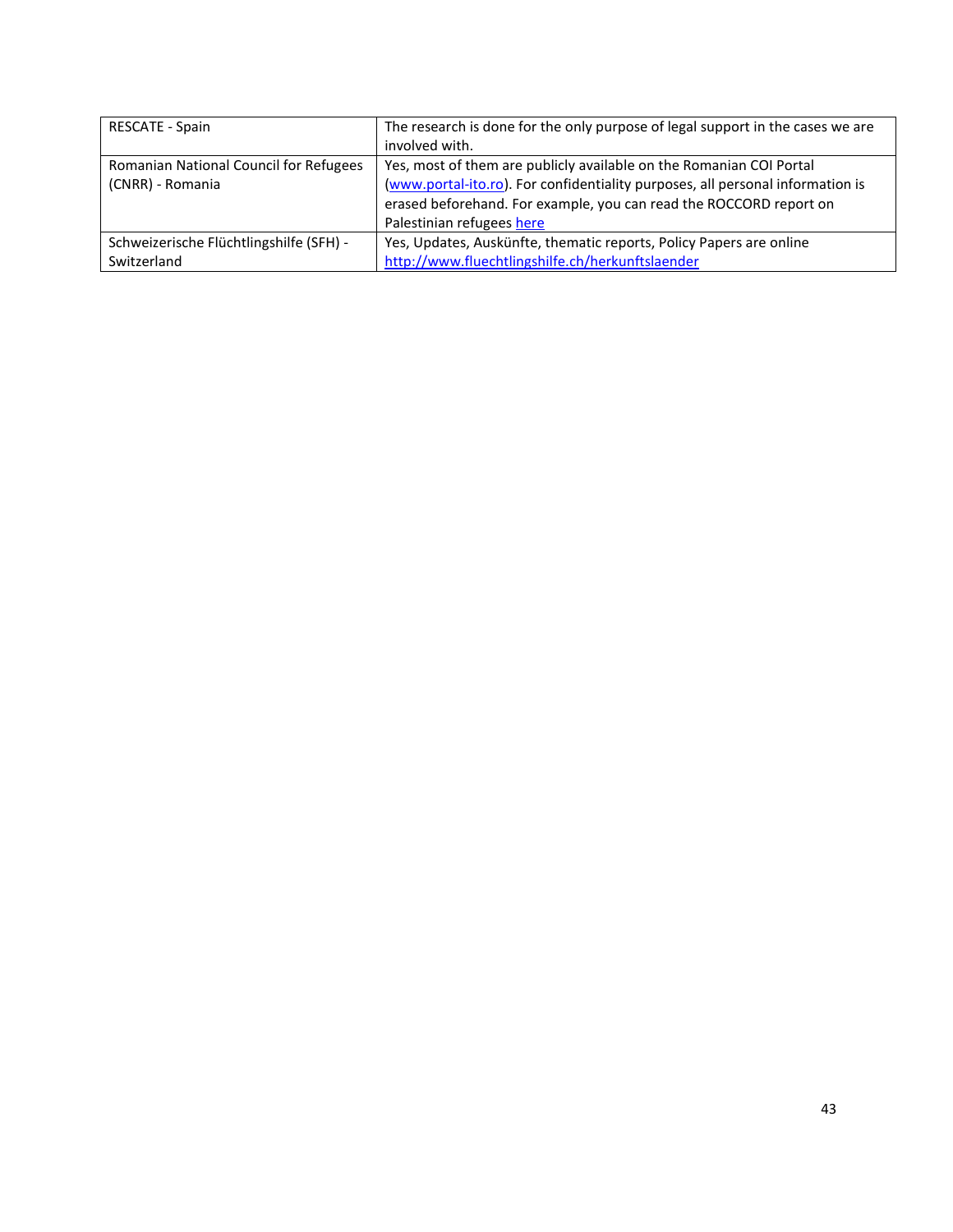#### **10. In which language(s) do you provide services?**

| Asylos - Belgium/France/Greece/United<br>Kingdom                                                 | The reports are written either in English (e.g. for Greek and UK lawyers)<br>or in French (for Belgian and French lawyers). The research is<br>conducted in nearly 30 languages.                                                                                                                                                                                                                |
|--------------------------------------------------------------------------------------------------|-------------------------------------------------------------------------------------------------------------------------------------------------------------------------------------------------------------------------------------------------------------------------------------------------------------------------------------------------------------------------------------------------|
| Asylum Aid - United Kingdom                                                                      | English                                                                                                                                                                                                                                                                                                                                                                                         |
| Asylum Protection Centre (APC) - Serbia                                                          | Serbian                                                                                                                                                                                                                                                                                                                                                                                         |
| Asylum Research Consultancy (ARC) -<br>United Kingdom                                            | English                                                                                                                                                                                                                                                                                                                                                                                         |
| Austrian Centre for Country of Origin<br>and Asylum (ACCORD) - Austria                           | German, English, French, Spanish, Russian                                                                                                                                                                                                                                                                                                                                                       |
| <b>Country Information Research Centre</b><br>(CIREC) - Switzerland                              | French                                                                                                                                                                                                                                                                                                                                                                                          |
| Danish Refugee Council (DRC) -<br>Denmark                                                        | Mostly in Danish, but fact finding reports are done in English. Query<br>responses and complaints to international bodies are often in English,<br>whereas a request for review of a case is in Danish.                                                                                                                                                                                         |
| Dutch Council for Refugees (DCR) - The<br>Netherlands                                            | Dutch, English (rarely)                                                                                                                                                                                                                                                                                                                                                                         |
| Flemish Refugee Action - Belgium                                                                 | Dutch, English, French and German                                                                                                                                                                                                                                                                                                                                                               |
| Forum Réfugiés-COSI - France                                                                     | French                                                                                                                                                                                                                                                                                                                                                                                          |
|                                                                                                  | Freedom from Torture - United Kingdom Our research publications are in English.                                                                                                                                                                                                                                                                                                                 |
| Hebrew Immigrant Aid Society (HIAS) -<br>Ukraine                                                 | English, Russian, Arabic, French, Farsi, Pashto, Lingala, Amharic, Somali,<br>Bengali, Hindi                                                                                                                                                                                                                                                                                                    |
| Helsinki Foundation for Human Rights<br>(HFHR) - Poland                                          | Polish                                                                                                                                                                                                                                                                                                                                                                                          |
| Human Rights League - Slovakia                                                                   | Slovak and English                                                                                                                                                                                                                                                                                                                                                                              |
| Hungarian Helsinki Committee -<br>Hungary                                                        | Query responses in English (the lawyers are translating them,<br>sometimes with the help of interns). Both comparative studies<br>mentioned above are available in English, German and French. In<br>addition to that, "Country information in asylum procedures - quality<br>as a legal requirement in the EU" is also available in Spanish, Italian,<br>Polish, Hungarian, Czech and Russian. |
| Informationsverbund Asyl & Migration - German and English<br>Germany                             |                                                                                                                                                                                                                                                                                                                                                                                                 |
| International Fund for Health and<br>Environment Protection 'Region Karpat'<br>(NEEKA) - Ukraine | Ukrainian, Russian, English<br>We involve interpreters (their database was created) of Arabic,<br>Farsi/Dari, Somalian, Tamil, Tigrinya languages.                                                                                                                                                                                                                                              |
| Kharkiv Regional Charitable Foundation<br>"Social service of assistance"-UNHCR IP -<br>Ukraine   | This depends on the situation: if we use COI for internal purposes (legal<br>assessments) we do this in English; if we appeal, end-products could be<br>presented in Russian or Ukrainian (we make unofficial translation of<br>quotes from COI).                                                                                                                                               |
| Legal Aid Board - Ireland                                                                        | English                                                                                                                                                                                                                                                                                                                                                                                         |
|                                                                                                  |                                                                                                                                                                                                                                                                                                                                                                                                 |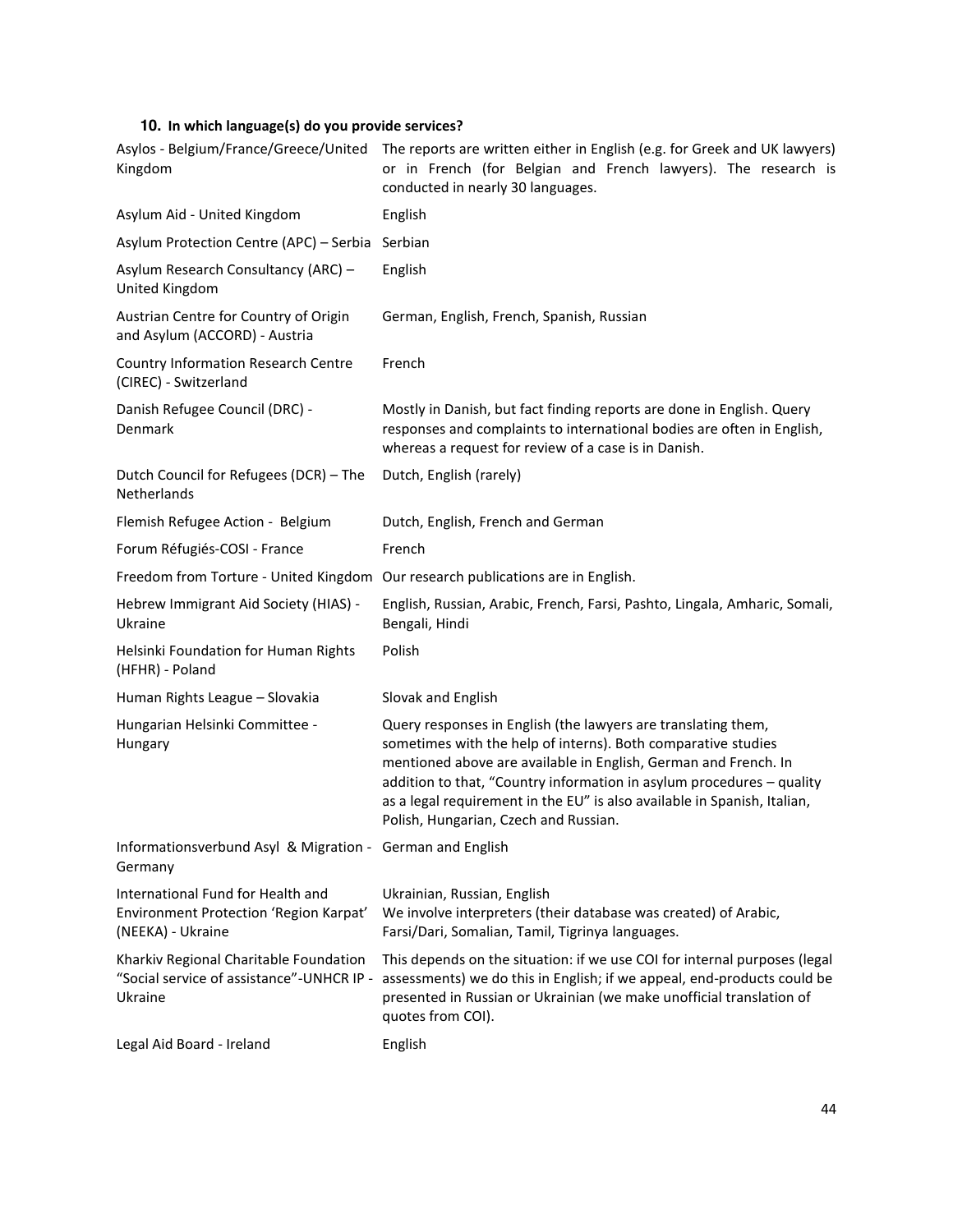| Norwegian Organization for Asylum<br>Seekers (NOAS) - Norway        | Norwegian or English |
|---------------------------------------------------------------------|----------------------|
| <b>RESCATE - Spain</b>                                              | Spanish              |
| Romanian National Council for Refugees Romanian<br>(CNRR) - Romania |                      |
| Schweizerische Flüchtlingshilfe (SFH) -<br>Switzerland              | German and French    |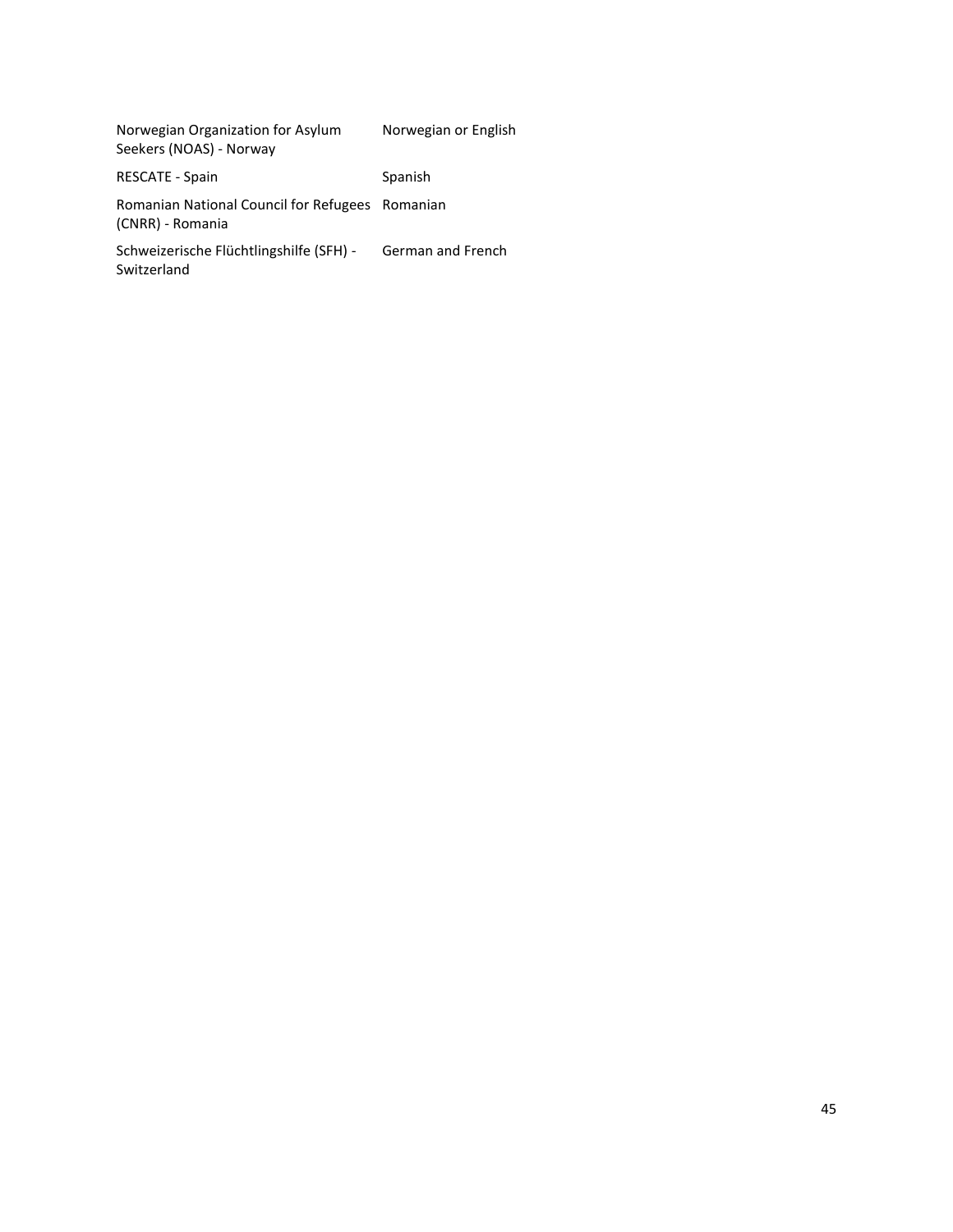#### **11. Do you translate information you collect for your COI research yourself or do you engage a professional translation service?**

Asylos - Belgium/France/Greece/United We translate in-house. Kingdom

| Asylum Aid - United Kingdom                                                                      | Not applicable                                                                                                                                                                                                                                                                                                                                                                                      |
|--------------------------------------------------------------------------------------------------|-----------------------------------------------------------------------------------------------------------------------------------------------------------------------------------------------------------------------------------------------------------------------------------------------------------------------------------------------------------------------------------------------------|
| Asylum Protection Centre (APC) - Serbia                                                          | We translate information we collect by ourselves.                                                                                                                                                                                                                                                                                                                                                   |
| Asylum Research Consultancy (ARC) -<br>United Kingdom                                            | Neither. We do not specifically research for foreign language material.<br>If we are aware of foreign language material then we will alert this to<br>the legal representative, but it is their decision whether to engage<br>professional translation. Funding and the speed of the asylum process<br>may not allow this.                                                                          |
| Austrian Centre for Country of Origin<br>and Asylum (ACCORD) - Austria                           | We translate ourselves. When indispensable, we ask colleagues from<br>the Red Cross to help us with other languages e.g. Farsi, Dari or Turkish.                                                                                                                                                                                                                                                    |
| <b>Country Information Research Centre</b><br>(CIREC) - Switzerland                              | We translate information ourselves                                                                                                                                                                                                                                                                                                                                                                  |
| Danish Refugee Council (DRC) -<br>Denmark                                                        | Mostly we translate ourselves, but it depends on the language                                                                                                                                                                                                                                                                                                                                       |
| Dutch Council for Refugees (DCR) - The<br>Netherlands                                            | We do not translate information, we use sources in their original<br>language.                                                                                                                                                                                                                                                                                                                      |
| Flemish Refugee Action - Belgium                                                                 | No. Sources are used in their original language.                                                                                                                                                                                                                                                                                                                                                    |
| Forum Réfugiés-COSI - France                                                                     | We translate information we collect by ourselves.                                                                                                                                                                                                                                                                                                                                                   |
|                                                                                                  | Freedom from Torture - United Kingdom Our data sources are in English; we do not translate our publications.                                                                                                                                                                                                                                                                                        |
| Hebrew Immigrant Aid Society (HIAS) -<br>Ukraine                                                 | HIAS Kyiv translates COI with the help of in-house experts. Translation<br>agencies are used on an exceptional basis.                                                                                                                                                                                                                                                                               |
| Helsinki Foundation for Human Rights<br>(HFHR) - Poland                                          | We translate information to Polish. We do not engage professional<br>translators.                                                                                                                                                                                                                                                                                                                   |
| Human Rights League - Slovakia                                                                   | Depending on funding. If we do not have funding, we translate<br>ourselves pro bono.                                                                                                                                                                                                                                                                                                                |
| Hungarian Helsinki Committee -<br>Hungary                                                        | Query responses are in English (the lawyers are translating them,<br>sometimes with the help of interns). Both comparative studies<br>mentioned above are available in English, German and French. In<br>addition to that, "Country information in asylum procedures - quality<br>as a legal requirement in the EU" is also available in Spanish, Italian,<br>Polish, Hungarian, Czech and Russian. |
| Informationsverbund Asyl & Migration - No<br>Germany                                             |                                                                                                                                                                                                                                                                                                                                                                                                     |
| International Fund for Health and<br>Environment Protection 'Region Karpat'<br>(NEEKA) - Ukraine | Sometimes we use available sources to translate COI for court<br>instances or other relevant authorities.                                                                                                                                                                                                                                                                                           |
| Kharkiv Regional Charitable Foundation<br>"Social service of assistance"-UNHCR IP -<br>Ukraine   | We make unofficial translation by ourselves.                                                                                                                                                                                                                                                                                                                                                        |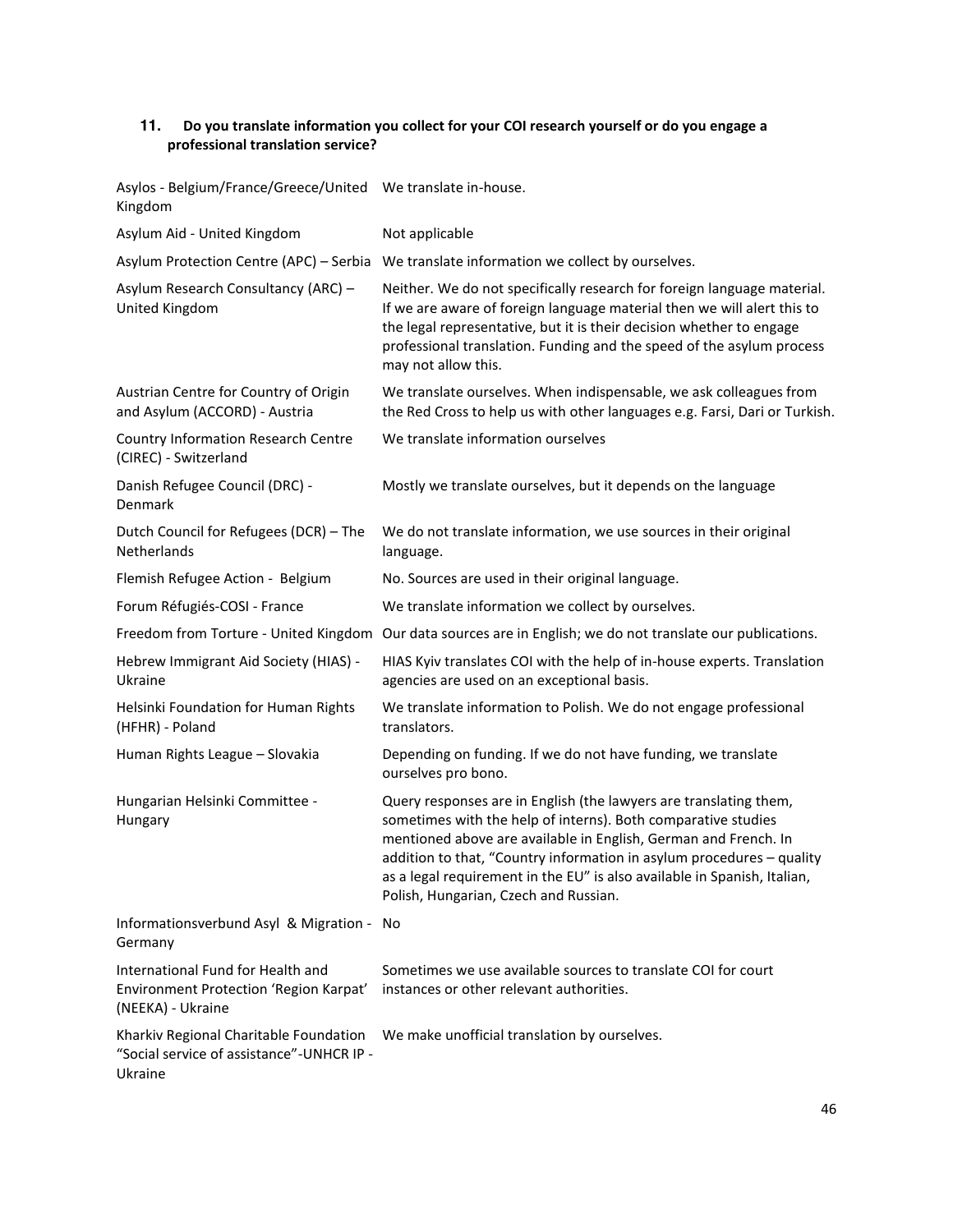| Legal Aid Board - Ireland                                    | No                                                                                                                                             |
|--------------------------------------------------------------|------------------------------------------------------------------------------------------------------------------------------------------------|
| Norwegian Organization for Asylum<br>Seekers (NOAS) - Norway | If the COI research is translated it is done by our staff.                                                                                     |
| <b>RESCATE - Spain</b>                                       | Yes. The translation in done by our staff.                                                                                                     |
| Romanian National Council for Refugees<br>(CNRR) - Romania   | Yes, we translate them ourselves. One of the ROCCORD Researchers is<br>a certified translator, so the quality of our translations are assured. |
| Schweizerische Flüchtlingshilfe (SFH) -<br>Switzerland       | Ourselves, only in some cases we have the funds for a translator e.g.<br>issues concerning information in Russian                              |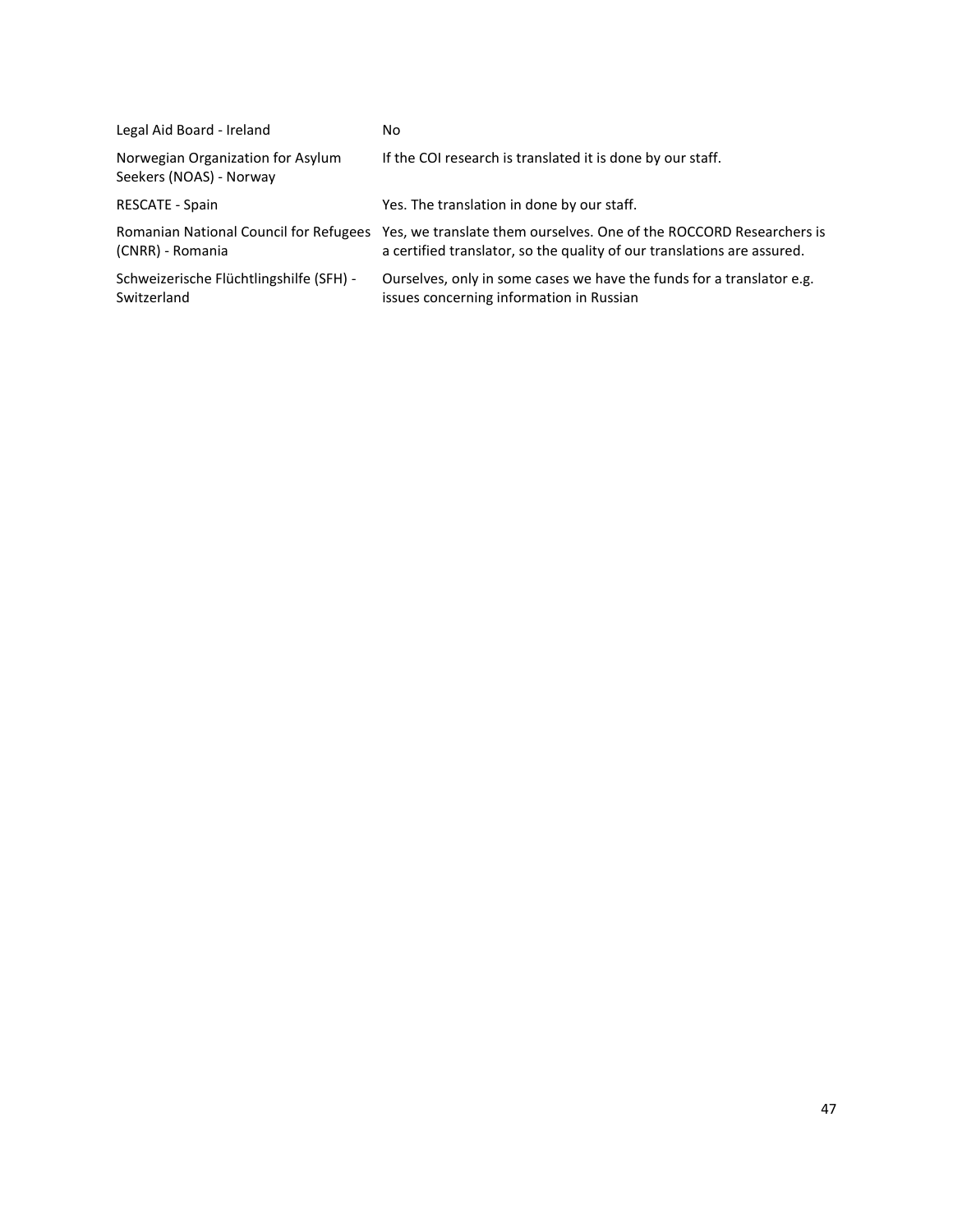#### **12. How is COI material referenced? Is a full list of the sources consulted in undertaking the COI research provided?**

| Asylos - Belgium/France/Greece/United<br>Kingdom                                                 | The reports cite sources extensively and if translated also provide the source in<br>the original language. They also include an overview of sources consulted for<br>each report.                                                                                                                                                                                                             |
|--------------------------------------------------------------------------------------------------|------------------------------------------------------------------------------------------------------------------------------------------------------------------------------------------------------------------------------------------------------------------------------------------------------------------------------------------------------------------------------------------------|
| Asylum Aid - United Kingdom                                                                      | Not applicable                                                                                                                                                                                                                                                                                                                                                                                 |
| Asylum Protection Centre (APC) - Serbia                                                          | Yes, a full list of sources consulted is provided.                                                                                                                                                                                                                                                                                                                                             |
| Asylum Research Consultancy (ARC) -<br>United Kingdom                                            | Yes, all full original documents are included in our research reports, which<br>include a direct weblink. A full list of sources consulted is not included.                                                                                                                                                                                                                                    |
| Austrian Centre for Country of Origin<br>and Asylum (ACCORD) - Austria                           | Sources that were integrated in a research product are referenced. In case no<br>information was found sources and/or tools consulted along with search terms                                                                                                                                                                                                                                  |
| Country Information Research Centre<br>(CIREC) - Switzerland                                     | are presented in a query response.<br>We list only sources where relevant information has been found                                                                                                                                                                                                                                                                                           |
| Danish Refugee Council (DRC) - Denmark                                                           | All sources are listed. However, in fact finding reports, it is sometimes<br>necessary to keep the identity of a source confidential. As an example,<br>embassies often prefer to be referred to as "a Western Embassy".                                                                                                                                                                       |
| Dutch Council for Refugees (DCR) - The<br><b>Netherlands</b>                                     | Yes, a full list is provided. See end-products: for query responses relevant<br>section of sources are made available as annex, quoting the source and URL.<br>Other products contain footnotes with full references.                                                                                                                                                                          |
| Flemish Refugee Action - Belgium                                                                 | Reference to relevant sources; we provide clients with the sources and a short<br>description of what is to be found in them.                                                                                                                                                                                                                                                                  |
| Forum Réfugiés-COSI - France                                                                     | The documents are referenced in the documentation centre. Records<br>corresponding to the documents are classified in a database. All documents are<br>stored and indexed in the hard-drive at the documentation centre, searchable<br>under specific headings. A specific database by countries and themes will be<br>put in place before as soon as possible to ease the search by keywords. |
| Freedom from Torture - United Kingdom                                                            | The research is based on primary sources - individual medico-legal reports<br>which are anonymised and reported in aggregate. Any other sources referred<br>to are fully referenced.                                                                                                                                                                                                           |
| Hebrew Immigrant Aid Society (HIAS) -<br>Ukraine                                                 | [No answer provided]                                                                                                                                                                                                                                                                                                                                                                           |
| Helsinki Foundation for Human Rights<br>(HFHR) - Poland                                          | Yes, a full list of sources consulted is listed. This follows with links to these<br>sources.                                                                                                                                                                                                                                                                                                  |
| Human Rights League - Slovakia                                                                   | Referenced using a bibliography and information as to where certain facts<br>were found during COI research.                                                                                                                                                                                                                                                                                   |
| Hungarian Helsinki Committee - Hungary                                                           | In case of query responses, the reference includes name of publisher, title,<br>date of publishing, date it was accessed and URL. The comparative reports<br>follow the academic rules of referencing.                                                                                                                                                                                         |
| Informationsverbund Asyl & Migration -<br>Germany                                                | Not applicable                                                                                                                                                                                                                                                                                                                                                                                 |
| International Fund for Health and<br>Environment Protection 'Region Karpat'<br>(NEEKA) - Ukraine | The necessary COI materials are added to the appeal (if the court requires).                                                                                                                                                                                                                                                                                                                   |
| Kharkiv Regional Charitable Foundation<br>"Social service of assistance"-UNHCR IP -<br>Ukraine   | We often provide the quotes from the COI related to the case, but we do not<br>usually provide the full list of the sources consulted to the authorities (because<br>they usually do not pay proper attention even to the COI quotes provided), but<br>we always provide the full name of the source and weblinks.                                                                             |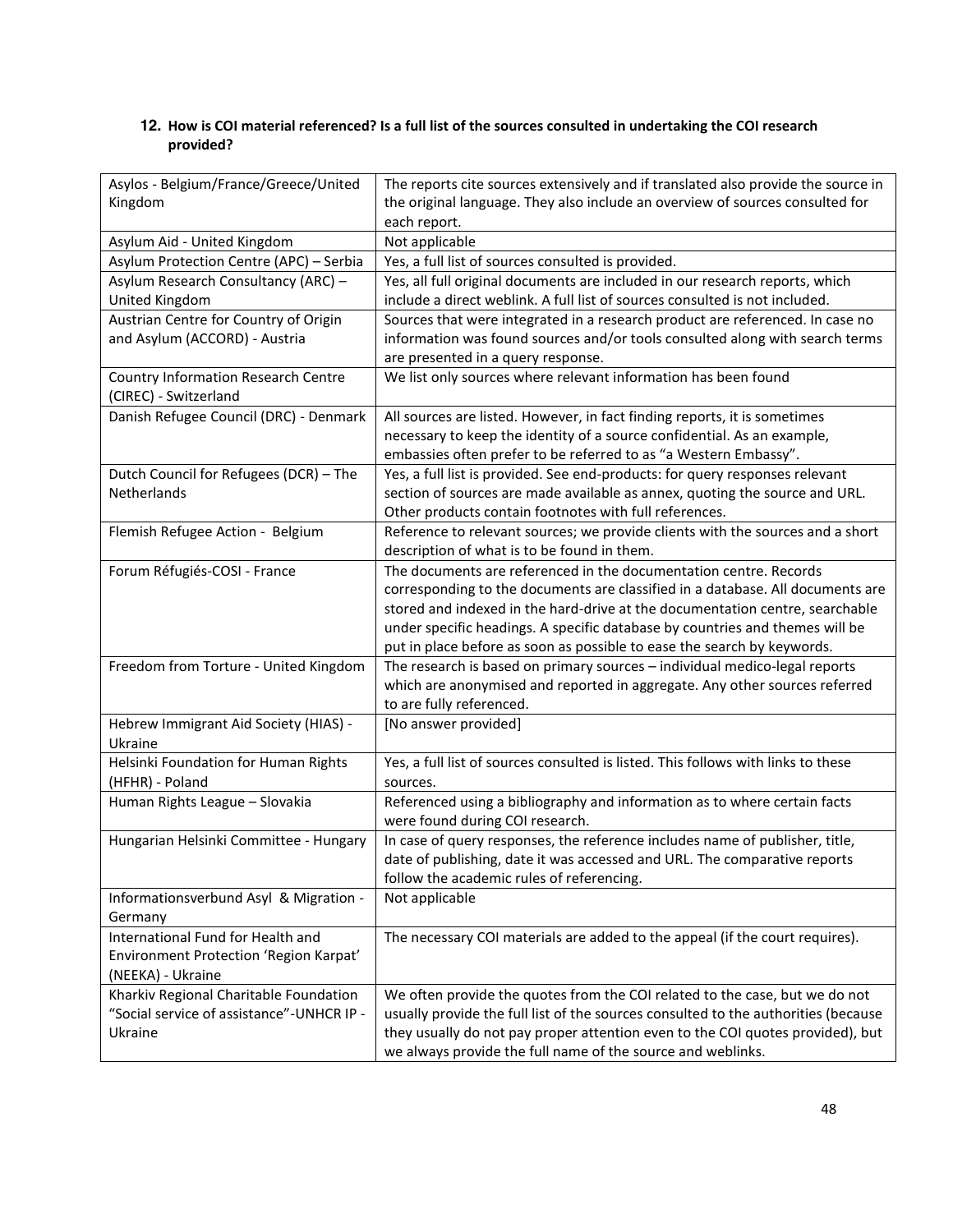| Legal Aid Board - Ireland               | At the end of each query the sources consulted are shown and the date of          |
|-----------------------------------------|-----------------------------------------------------------------------------------|
|                                         | access. A style guide is used for the preparation and referencing of responses in |
|                                         | an agreed format.                                                                 |
| Norwegian Organization for Asylum       | Yes, a full list of consulted sources is provided, except sources that we         |
| Seekers (NOAS) - Norway                 | promised anonymity, because of potential risk to the sources.                     |
| RESCATE - Spain                         | Yes, a full list of sources consulted is provided, including weblinks to the      |
|                                         | original source.                                                                  |
| Romanian National Council for Refugees  | Yes, we provide a full and integral list of references for our sources in the COI |
| (CNRR) - Romania                        | responses we send.                                                                |
| Schweizerische Flüchtlingshilfe (SFH) - | No not all consulted sources are provided but all information we use is           |
| Switzerland                             | referenced in the footnotes                                                       |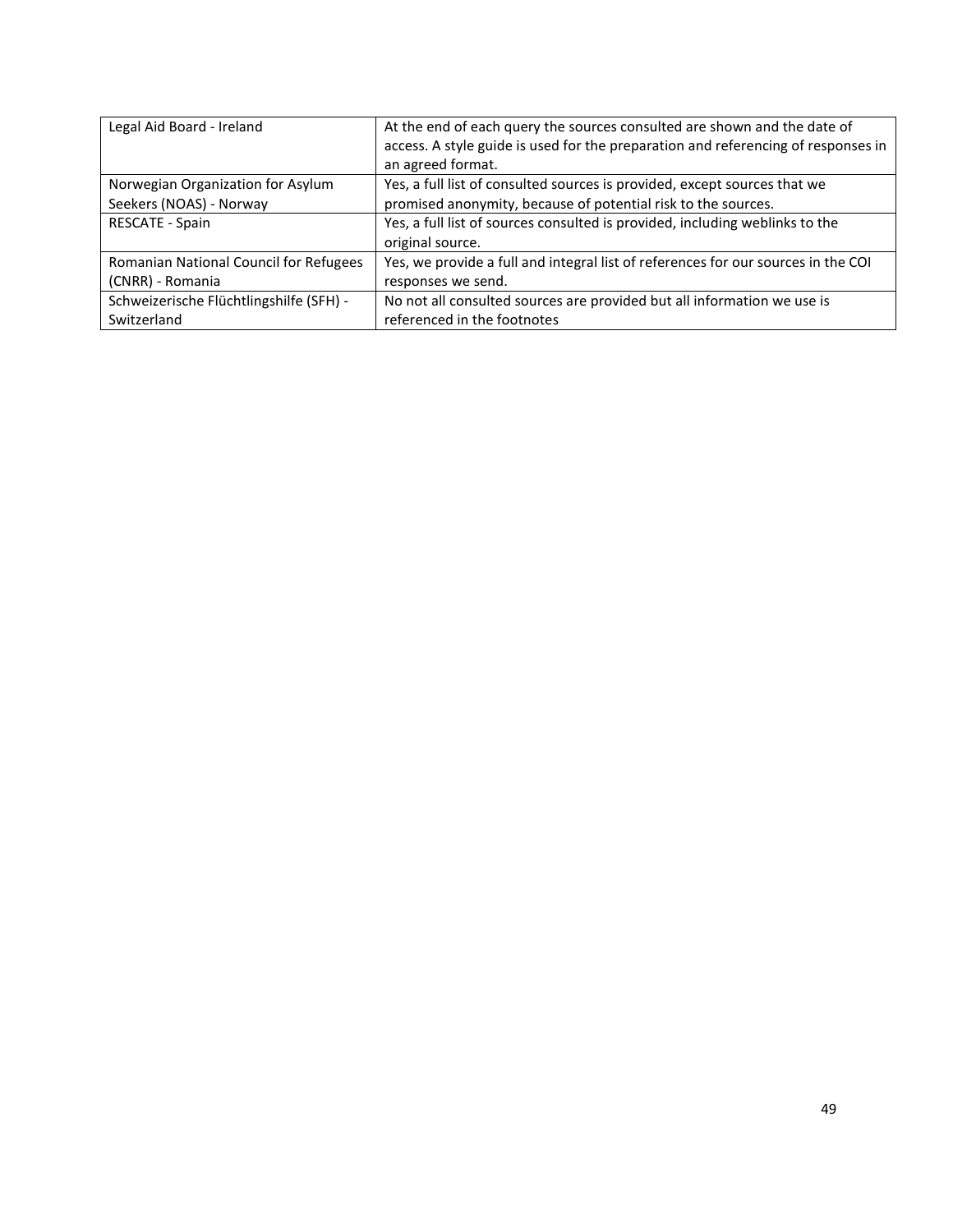#### **13. Does the COI department/ do those working on COI consult experts or local country based NGOs on certain topics/ themes/ countries? Please specify.**

| Asylos - Belgium/France/Greece/       | Most research requests from the lawyers are case specific and require        |
|---------------------------------------|------------------------------------------------------------------------------|
| United Kingdom                        | interviews with partners, local NGOs, journalists, other researchers or      |
|                                       | members of international organisations.                                      |
| Asylum Aid - United Kingdom           | Not applicable                                                               |
| Asylum Protection Centre (APC) -      | Very rarely were local NGOs and experts consulted.                           |
| Serbia                                |                                                                              |
| Asylum Research Consultancy (ARC) -   | No, in general we do not consult local experts, unless specifically asked to |
| United Kingdom                        | for e.g. to contact a shelter about capacity/admission policies etc. We      |
|                                       | typically only consult publicly available sources, but these often include   |
|                                       | locally based NGOs.                                                          |
| Austrian Centre for Country of Origin | Yes, experts are consulted for a wide range of topics and countries -        |
| and Asylum (ACCORD) - Austria         | depending on the information needs and availability of information from      |
|                                       | other sources.                                                               |
| Country Information Research Centre   | We do consult regularly experts or local NGOs on various issues and          |
| (CIREC) - Switzerland                 | countries, especially when specific information is not or insufficiently     |
|                                       | available from other publicly available sources. We therefore have a large   |
|                                       | network of reliable people to contact if need be, listed by country and      |
|                                       | themes.                                                                      |
| Danish Refugee Council (DRC) -        | Mostly we use information which is publicly available, but sometimes we      |
| Denmark                               | use our own networking through the international activities of the Danish    |
|                                       | Refugee Council.                                                             |
| Dutch Council for Refugees (DCR) -    | Yes, we have an expert database (for internal use only) containing experts   |
| The Netherlands                       | (academics/ NGOs etc.) We use these contact when more general sources        |
|                                       | are not clear/ to get more specific information/ reinforce info from other   |
|                                       | sources                                                                      |
| Flemish Refugee Action - Belgium      | No                                                                           |
| Forum Réfugiés-COSI - France          | Forum réfugiés-Cosi has partners based in the African Great Lakes region,    |
|                                       | specifically in the Democratic Republic of Congo. We receive press           |
|                                       | releases and information they collect at the local level.                    |
| Freedom from Torture - United         | FFT's country reports are based on medico-legal reports produced by          |
| Kingdom                               | specialist doctors trained in the forensic documentation of torture. We      |
|                                       | may consult relevant country experts in the course of the research but we    |
|                                       | have not to date worked with in-country NGOs.                                |
| Hebrew Immigrant Aid Society (HIAS)   | HIAS Kyiv consults local refugee-assisting NGOs on given asylum seeker's     |
| - Ukraine                             | cases where COI is required to analyse the asylum claims.                    |
| Helsinki Foundation for Human Rights  | No                                                                           |
| (HFHR) - Poland                       |                                                                              |
| Human Rights League - Slovakia        | NGOs in human rights collaborate together and do share information           |
|                                       | about certain themes/countries.                                              |
| Hungarian Helsinki Committee -        | No                                                                           |
| Hungary                               |                                                                              |
| Informationsverbund Asyl &            | Yes, for publications.                                                       |
| <b>Migration - Germany</b>            |                                                                              |
| International Fund for Health and     | We discuss COI on certain topics/ themes/ countries with UNHCR.              |
| Environment Protection 'Region        |                                                                              |
| Karpat' (NEEKA) - Ukraine             |                                                                              |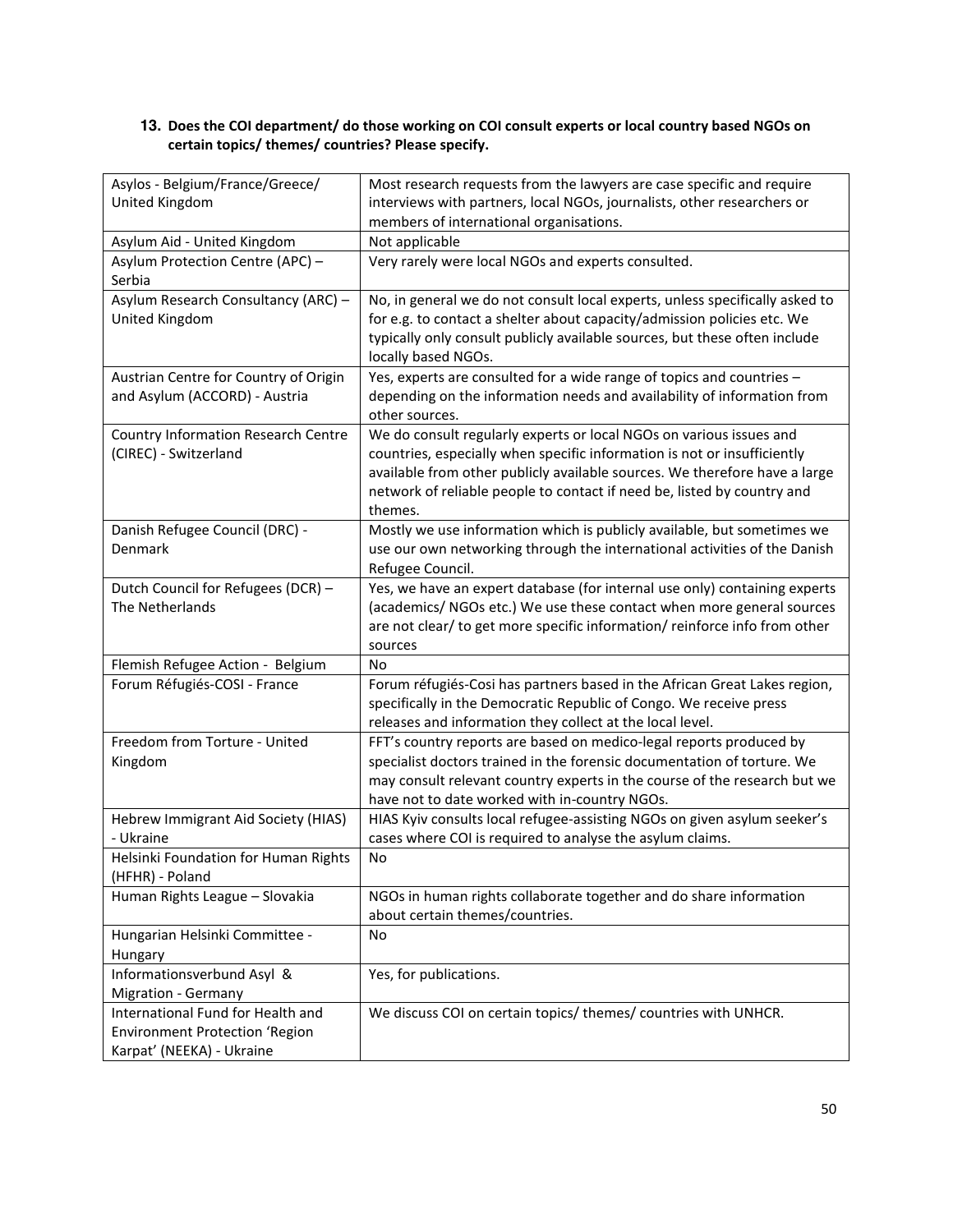| Kharkiv Regional Charitable             | Yes, we usually additionally consult experts about human rights situation     |
|-----------------------------------------|-------------------------------------------------------------------------------|
| Foundation "Social service of           | in the counties of the former USSR. We have a big network of experts in       |
| assistance"-UNHCR IP - Ukraine          | this field, for example IYHRM - International Youth Human Rights              |
|                                         | Movement, Helsinki committees in different countries. If we need              |
|                                         | information for other countries we mostly use only the published reports.     |
| Legal Aid Board - Ireland               | Not routinely. Embassies have been contacted from time to time and we         |
|                                         | are part of a MedCOI (Medical COI) project at present which does allow        |
|                                         | some access to field workers in this area.                                    |
| Norwegian Organization for Asylum       | Since we have very few reports, it is difficult to say something generally on |
| Seekers (NOAS) - Norway                 | this topic. But when relevant, we will consult experts both internationally   |
|                                         | and local.                                                                    |
| RESCATE - Spain                         | Mostly we use information, which is publicly available.                       |
| Romanian National Council for           | We have not encountered the specific situation in which we would need         |
| Refugees (CNRR) - Romania               | to consult experts on certain Human Rights topics (CNRR being a Human         |
|                                         | Rights NGO), but we would nevertheless not shy away from this possibility     |
|                                         | in the near future.                                                           |
| Schweizerische Flüchtlingshilfe (SFH) - | Yes, in case of specific information that cannot be found online or in order  |
| Switzerland                             | to verify information                                                         |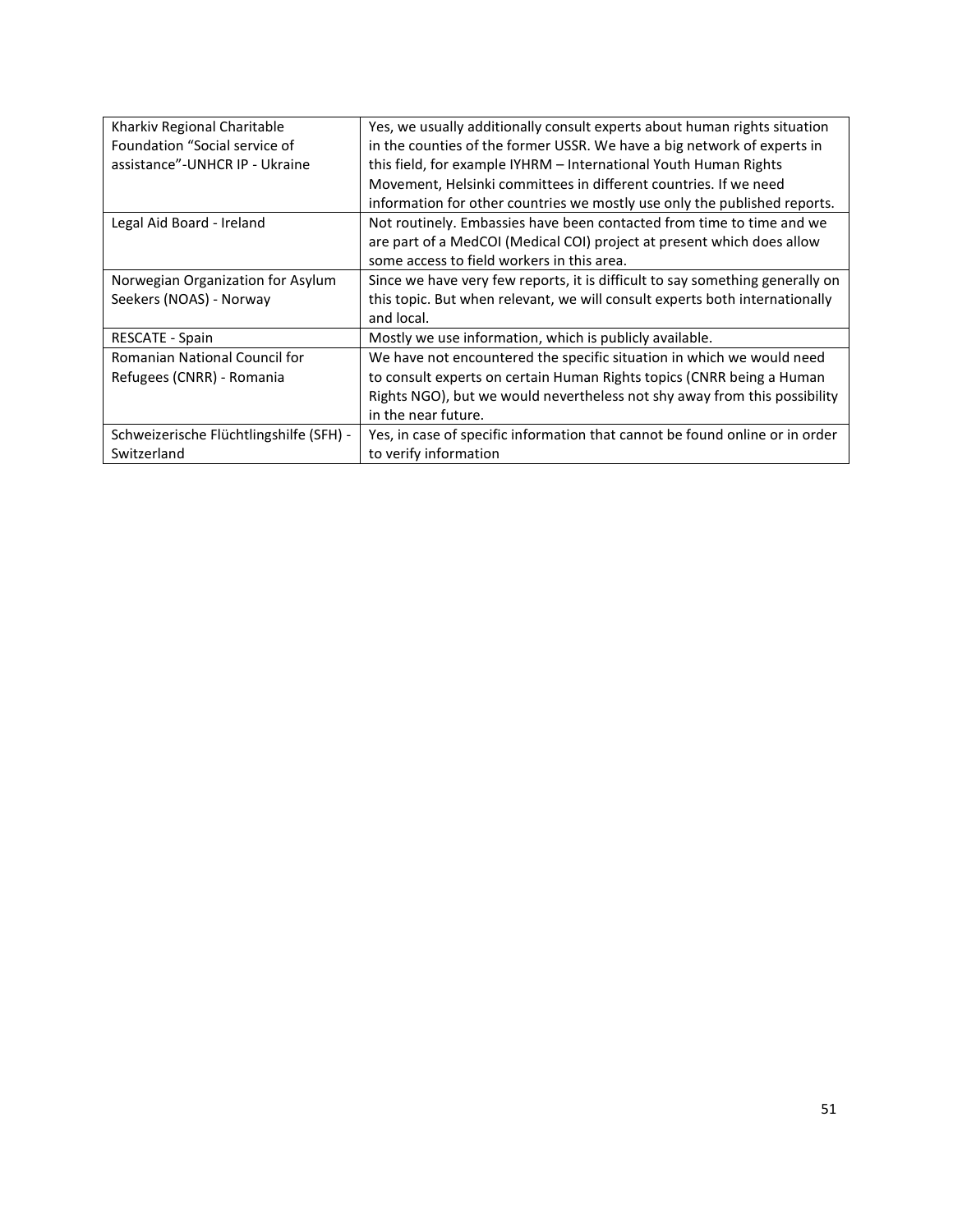| case specified by the contract in reasonable in the |                                                                                 |
|-----------------------------------------------------|---------------------------------------------------------------------------------|
| Asylos - Belgium/France/Greece/United               | Asylos has an archive of its completed research assignments, but this is not    |
| Kingdom                                             | available to the general public.                                                |
| Asylum Aid - United Kingdom                         | Not applicable                                                                  |
| Asylum Protection Centre (APC) - Serbia             | We have that database open to the public on our webpage through the Asylum      |
|                                                     | library part of the site.                                                       |
| Asylum Research Consultancy (ARC) -                 | We have an internal database for our own reference. This is not publically      |
| United Kingdom                                      | available, but we have made country specific databases of useful sources        |
|                                                     | available via our commentaries on OGNs prepared on behalf of the Still Human    |
|                                                     | Still Here Coalition.                                                           |
| Austrian Centre for Country of Origin               | www.ecoi.net                                                                    |
| and Asylum (ACCORD) - Austria                       |                                                                                 |
| <b>Country Information Research Centre</b>          | The reports are listed on our website and may be made available upon request    |
| (CIREC) - Switzerland                               | (after consultation with the client concerned and deletion of any confidential  |
|                                                     | information)                                                                    |
| Danish Refugee Council (DRC) - Denmark              | We don't have a database with this information $-$ it is all available on our   |
|                                                     | website                                                                         |
| Dutch Council for Refugees (DCR) - The              | Yes, we have an online database called Vluchtweb. Contains not only COI but     |
| Netherlands                                         | also jurisprudence and government information. Available with subscription      |
|                                                     | only - used by lawyers/ VluchtelingenWerk staff in both headquarters and in     |
|                                                     | reception centres, some NGO's and academics and courts.                         |
|                                                     | We have a database for internal use, containing our previous queries.           |
|                                                     |                                                                                 |
| Flemish Refugee Action - Belgium                    | No                                                                              |
| Forum Réfugiés-COSI - France                        | Part of the database is available on the Ritimo Network website and also on the |
|                                                     | Intranet of Forum Réfugiés-COSI. This is not open to the public for now.        |
| Freedom from Torture - United Kingdom               | All publications are available on the Freedom from Torture website:             |
|                                                     | http://www.freedomfromtorture.org/what-we-do/17/publications                    |
|                                                     | We do not have a separate database of COI sources.                              |
| Hebrew Immigrant Aid Society (HIAS) -               | The database is maintained and regularly updated on the main computer           |
| Ukraine                                             | server. It is shared with UNHCR and refugee-assisting NGOs per request.         |
| Helsinki Foundation for Human Rights                | Yes, there is a database. This database is not available to the public.         |
| (HFHR) - Poland                                     |                                                                                 |
| Human Rights League - Slovakia                      | Yes.                                                                            |
| Hungarian Helsinki Committee - Hungary              | No                                                                              |
| Informationsverbund Asyl & Migration -              | Apart from ecoi.net itself there is also a list of selected COI on our homepage |
| Germany                                             | www.asyl.net                                                                    |
|                                                     | http://www.asyl.net/index.php?id=71&no cache=1                                  |
| International Fund for Health and                   | We use all available resources. UNHCR's unit regularly (each month) updates us  |
| Environment Protection 'Region Karpat'              | with COI.                                                                       |
| (NEEKA) - Ukraine                                   |                                                                                 |
| Kharkiv Regional Charitable Foundation              | We mostly use such databases as Refworld and ECOI                               |
| "Social service of assistance"-UNHCR IP -           |                                                                                 |
| Ukraine                                             |                                                                                 |
| Legal Aid Board - Ireland                           | Yes but the database is not open to the public. The Library appears as an icon  |
|                                                     | on staff desktops within the Department of Justice area. Private Practitioners  |
|                                                     | and those working as legal representatives of Refugee Legal Service clients can |
|                                                     | submit queries via e-mail. Remote access for this group is planned but there    |
|                                                     | are some technical/financial difficulties in achieving this at present.         |

#### **14. Does your organisation have a database where reports are gathered and can be accessed? If so, is this database open to public? Please specify.**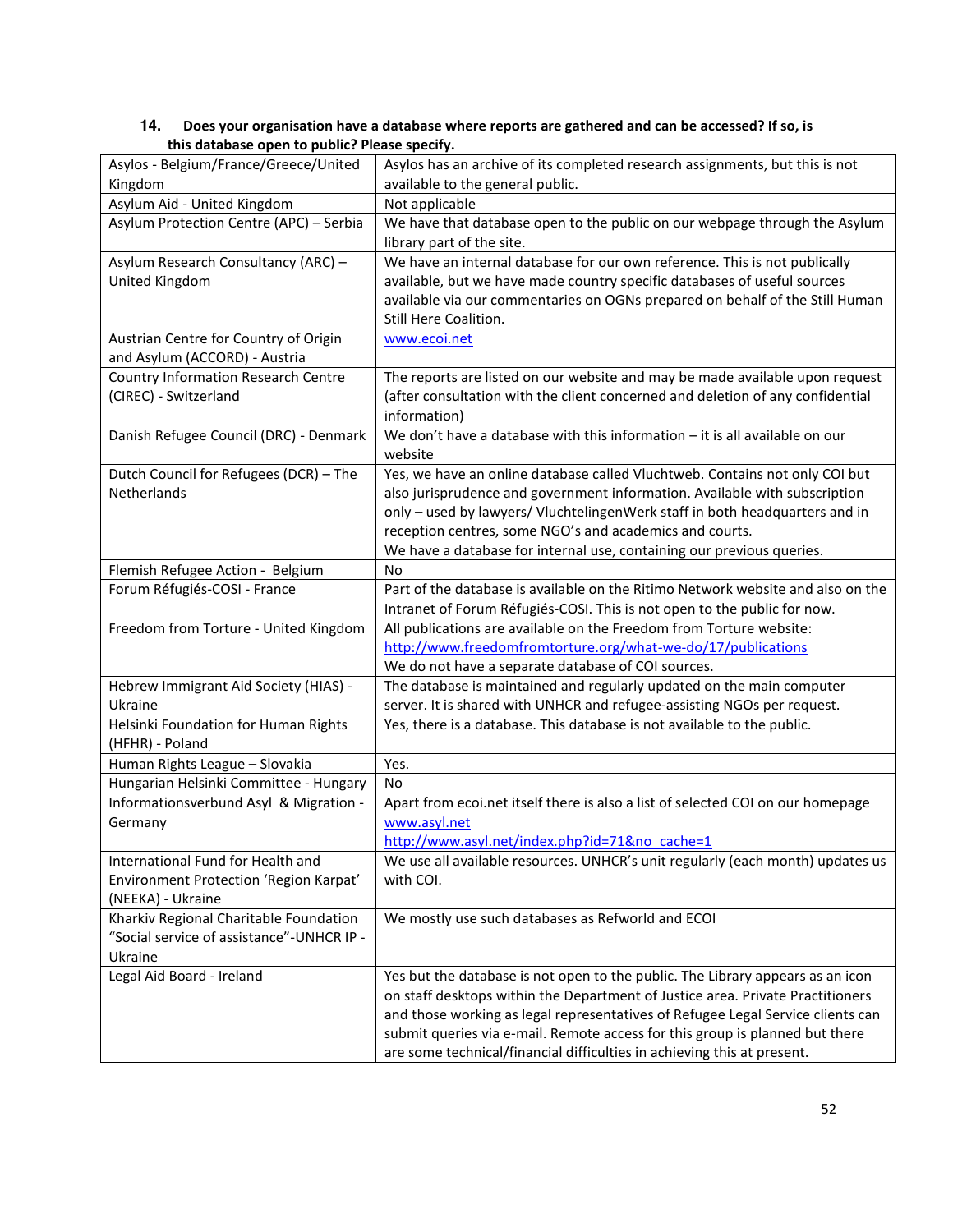| Norwegian Organization for Asylum       | No, but the reports are published on our webpage, www.noas.org              |
|-----------------------------------------|-----------------------------------------------------------------------------|
| Seekers (NOAS) - Norway                 |                                                                             |
| <b>RESCATE - Spain</b>                  | No.                                                                         |
| Romanian National Council for Refugees  | Yes, we have a public online database, the Romanian COI Portal: www.portal- |
| (CNRR) - Romania                        | ito.ro.                                                                     |
| Schweizerische Flüchtlingshilfe (SFH) - | http://www.fluechtlingshilfe.ch/herkunftslaender                            |
| Switzerland                             |                                                                             |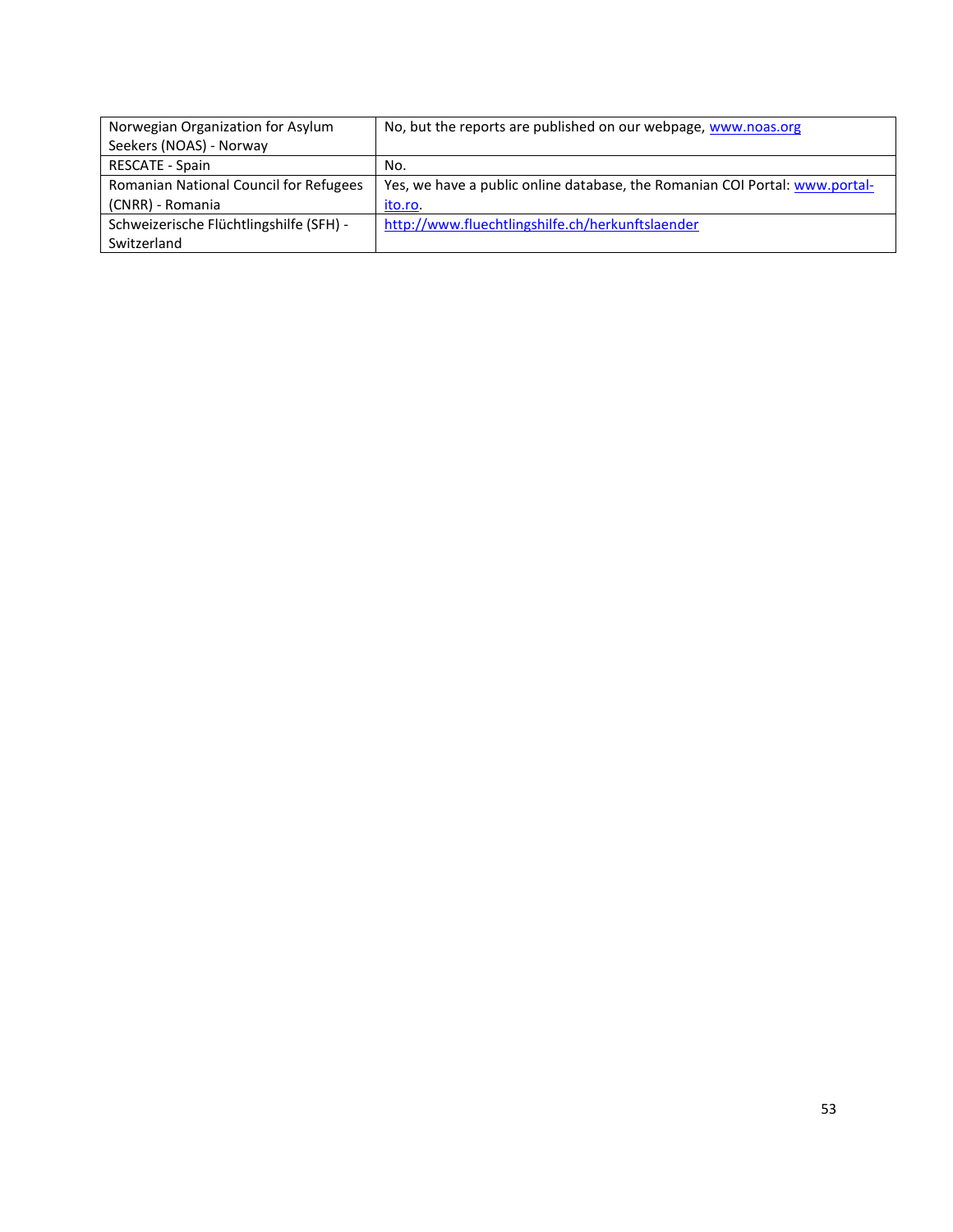#### **15. Does your department/ do those working on COI do case-specific research? Please specify.**

| Asylos - Belgium/France/Greece/United      | Asylos research is mainly related to specific cases. On some occasions, Asylos         |
|--------------------------------------------|----------------------------------------------------------------------------------------|
| Kingdom                                    | has written more general reports, which were related to more than one case             |
|                                            | and on an issue where the lawyers felt that there was not enough COI                   |
|                                            | available.                                                                             |
| Asylum Aid - United Kingdom                | No                                                                                     |
| Asylum Protection Centre (APC) - Serbia    | Yes, for each case story we research COI in order to provide proper facts and          |
|                                            | case background for our claims and statements.                                         |
| Asylum Research Consultancy (ARC) -        | Yes.                                                                                   |
| United Kingdom                             |                                                                                        |
| Austrian Centre for Country of Origin      | We do research based on questions forwarded by our target groups = query               |
| and Asylum (ACCORD) - Austria              | responses.                                                                             |
|                                            | So far about 8.500 queries from governmental and non-governmental parties              |
|                                            | involved in RSDP have been answered.                                                   |
| <b>Country Information Research Centre</b> | Yes, we do only case-specific researches, by request of our clients.                   |
| (CIREC) - Switzerland                      |                                                                                        |
| Danish Refugee Council (DRC) - Denmark     | Yes, we are often approached by asylum seekers and sometimes their relatives           |
|                                            | or representatives with case specific questions and a need for individual              |
|                                            | counselling.                                                                           |
| Dutch Council for Refugees (DCR) - The     | Yes, see end products. A lawyer calls/ emails us with a case specific question.        |
| Netherlands                                | We try to answer that question as specifically as possible, bearing in mind the        |
|                                            | stage of the procedure the asylum seeker is in at that moment (first instance/         |
|                                            | appeal etc.)                                                                           |
| Flemish Refugee Action - Belgium           | All research, beside a few exceptions for internal use, is case-specific; the          |
|                                            | Planet Search service works on demand for individual cases.                            |
| Forum Réfugiés-COSI - France               | The Documentation Centre performs research on request.                                 |
| Freedom from Torture - United Kingdom      | No                                                                                     |
| Hebrew Immigrant Aid Society (HIAS) -      | Each asylum seeker's case considered by HIAS Kyiv requires case-specific COI           |
| Ukraine                                    | research.                                                                              |
| Helsinki Foundation for Human Rights       | Yes, we prepare case-specific research.                                                |
| (HFHR) - Poland                            |                                                                                        |
| Human Rights League - Slovakia             | Occasionally if information in COI is needed immediately.                              |
| Hungarian Helsinki Committee - Hungary     | Yes, query responses, exclusively.                                                     |
| Informationsverbund Asyl & Migration -     | No                                                                                     |
| Germany                                    |                                                                                        |
| International Fund for Health and          | NGO lawyers who deals with COI have certain areas of activity depending on             |
| Environment Protection 'Region Karpat'     | topics/ themes/ countries - areas of origin, gender, conventional grounds, etc.        |
| (NEEKA) - Ukraine                          |                                                                                        |
| Kharkiv Regional Charitable Foundation     | Yes, when we analyse a refugee claim we do case-specific research to assess if         |
| "Social service of assistance"-UNHCR IP -  | the applicant is eligible for free legal assistance in our organisation (i.e. if he is |
| Ukraine                                    | a refugee or a person that falls within the mandate of UNHCR)                          |
| Legal Aid Board - Ireland                  | Yes, each query is dealt with on its own merits.                                       |
| Norwegian Organization for Asylum          | Very rarely, but has happened in special cases. An example is when we were in          |
| Seekers (NOAS) - Norway                    | Ethiopia fact finding mission we also checked a person story, by meeting his           |
|                                            | friends/contact persons in Ethiopia.                                                   |
| RESCATE - Spain                            | Yes, in the framework of our legal work.                                               |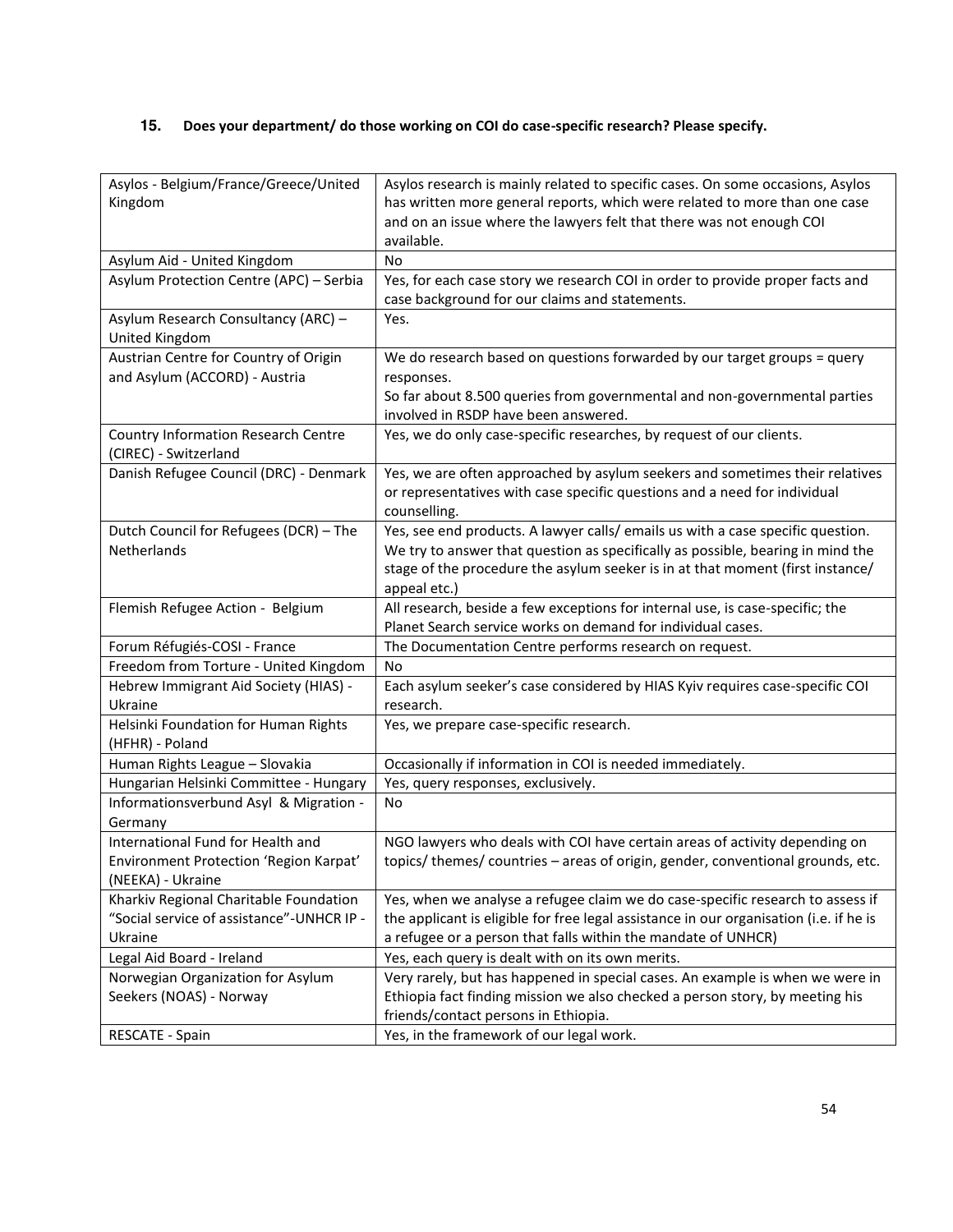| Romanian National Council for Refugees<br>(CNRR) - Romania | Yes, almost always. We receive queries sent by judges, lawyers, and legal<br>councellors etc., which are case-dependant, for example one question could<br>be: "Does the security force in Syria practice torture and other non-human<br>treatments?" Of course, this would be a case-specific research. |
|------------------------------------------------------------|----------------------------------------------------------------------------------------------------------------------------------------------------------------------------------------------------------------------------------------------------------------------------------------------------------|
| Schweizerische Flüchtlingshilfe (SFH) -<br>Switzerland     | Yes                                                                                                                                                                                                                                                                                                      |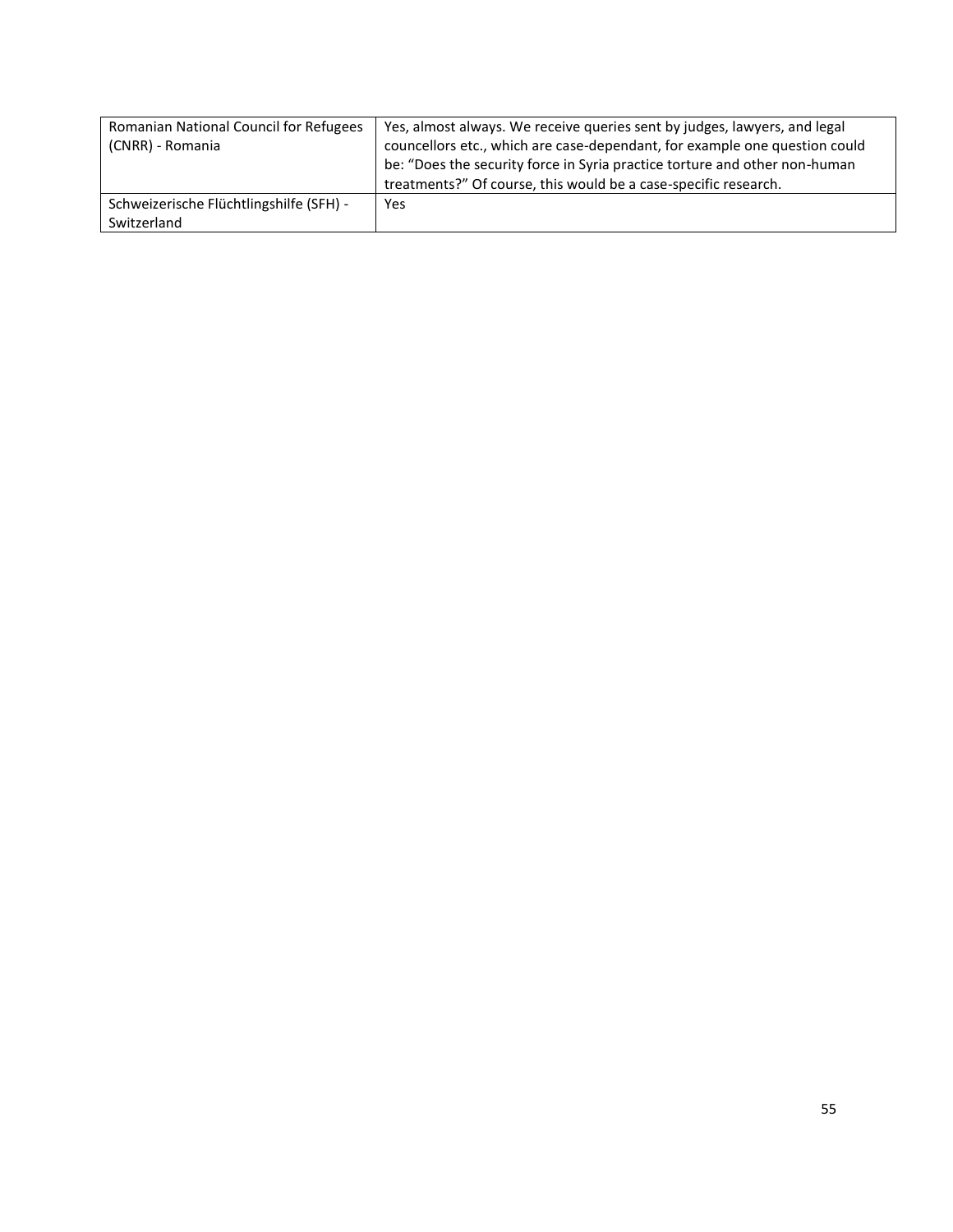#### **16. How many of these queries (on average) does your organisation produce per month?**

| Asylos - Belgium/France/Greece/United<br>Kingdom                                    | Since its creation Asylos has completed 85 research cases.                     |
|-------------------------------------------------------------------------------------|--------------------------------------------------------------------------------|
| Asylum Aid - United Kingdom                                                         | Not applicable                                                                 |
| Asylum Protection Centre (APC) - Serbia                                             | 3 per month.                                                                   |
| Asylum Research Consultancy (ARC) -                                                 | 1-3 per month.                                                                 |
| United Kingdom                                                                      |                                                                                |
| Austrian Centre for Country of Origin                                               | About 40 query responses per month;                                            |
| and Asylum (ACCORD) - Austria                                                       | (parallel to reports and featured topic papers)                                |
| <b>Country Information Research Centre</b>                                          | 5 per month                                                                    |
| (CIREC) - Switzerland                                                               |                                                                                |
| Danish Refugee Council (DRC) - Denmark                                              | We receive approximately 500 queries and requests for individual assistance in |
|                                                                                     | asylum cases through our different counselling activities. Approximately 100-  |
|                                                                                     | 150 of these queries and requests will result in case specific research.       |
| Dutch Council for Refugees (DCR) - The                                              | 120 per month                                                                  |
| Netherlands                                                                         |                                                                                |
| Flemish Refugee Action - Belgium                                                    | 400/year, about 33 per month                                                   |
| Forum Réfugiés-COSI - France                                                        | 7 queries per month                                                            |
| Freedom from Torture - United Kingdom                                               | Not applicable                                                                 |
| Hebrew Immigrant Aid Society (HIAS) -                                               | 15-20 COI researches per month                                                 |
| Ukraine                                                                             |                                                                                |
| Helsinki Foundation for Human Rights                                                | 1 per month (maximum 2 or 3 per month).                                        |
| (HFHR) - Poland                                                                     |                                                                                |
| Human Rights League - Slovakia                                                      | $\mathbf{1}$                                                                   |
| Hungarian Helsinki Committee - Hungary                                              | 5 query responses per month                                                    |
| Informationsverbund Asyl & Migration -                                              | Not applicable                                                                 |
| Germany                                                                             |                                                                                |
| International Fund for Health and                                                   | We have 10-30 cases per a month.                                               |
| Environment Protection 'Region Karpat'                                              |                                                                                |
| (NEEKA) - Ukraine                                                                   |                                                                                |
| Kharkiv Regional Charitable Foundation<br>"Social service of assistance"-UNHCR IP - | 10-15 case-specific researches per month. This depends on the amounts of       |
| Ukraine                                                                             | new arrivals.                                                                  |
| Legal Aid Board - Ireland                                                           | 120 per month                                                                  |
| Norwegian Organization for Asylum                                                   | Very rarely, but has happened in special cases. An example is when we were in  |
| Seekers (NOAS) - Norway                                                             | Ethiopia fact finding mission we also checked a person story, by meeting his   |
|                                                                                     | friends/contact persons in Ethiopia.                                           |
| RESCATE - Spain                                                                     | 5-10 per month.                                                                |
| Romanian National Council for Refugees                                              | 20-30 COI responses are sent per month, each containing 3 to 10 separate       |
| (CNRR) - Romania                                                                    | questions.                                                                     |
| Schweizerische Flüchtlingshilfe (SFH) -                                             | 23 per month                                                                   |
| Switzerland                                                                         |                                                                                |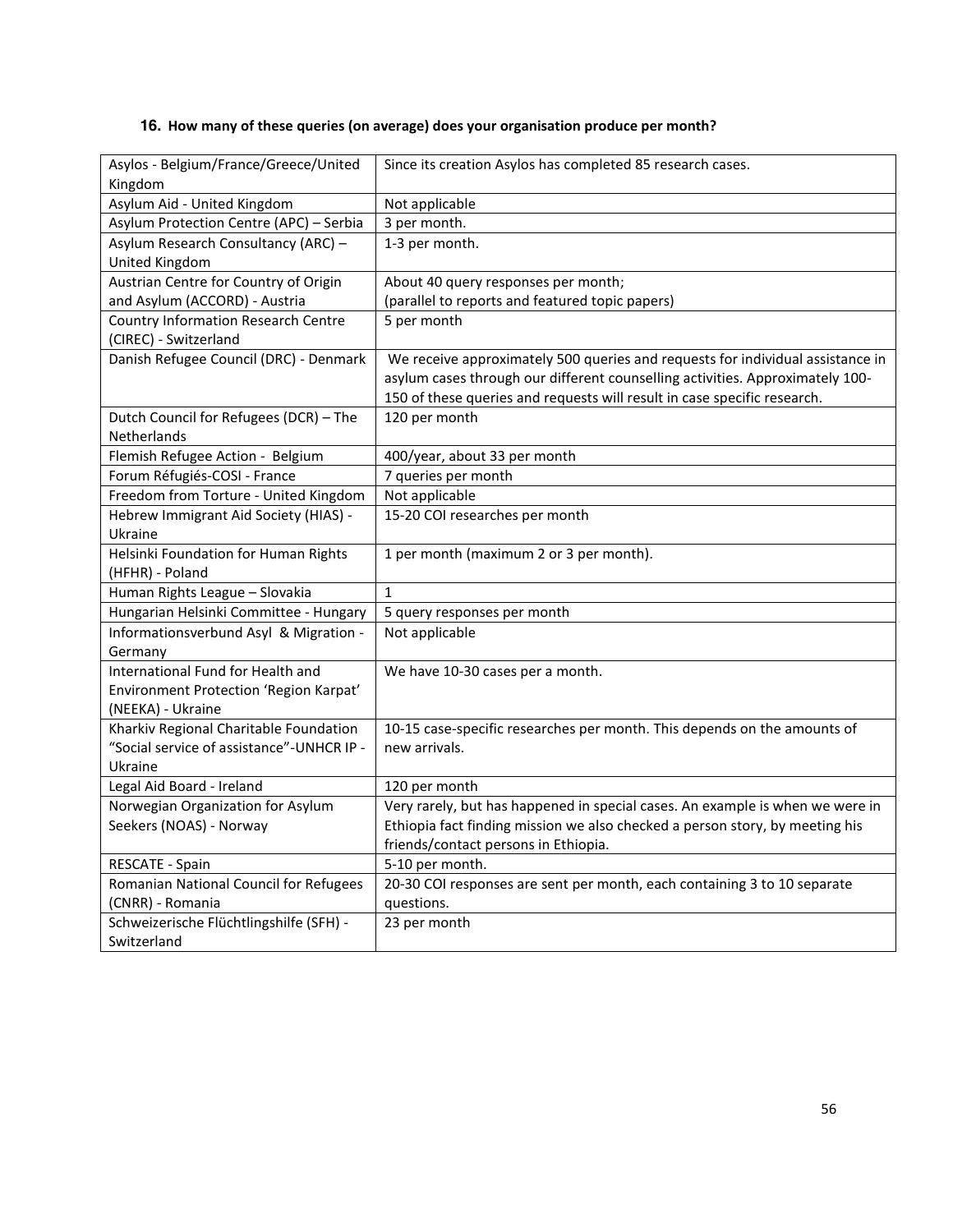#### **17. What is the nature of the queries?**

| Asylos - Belgium/France/Greece/United                                               | Queries range from very general, such as evaluating available COI sources to                              |
|-------------------------------------------------------------------------------------|-----------------------------------------------------------------------------------------------------------|
| Kingdom                                                                             | very specific points, concerning aspects of a single case.                                                |
| Asylum Aid - United Kingdom                                                         | Not applicable                                                                                            |
| Asylum Protection Centre (APC) - Serbia                                             | Inquiry about concrete circumstances and facts in relation to the asylum                                  |
|                                                                                     | seeker.                                                                                                   |
| Asylum Research Consultancy (ARC) -                                                 | Research for individual asylum/human rights cases. The countries/issues vary                              |
| United Kingdom                                                                      | widely.                                                                                                   |
| Austrian Centre for Country of Origin                                               | In 2012 queries related to 63 different countries were answered. Please see                               |
| and Asylum (ACCORD) - Austria                                                       | the published query responses on ecoi.net.                                                                |
| <b>Country Information Research Centre</b>                                          | Most of the time we are asked to verify information provided by the asylum-                               |
| (CIREC) - Switzerland                                                               | seeker in his statement (e.g. events, places), to find information about                                  |
|                                                                                     | documents the person provided, to assess the availability of a specific medical                           |
|                                                                                     | treatment in the country of origin, to evaluate a personal situation in the                               |
|                                                                                     | country of origin or internal flight alternative. It is mostly very specific queries                      |
|                                                                                     | relating to a particular case.<br>The questions most often concern the asylum and/or humanitarian case in |
| Danish Refugee Council (DRC) - Denmark                                              | Denmark, but may also concern the situation if returned to another Member                                 |
|                                                                                     | State under the Dublin Regulation.                                                                        |
| Dutch Council for Refugees (DCR) - The                                              | Ranges from "security situation Helmand Afghanistan" to tracing certain                                   |
| Netherlands                                                                         | individual/ event or factual thing like locating villages and walking routes in                           |
|                                                                                     | Somalia.                                                                                                  |
| Flemish Refugee Action - Belgium                                                    | Asylum related mainly.                                                                                    |
| Forum Réfugiés-COSI - France                                                        | Information about local events and background material about the political                                |
|                                                                                     | situations and the geopolitical interplays, and other queries related to the                              |
|                                                                                     | centre themes: right to asylum, rights of the unaccompanied minors, violence                              |
|                                                                                     | against women in countries of origin.                                                                     |
| Freedom from Torture - United Kingdom                                               | Not applicable                                                                                            |
| Hebrew Immigrant Aid Society (HIAS) -                                               | Generally, HIAS Kyiv staff search COI for RSD analysis purposes, but we provide                           |
| Ukraine                                                                             | previously collected up-to-date COI to refugee-assisting NGOs in Ukraine per                              |
|                                                                                     | request.                                                                                                  |
| Helsinki Foundation for Human Rights                                                | Situation of a specific group in a country of origin, general human rights                                |
| (HFHR) - Poland                                                                     | violations, situation in the context of an armed conflict, indiscriminate                                 |
|                                                                                     | violence.                                                                                                 |
| Human Rights League - Slovakia                                                      | [No answer provided]                                                                                      |
| Hungarian Helsinki Committee - Hungary                                              | Questions related to particular social groups, indiscriminate violence, but also                          |
|                                                                                     | gender and identity-based queries.                                                                        |
| Informationsverbund Asyl & Migration -                                              | Not applicable                                                                                            |
| Germany                                                                             |                                                                                                           |
| International Fund for Health and                                                   | We research required COI on our own. The relevant UNHCR's staff controls the                              |
| Environment Protection 'Region Karpat'                                              | decisions quality.                                                                                        |
| (NEEKA) - Ukraine                                                                   |                                                                                                           |
| Kharkiv Regional Charitable Foundation<br>"Social service of assistance"-UNHCR IP - | Questions on whether there is a reasonable possibility that the applicant would                           |
| Ukraine                                                                             | suffer persecution in the country of origin for one of the Convention 1951                                |
| Legal Aid Board - Ireland                                                           | grounds<br>Varies from COI (Convention Grounds) to Subsidiary Protection queries                          |
| Norwegian Organization for Asylum                                                   | It would be individualised, depending on the case.                                                        |
| Seekers (NOAS) - Norway                                                             |                                                                                                           |
| RESCATE - Spain                                                                     | Depending on the International Protection case.                                                           |
|                                                                                     |                                                                                                           |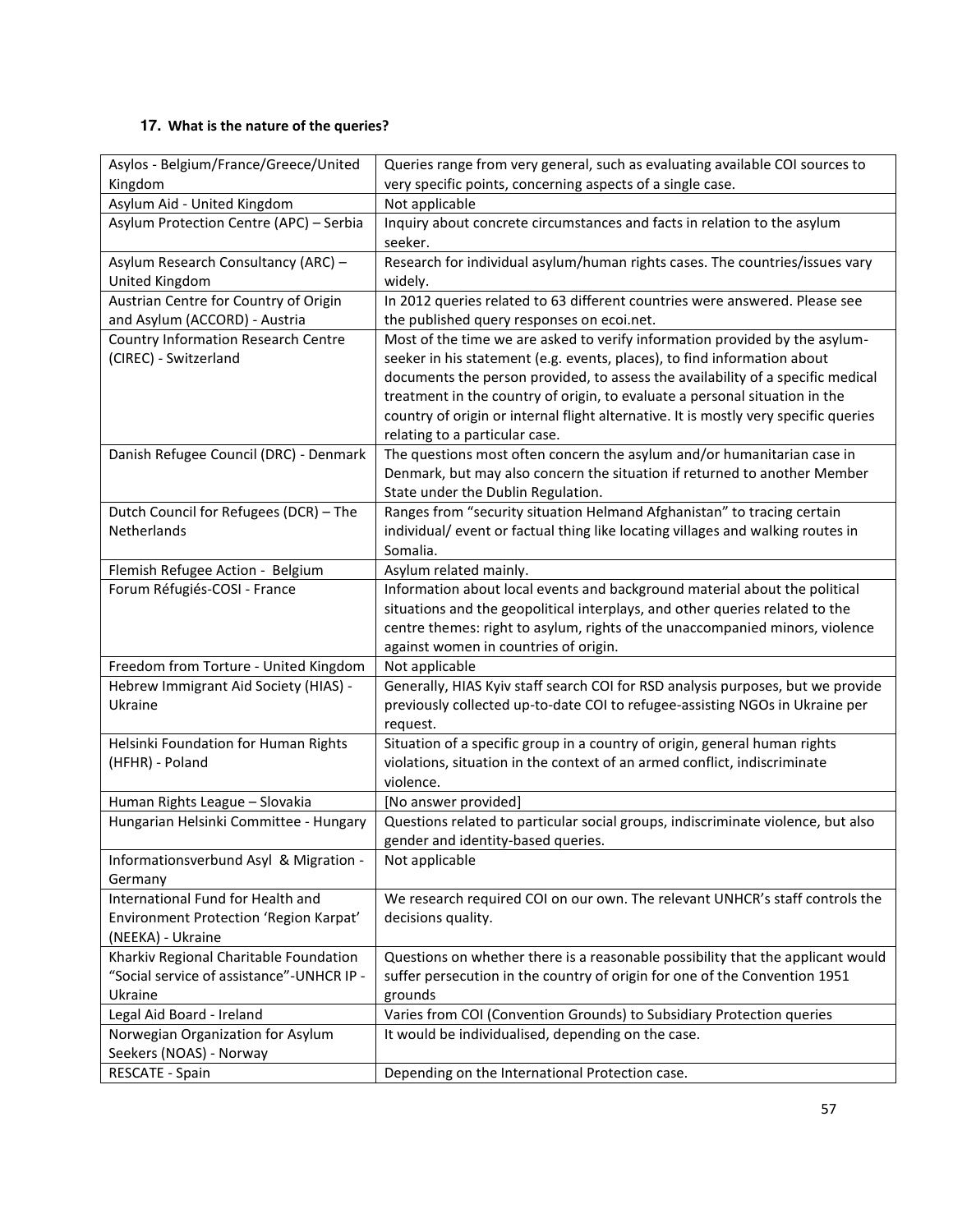| Romanian National Council for Refugees  | Questions are human rights related (state protection, situation of human rights   |
|-----------------------------------------|-----------------------------------------------------------------------------------|
| (CNRR) - Romania                        | in a specific country, situation in case of failed asylum seekers returning etc.) |
| Schweizerische Flüchtlingshilfe (SFH) - | Questions concerning the international protection needs according to the          |
| Switzerland                             | conventions and humanitarian protection (mainly health issues).                   |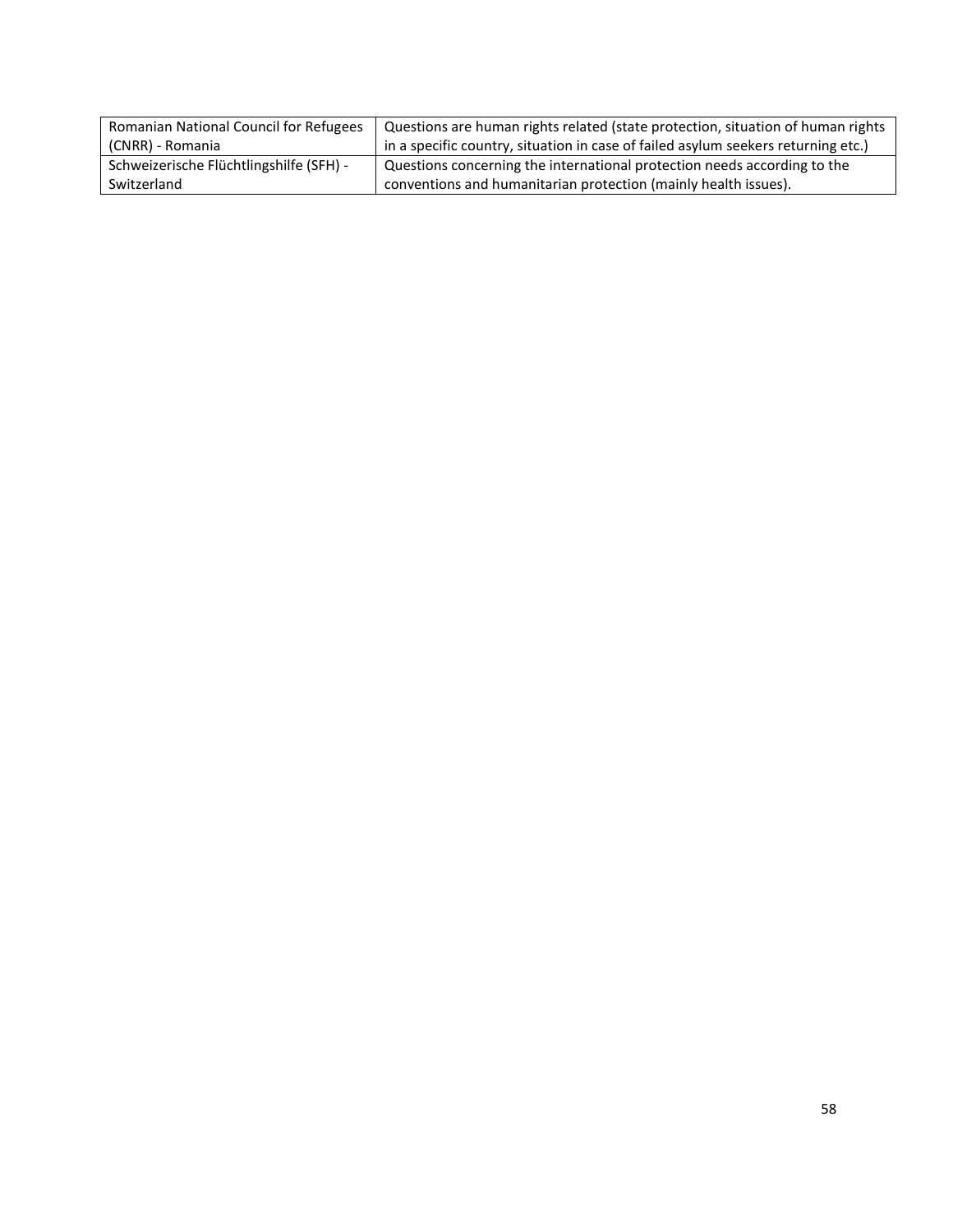#### **18. Who are your main clients?**

| Asylos-Belgium/France                      | Our main partners are lawyers representing asylum seekers in France, Belgium,                                         |
|--------------------------------------------|-----------------------------------------------------------------------------------------------------------------------|
|                                            | UK and Greece. Further expansion is planned for the next semesters.                                                   |
| Asylum Aid - United Kingdom                | Not applicable                                                                                                        |
| Asylum Protection Centre (APC) - Serbia    | Border police and state institutions, some NGOs in Serbia and in the region of                                        |
| Asylum Research Consultancy (ARC) -        | Former Yugoslavia<br>Individual asylum/human rights claimants, but we are instructed by their legal                   |
|                                            |                                                                                                                       |
| United Kingdom                             | representatives. Given the number of queries we receive, there aren't                                                 |
|                                            | noticeable trends in the types of cases, but they do roughly reflect the top                                          |
|                                            | asylum seeking nationalities in the UK- Afghanistan is the country we do most<br>research on.                         |
| Austrian Centre for Country of Origin      | Lawyers, legal advisors, asylum offices, judges, legal representatives of                                             |
| and Asylum (ACCORD) - Austria              | unaccompanied minors from Austria. Cooperation agreement with UNHCR                                                   |
|                                            | relating to research services (reports) and COI training. Subscription based                                          |
|                                            | query service for Latvia and Lithuania.                                                                               |
|                                            | www.ecoi.net is widely used on an international basis.                                                                |
| <b>Country Information Research Centre</b> | Our main clients are legal counselors working for NGOs who advise and                                                 |
| (CIREC) - Switzerland                      | represent asylum-seekers (Service d'Aide Juridique aux Exilés, Centre Social                                          |
|                                            | Protestant, Caritas, Centre de Contact Suisse-Immigrés)                                                               |
| Danish Refugee Council (DRC) - Denmark     | Asylum seekers                                                                                                        |
| Dutch Council for Refugees (DCR) - The     | Lawyers and VluchtelingenWerk staff in reception centres                                                              |
| Netherlands                                |                                                                                                                       |
| Flemish Refugee Action - Belgium           | Lawyers, Social workers, Asylum seekers                                                                               |
| Forum Réfugiés-COSI - France               | Employees of the association and the actors working with asylum seekers:                                              |
|                                            | jurists, lawyers, social workers, etc Also asylum seekers.                                                            |
| Freedom from Torture - United Kingdom      | Not applicable                                                                                                        |
| Hebrew Immigrant Aid Society (HIAS) -      | Asylum seekers residing in Ukraine                                                                                    |
| Ukraine                                    |                                                                                                                       |
| Helsinki Foundation for Human Rights       | Asylum-seekers from the Caucasus and in former Soviet Republics, Afghanistan,                                         |
| (HFHR) - Poland                            | Uganda, Nigeria, DRC, Algeria, Iraq.                                                                                  |
| Human Rights League - Slovakia             | Asylum-seekers in Slovakia, third country nationals, unaccompanied minors,                                            |
|                                            | third country nationals in administrative detention awaiting expulsion, Dublin                                        |
|                                            | returnees, stateless persons, victims of trafficking                                                                  |
| Hungarian Helsinki Committee - Hungary     | Lawyers network of the organization.                                                                                  |
| Informationsverbund Asyl & Migration -     | Not applicable                                                                                                        |
| Germany                                    |                                                                                                                       |
| International Fund for Health and          | Asylum seekers from Afghanistan and Somalia, from migration risk countries                                            |
| Environment Protection 'Region Karpat'     | (Syria, Iraq, Palestine, Eritrea, Sri-Lanka etc.).                                                                    |
| (NEEKA) - Ukraine                          |                                                                                                                       |
| Kharkiv Regional Charitable Foundation     | Asylum seekers                                                                                                        |
| "Social service of assistance"-UNHCR IP -  |                                                                                                                       |
| Ukraine                                    |                                                                                                                       |
| Legal Aid Board - Ireland                  | Clients of the First Instance: Office of the Refugee Applications Commissioner                                        |
|                                            | (ORAC), Second Instance: Refugee Appeals Tribunal (RAT), Refugee Legal                                                |
|                                            | Service (RLS) and private practitioners who work on behalf of the RLS. Other                                          |
|                                            | agencies such as Repatriation Unit may also submit queries but would have a<br>lower level of usage than those above. |
| Norwegian Organization for Asylum          | Asylum seekers generally.                                                                                             |
| Seekers (NOAS) - Norway                    |                                                                                                                       |
| RESCATE - Spain                            | International protection seekers                                                                                      |
|                                            |                                                                                                                       |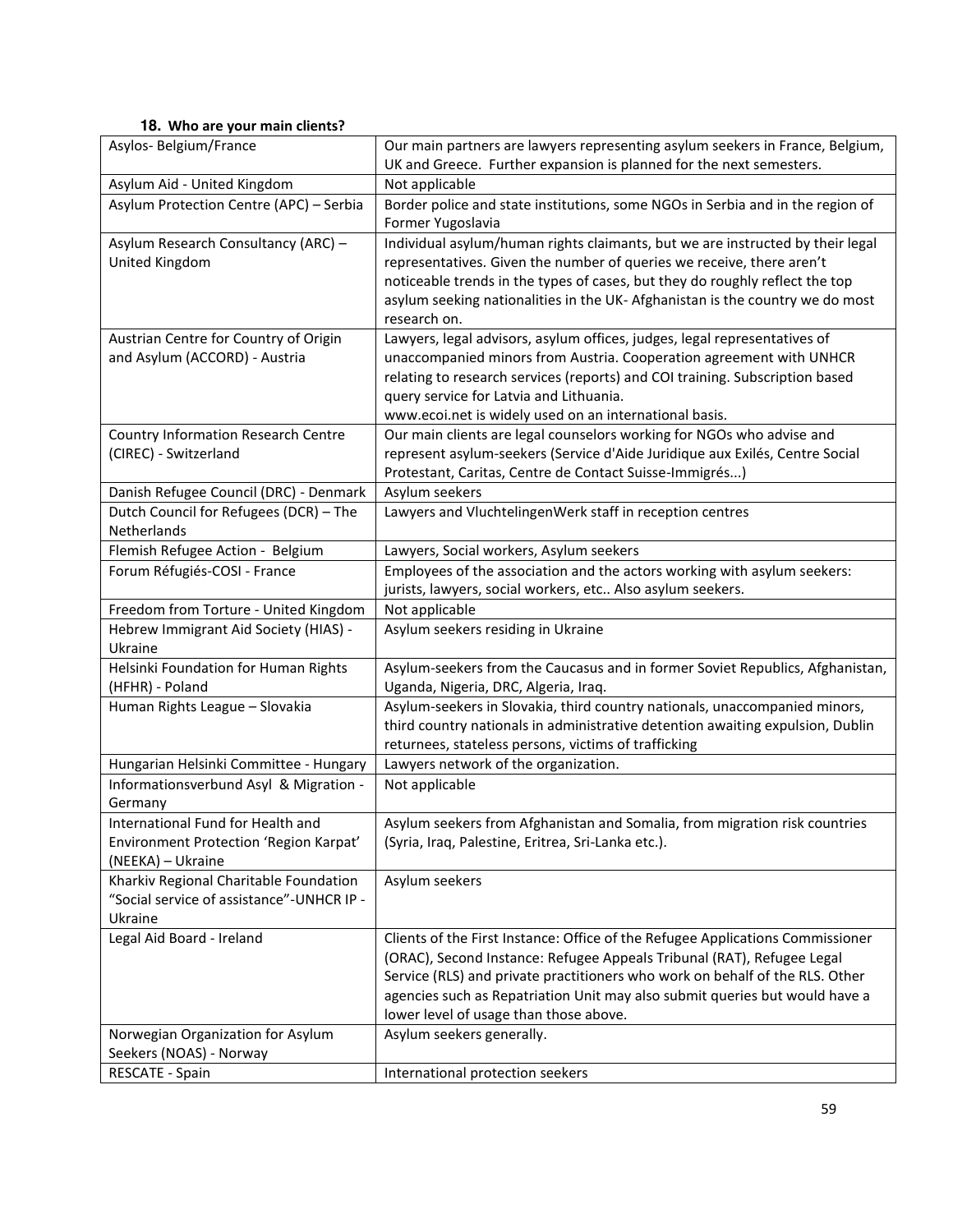| <b>Romanian National Council for Refugees</b> | Judges who engage in asylum cases, asylum seekers' lawyers, NGO legal |
|-----------------------------------------------|-----------------------------------------------------------------------|
| (CNRR) - Romania                              | counsellors etc.                                                      |
| Schweizerische Flüchtlingshilfe (SFH) -       | Lawyers from NGOs who provide legal advice for asylum seekers         |
| Switzerland                                   |                                                                       |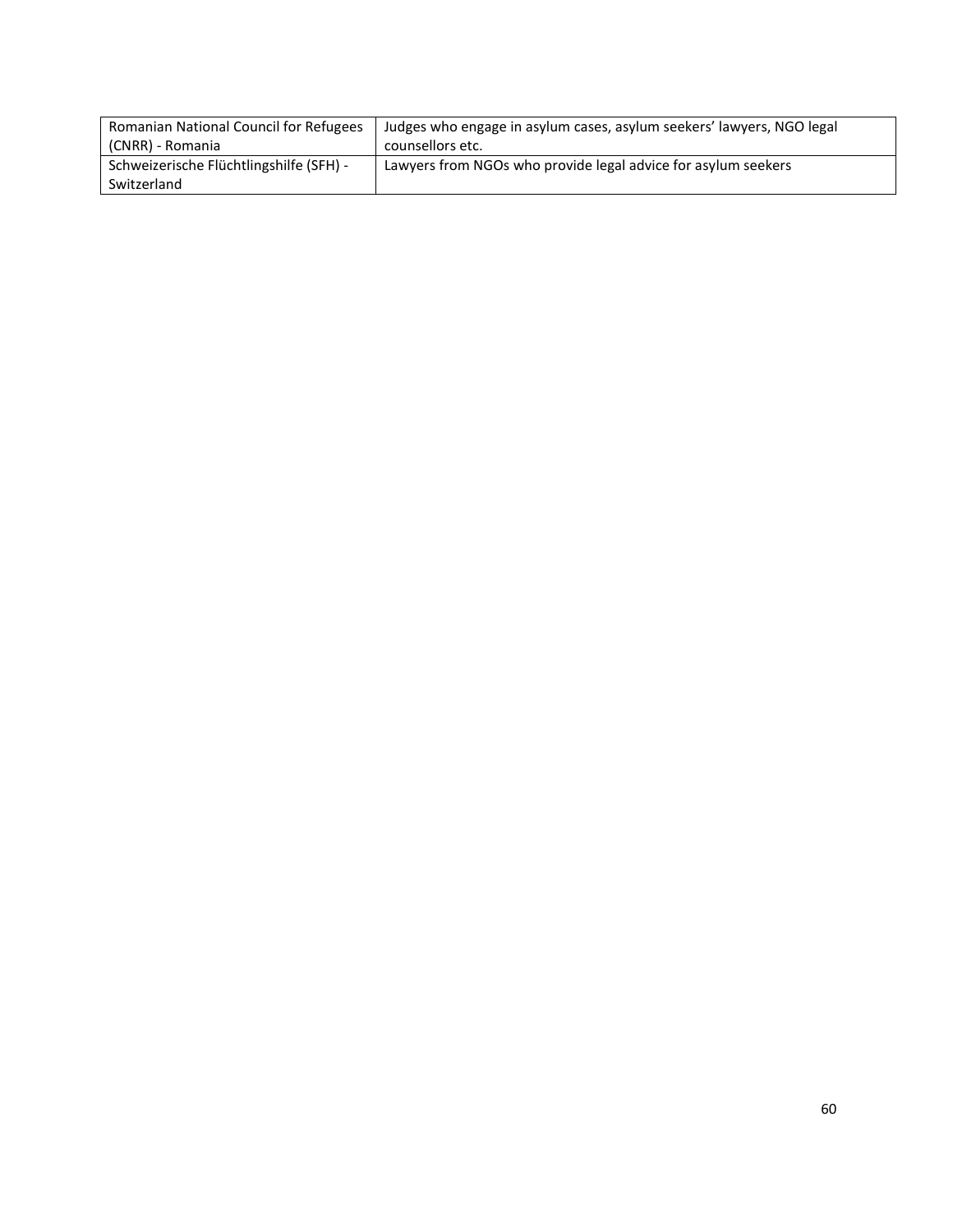#### Asylos - Belgium/France/Greece/United Kingdom The lawyers submit the questions via email. Asylum Aid - United Kingdom | Not applicable Asylum Protection Centre (APC) – Serbia | Via email and over phone. Responses have been sent over email and when something very concrete and specific needs to be addressed immediately, then the researcher can provide proper information over phone. Asylum Research Consultancy (ARC) – United Kingdom We receive instructions via ARC's research request forms electronically, which can be viewed on our website. We may clarify instructions by telephone. Austrian Centre for Country of Origin and Asylum (ACCORD) - Austria Via email Country Information Research Centre (CIREC) - Switzerland We receive the questions by email, phone or during face-to-face meetings Danish Refugee Council (DRC) - Denmark We receive the questions through our counselling activities which involve counselling in person in our office, in asylum camps, in detention centers and through video conference. We also receive questions by e-mail and phone. Dutch Council for Refugees (DCR) – The Netherlands Both, most of them by phone Flemish Refugee Action - Belgium | Email and Phone Forum Réfugiés-COSI - France Requests are sent by mail or by phone. People also come directly to the documentation centre. Freedom from Torture - United Kingdom Not applicable Hebrew Immigrant Aid Society (HIAS) - Ukraine Email Helsinki Foundation for Human Rights (HFHR) - Poland A lawyer working on a case passes her/his questions to a COI researcher by email or by phone. Human Rights League – Slovakia  $\vert$  Email, phone, in person Hungarian Helsinki Committee - Hungary Email and face-to-face discussions with the lawyers. Informationsverbund Asyl & Migration - Germany Not applicable International Fund for Health and Environment Protection 'Region Karpat' (NEEKA) – Ukraine We receive the COI updates by e-mail. Kharkiv Regional Charitable Foundation "Social service of assistance"-UNHCR IP - Ukraine Our staff who conduct COI research are also decision-makers, so, we ourselves formulate the questions and find answers. Legal Aid Board - Ireland **Mainly E-Mail.** Options to submit queries by phone, fax, through the E-Library system or via the Legal Aid Board website also exist. Norwegian Organization for Asylum Seekers (NOAS) - Norway Not applicable RESCATE - Spain The staff involved formulate questions and find answers. Romanian National Council for Refugees (CNRR) - Romania We receive most of the COI questions by email, but some of them (especially those from courts or from the tribunal) arrive by fax. Schweizerische Flüchtlingshilfe (SFH) - Switzerland They have to submit a standardized request. Most of the time they send it by email, some by fax or post

#### **19. How do you receive the questions? Email? Phone? Please specify.**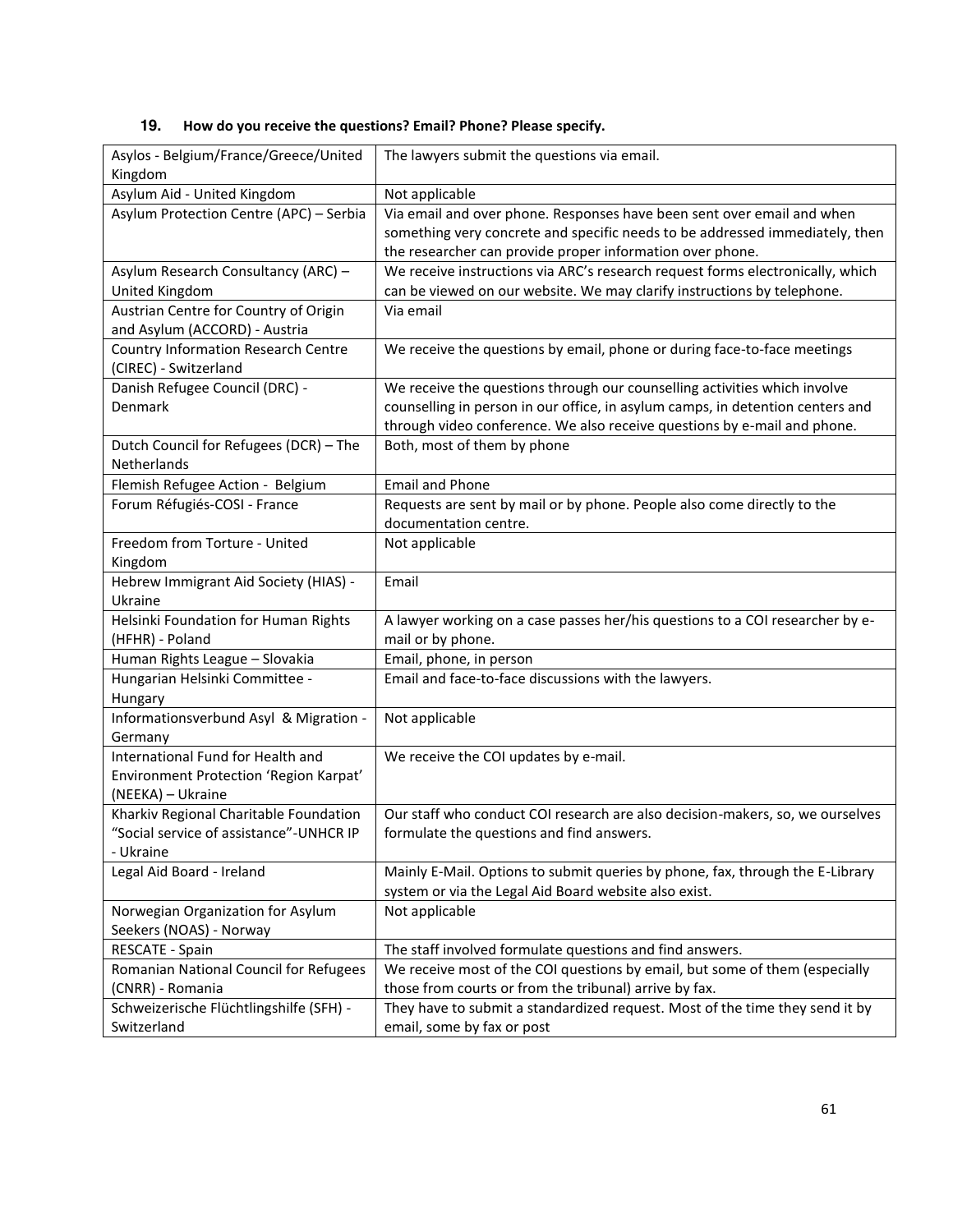#### **20. Do you get any accompanying documents? E.g. witness statement, refusal letter, determination? Please specify.**

| Asylos - Belgium/France/Greece/United                            | Mostly, we receive a request for research with general background on the case                                                                       |
|------------------------------------------------------------------|-----------------------------------------------------------------------------------------------------------------------------------------------------|
| Kingdom                                                          | and other relevant information. In some instances, the request is accompanied                                                                       |
|                                                                  | by documents that should be verified, translated etc.                                                                                               |
| Asylum Aid - United Kingdom                                      | Not applicable                                                                                                                                      |
| Asylum Protection Centre (APC) - Serbia                          | No                                                                                                                                                  |
| Asylum Research Consultancy (ARC) -                              | We ask for the government negative decision letter (Reasons for Refusal                                                                             |
| United Kingdom<br>Austrian Centre for Country of Origin          | Letter), witness statement and appeal determination if available.<br>It depends on the client; the asylum office adds short background information; |
| and Asylum (ACCORD) - Austria                                    | sometimes lawyers add (parts of) the file. However, we do not expect too                                                                            |
|                                                                  | much background information. Part of our training is how to formulate                                                                               |
|                                                                  | relevant research questions.                                                                                                                        |
| <b>Country Information Research Centre</b>                       | Depending on the case, we may have access to the full file or be provided with                                                                      |
| (CIREC) - Switzerland                                            | hearing statements, medical certificates, documents provided by the asylum-                                                                         |
|                                                                  | seekers, determinations                                                                                                                             |
| Danish Refugee Council (DRC) -                                   | Yes, the asylum seekers will often provide us with the decisions from the                                                                           |
| Denmark                                                          | authorities, documentation related to their asylum claim, medical files, letters                                                                    |
|                                                                  | etc.                                                                                                                                                |
| Dutch Council for Refugees (DCR) - The                           | Sometimes, when necessary for responding to the question.                                                                                           |
| Netherlands                                                      | Most often refusal letters.                                                                                                                         |
| Flemish Refugee Action - Belgium<br>Forum Réfugiés-COSI - France |                                                                                                                                                     |
| Freedom from Torture - United                                    | No accompanying documents are usually shared with the requests.<br>Not applicable                                                                   |
| Kingdom                                                          |                                                                                                                                                     |
| Hebrew Immigrant Aid Society (HIAS) -                            | No                                                                                                                                                  |
| Ukraine                                                          |                                                                                                                                                     |
| Helsinki Foundation for Human Rights                             | Yes, often the decision on refugee status, asylum-seeker statement or other                                                                         |
| (HFHR) - Poland                                                  | documents are provided to a COI researcher.                                                                                                         |
| Human Rights League - Slovakia                                   | [No answer provided]                                                                                                                                |
| Hungarian Helsinki Committee -                                   | Yes, in some cases, the COI gathered by the first instance.                                                                                         |
| Hungary                                                          |                                                                                                                                                     |
| Informationsverbund Asyl & Migration -                           | Not applicable                                                                                                                                      |
| Germany<br>International Fund for Health and                     | Some of our clients provide us with the copies of letters, media statements.                                                                        |
| Environment Protection 'Region Karpat'                           | We attach and analyze these materials.                                                                                                              |
| (NEEKA) - Ukraine                                                |                                                                                                                                                     |
| Kharkiv Regional Charitable Foundation                           | We may have some documents if they are provided by the applicant.                                                                                   |
| "Social service of assistance"-UNHCR IP                          |                                                                                                                                                     |
| - Ukraine                                                        |                                                                                                                                                     |
| Legal Aid Board - Ireland                                        | No                                                                                                                                                  |
| Norwegian Organization for Asylum                                | No                                                                                                                                                  |
| Seekers (NOAS) - Norway                                          |                                                                                                                                                     |
| RESCATE - Spain                                                  | Depending on the case.                                                                                                                              |
| Romanian National Council for Refugees                           | Yes, we sometimes receive the witness statement, especially in the case of                                                                          |
| (CNRR) - Romania                                                 | questions sent by the asylum seekers' lawyers.                                                                                                      |
| Schweizerische Flüchtlingshilfe (SFH) -                          | Yes, witness statement, refusal letter, determination, medical certificates                                                                         |
| Switzerland                                                      |                                                                                                                                                     |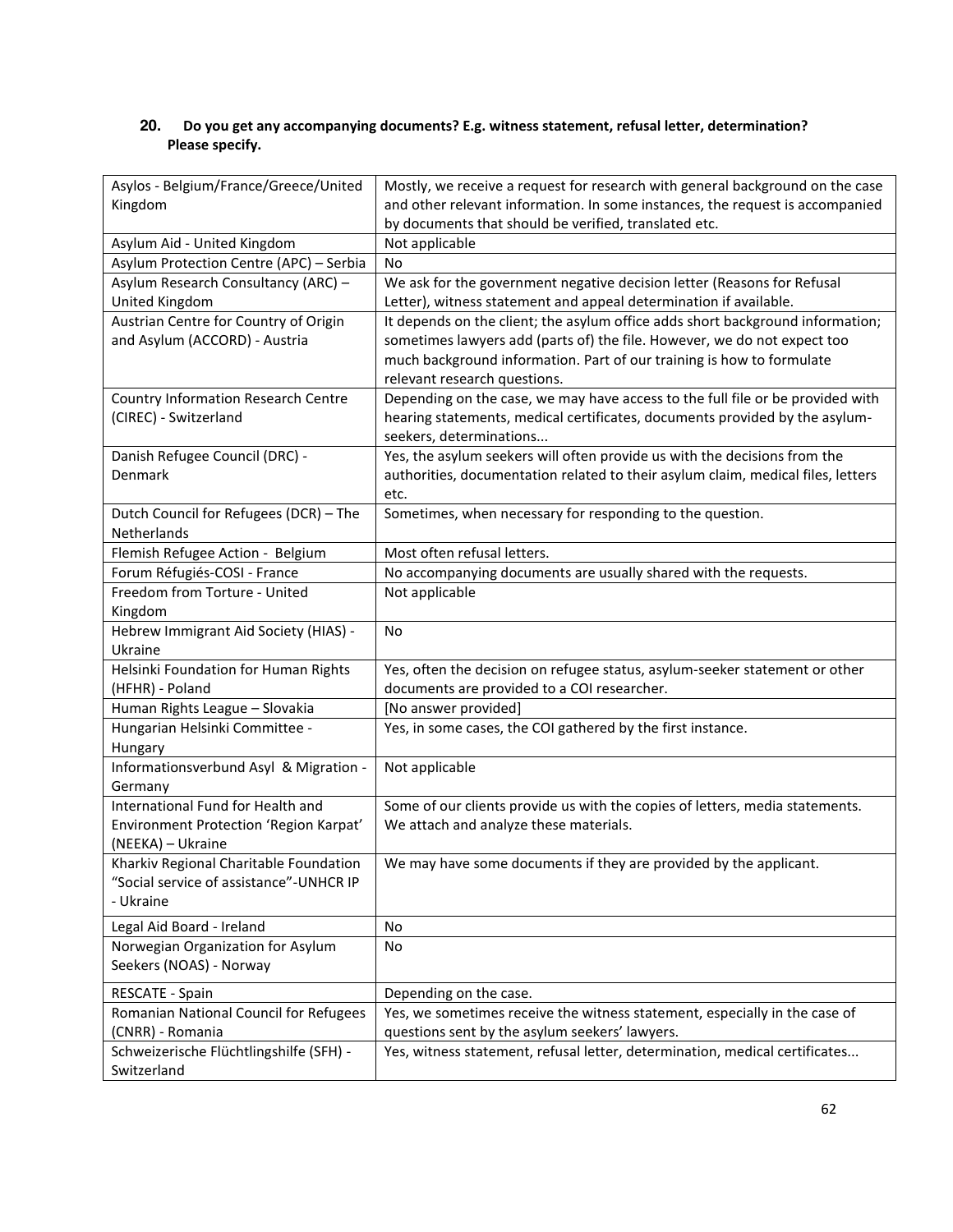#### **21. What is your standard turnaround time for case specific research?**

| Asylos - Belgium/France/Greece/United     | Very varying and depending on the research case, it can range from two days to           |
|-------------------------------------------|------------------------------------------------------------------------------------------|
| Kingdom                                   | several months, depending on the research request.                                       |
| Asylum Aid - United Kingdom               | Not applicable                                                                           |
| Asylum Protection Centre (APC) - Serbia   | Two days                                                                                 |
| Asylum Research Consultancy (ARC) -       | 5 working days.                                                                          |
| United Kingdom                            |                                                                                          |
|                                           |                                                                                          |
| Austrian Centre for Country of Origin and | 10 working days; the average of working time for a query response including              |
| Asylum (ACCORD) - Austria                 | quality check is about 8 working hours.                                                  |
| Country Information Research Centre       | It can range from several days to several months depending on the case and the           |
| (CIREC) - Switzerland                     | delay granted. Indeed we are flexible enough to adapt to the legal counsellor's          |
|                                           | needs, and we do regularly follow-ups on cases. We respond to urgent demands             |
|                                           | as well as demands concerning cases that will be submitted for reconsideration.          |
| Danish Refugee Council (DRC) - Denmark    | It depends on the nature of the case, and may vary from a few hours to several<br>weeks. |
| Dutch Council for Refugees (DCR) - The    | Within a week                                                                            |
| Netherlands                               |                                                                                          |
| Flemish Refugee Action - Belgium          | 1 to 2 days                                                                              |
| Forum Réfugiés-COSI - France              | 2 to 3 days                                                                              |
| Freedom from Torture - United Kingdom     | Not applicable                                                                           |
| Hebrew Immigrant Aid Society (HIAS) -     | 1-2 days                                                                                 |
| <b>Ukraine</b>                            |                                                                                          |
| Helsinki Foundation for Human Rights      | At least a week to prepare and complete a research.                                      |
| (HFHR) - Poland                           | (8/10 hours per report; around 3 hours for a research of sources, depends on a           |
|                                           | question or request, 2-4 hours for analysis, 3 hours for translation)                    |
| Human Rights League - Slovakia            | [No answer provided]                                                                     |
| Hungarian Helsinki Committee - Hungary    | 3-4 days                                                                                 |
| Informationsverbund Asyl & Migration -    | Not applicable                                                                           |
| Germany                                   |                                                                                          |
| International Fund for Health and         | 1-5 days. It depends on the individual, additional materials, clients' condition,        |
| Environment Protection 'Region Karpat'    | interpreters available, etc.                                                             |
| (NEEKA) - Ukraine                         |                                                                                          |
| Kharkiv Regional Charitable Foundation    | Ranges from several hours up to several working days (depends on the difficulty          |
| "Social service of assistance"-UNHCR IP - | of the case)                                                                             |
| Ukraine                                   |                                                                                          |
| Legal Aid Board - Ireland                 | 6-8 hours average research time per query. We have a minimum lead time of 5              |
|                                           | working days.                                                                            |
| Norwegian Organization for Asylum         | [No answer provided]                                                                     |
| Seekers (NOAS) - Norway                   |                                                                                          |
| RESCATE - Spain                           | Depending on the case. Around 10-15 days.                                                |
| Romanian National Council for Refugees    | 2-3 days (including translation)                                                         |
| (CNRR) - Romania                          |                                                                                          |
| Schweizerische Flüchtlingshilfe (SFH) -   | Updates up to three months, Auskünfte up to six weeks, compilations within the           |
| Switzerland                               | same day                                                                                 |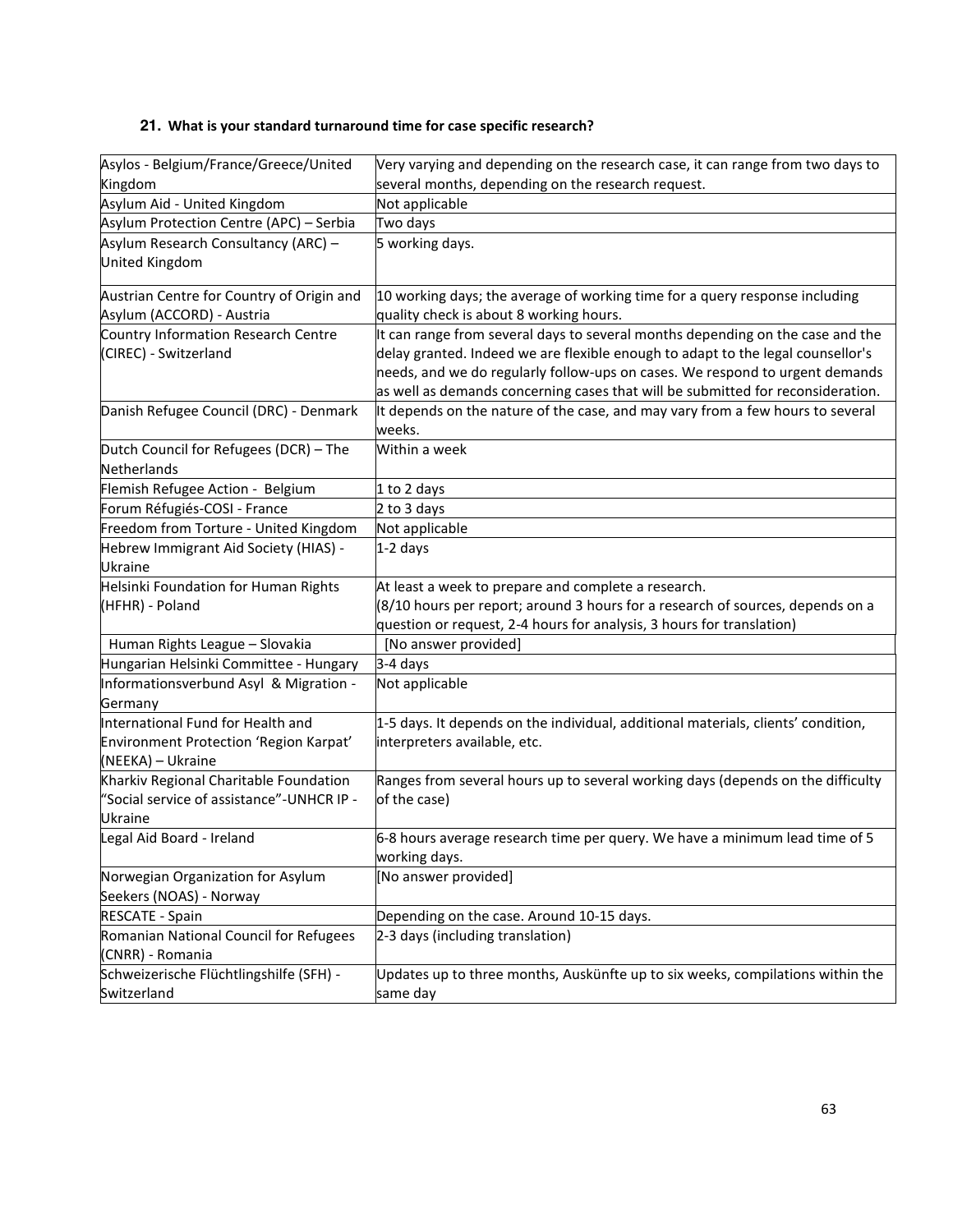#### **22. Would your organisation be interested in becoming part of an e-forum of COI-researchers (only NGO or independent units) that would serve as an information exchange platform? If so, who would be your main contact person in the preparation to establish such a platform?**

| Asylos - Belgium/France/Greece/United<br>Kingdom                                                 | Yes, the contact person is Ellen Riotte                                                                                                                                                                                                                                                                                                                        |
|--------------------------------------------------------------------------------------------------|----------------------------------------------------------------------------------------------------------------------------------------------------------------------------------------------------------------------------------------------------------------------------------------------------------------------------------------------------------------|
| Asylum Aid - United Kingdom                                                                      | Yes, given our involvement in COI as stated in question 1, we are interested in<br>COI from a policy point of view but are not involved in researching COI, so our<br>involvement with an e-forum would depend on whether it would be relevant<br>on this basis. Contact person is Debora Singer.                                                              |
| Asylum Protection Centre (APC) - Serbia                                                          | Yes, we would like to become part of an e-forum of COI researchers. Contact<br>person is Rados Djurovic.                                                                                                                                                                                                                                                       |
| Asylum Research Consultancy (ARC) -<br>United Kingdom                                            | Yes, contact person is Liz Williams.                                                                                                                                                                                                                                                                                                                           |
| Austrian Centre for Country of Origin<br>and Asylum (ACCORD) - Austria                           | Yes, we are interested in developments of COI related issues in the NGO<br>community. Contact person is Andrea Jakober.                                                                                                                                                                                                                                        |
| <b>Country Information Research Centre</b><br>(CIREC) - Switzerland                              | Yes we would                                                                                                                                                                                                                                                                                                                                                   |
| Danish Refugee Council (DRC) - Denmark                                                           | Yes, as COI work is only a basis for our counselling responsibility we may not<br>wish to participate as a full member. Contact person is Eva Singer.                                                                                                                                                                                                          |
| Dutch Council for Refugees (DCR) - The<br>Netherlands                                            | Yes, very much. The contact person is Hiske van den Bergh.                                                                                                                                                                                                                                                                                                     |
| Flemish Refugee Action - Belgium                                                                 | Yes, contact person is Charlotte Vandycke charlotte@vluchtelingenwerk.be                                                                                                                                                                                                                                                                                       |
| Forum Réfugiés-COSI - France                                                                     | Yes, Forum Réfugiés-Cosi would be interested in becoming part of the e-forum<br>of COI researchers. Should we decide to participate in this initiative; the main<br>contact person will be the person working for the documentation centre - Ms<br>Delphine Grandcolas.                                                                                        |
| Freedom from Torture - United Kingdom                                                            | Yes, contact person is Jo Pettitt.                                                                                                                                                                                                                                                                                                                             |
| Hebrew Immigrant Aid Society (HIAS) -<br>Ukraine                                                 | HIAS Kyiv would be happy to join an e-forum of COI-researchers. However, we<br>would be interested to learn the goals of the platform and how it is supposed<br>to operate. Contact person is Mr Sadek Ali Sharif.                                                                                                                                             |
| Helsinki Foundation for Human Rights<br>(HFHR) - Poland                                          | Yes, we would be interested. Contact person is Mr. Maciej Fagasinki.                                                                                                                                                                                                                                                                                           |
| Human Rights League - Slovakia                                                                   | Yes, Zuzana Števulová, stevulova@hrl.sk<br>Katarína Fajnorová, fajnorova@hrl.sk                                                                                                                                                                                                                                                                                |
| Hungarian Helsinki Committee - Hungary                                                           | Yes, please send more information about this initiative to Tudor Rosu.                                                                                                                                                                                                                                                                                         |
| Informationsverbund Asyl & Migration -<br>Germany                                                | No, as our organisation does not undertake COI research, there is not very<br>much we could contribute to such a forum                                                                                                                                                                                                                                         |
| International Fund for Health and<br>Environment Protection 'Region Karpat'<br>(NEEKA) - Ukraine | We are interested to rise our skills in COI research and will be looking for the<br>support and possibility to designate such person.                                                                                                                                                                                                                          |
| Kharkiv Regional Charitable Foundation<br>"Social service of assistance"-UNHCR IP -<br>Ukraine   | Yes we are interested to be part of an e-forum                                                                                                                                                                                                                                                                                                                 |
| Legal Aid Board - Ireland                                                                        | Yes, as the RDC acts as an independent Unit for government agencies within<br>the asylum process in Ireland we could participate in an e-forum but we would<br>not be in a position to conduct query responses on behalf of NGOs due to the<br>limited staffing pool and scope of other research activity already ongoing in the<br>unit. Contact: Niall Maher |